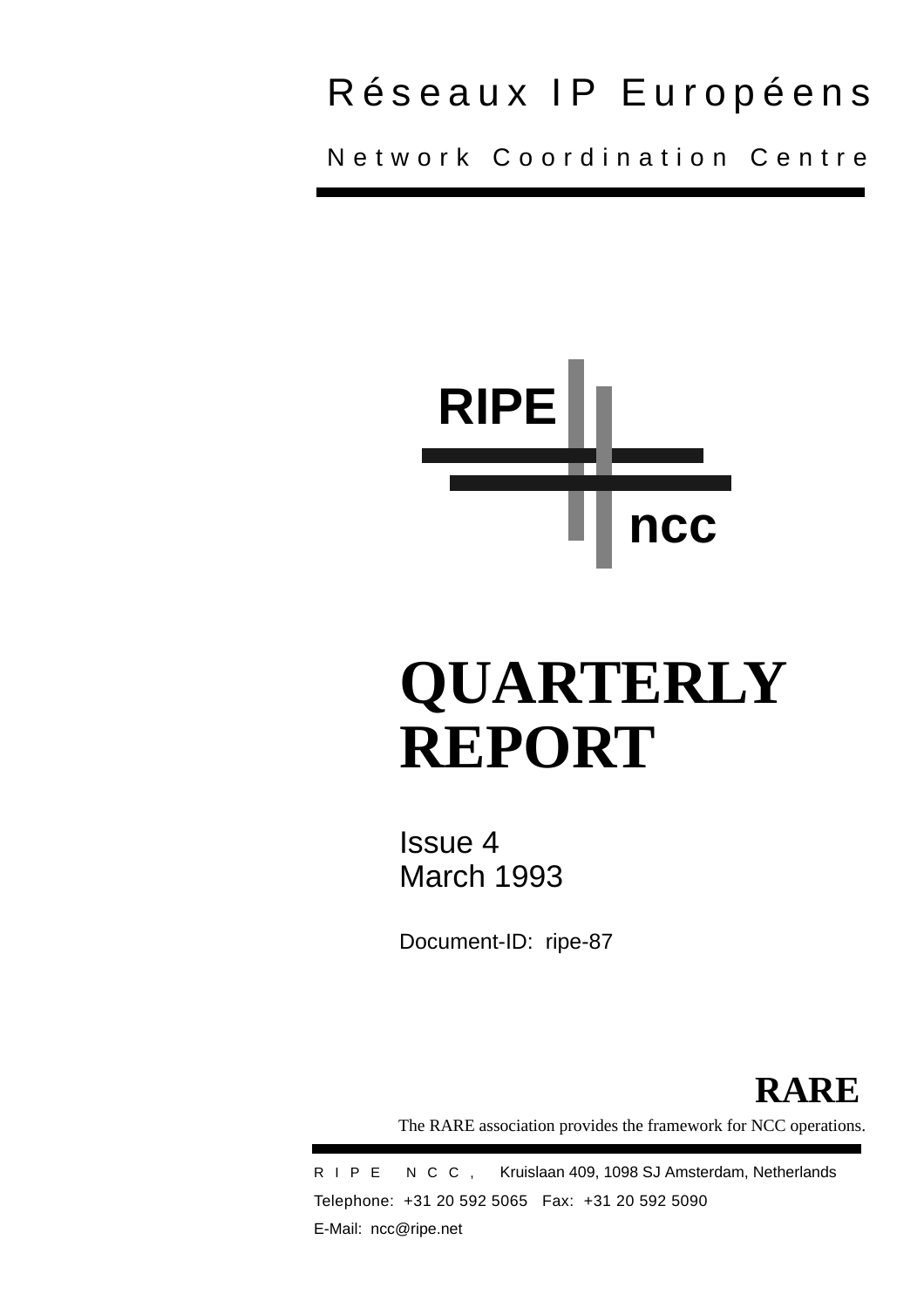RIPE Network Coordination Centre

Quarterly Report

Issue 4, March 1993

## Table of Contents

| <b>Introduction</b>                       | 2              |
|-------------------------------------------|----------------|
| <b>Management Summary</b>                 | 3              |
| <b>Funding Paper Published</b>            | 4              |
| <b>Activities</b>                         | 5              |
| <b>DNS Coordination</b>                   | 5              |
| <b>Internet Registry</b>                  | $\overline{7}$ |
| <b>RIPE Network Management Database</b>   | 11             |
| <b>Joint Projects</b>                     | 16             |
| <b>Document Store</b>                     | 18             |
| <b>RIPE NCC Information Leaflets</b>      | 27             |
| <b>Presentations</b>                      | 27             |
| <b>ECHO Gateway</b>                       | 28             |
| <b>RIPE Support Activities</b>            | 29             |
| <b>Referrals and End-User Enquiries</b>   | 29             |
| <b>General Set Up</b>                     | 30             |
| <b>Acknowledgements</b>                   | 30             |
| <b>Appendix A</b>                         | 31             |
| <b>Meetings Attended</b>                  |                |
| <b>Appendix B</b>                         | 32             |
| <b>Class B Number Allocations to Date</b> |                |
| <b>Appendix C</b>                         | 34             |
| <b>Class C Block Allocations to Date</b>  |                |
| <b>Appendix D</b>                         | 40             |
| <b>Domain Table</b>                       |                |
| <b>Appendix E</b>                         | 42             |
| <b>Working Group Mailing Lists</b>        |                |
| <b>Appendix F</b>                         | 44             |
| <b>Statistical Graphs</b>                 |                |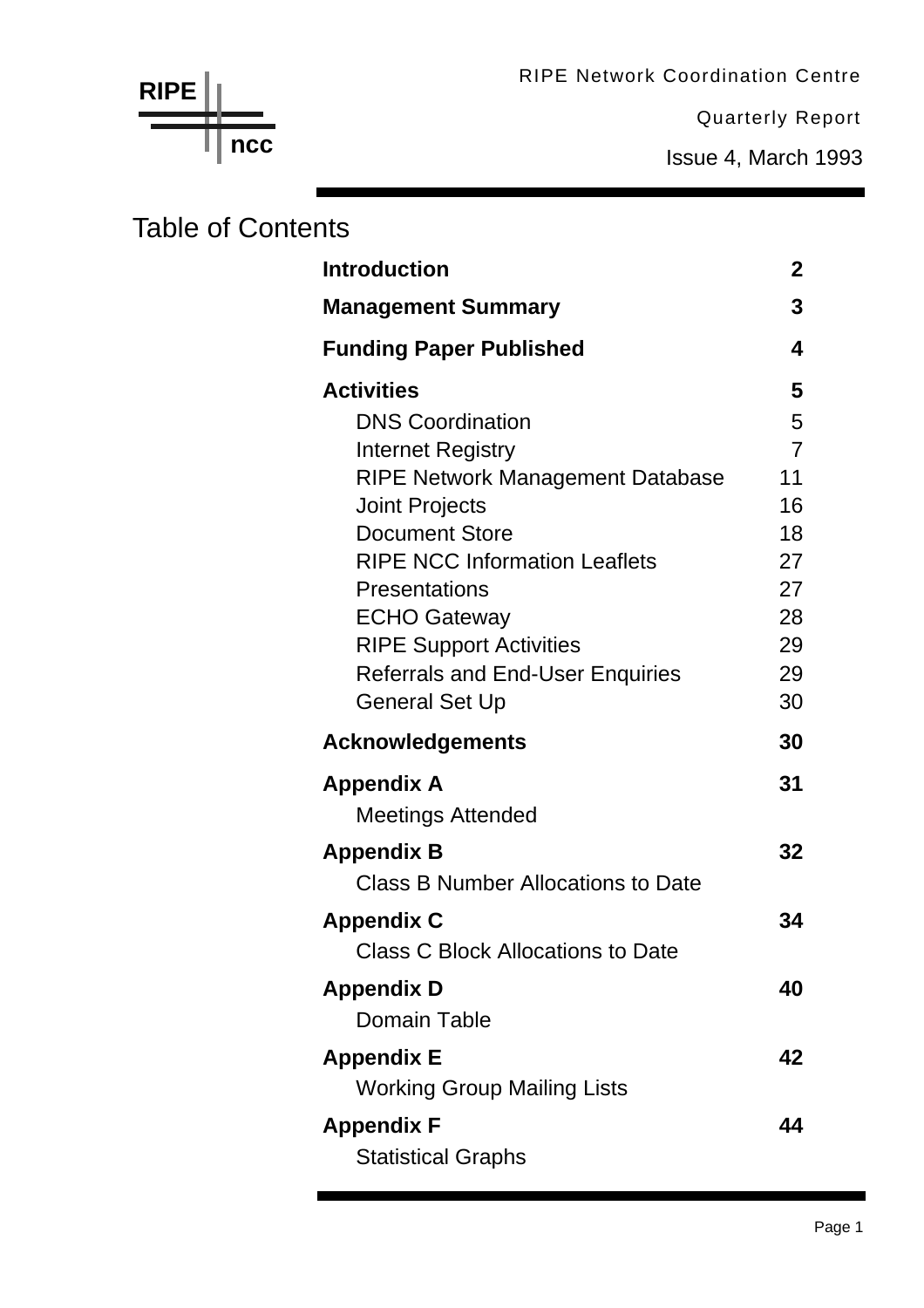

### Introduction

RIPE (Réseaux IP Européens) is a collaborative organisation open to all European Internet service providers. The objective of RIPE is to ensure the necessary administrative and technical coordination to allow the operation of a pan-European IP network. RIPE does *not* operate a network of its own.

RIPE has been functioning since 1989. Currently more than 60 organisations participate in the work. The result of the RIPE coordination effort is that the individual end-user is presented on their desktop with a uniform IP service irrespective of the particular network his or her workstation is attached to. In March 1993 more than 355,000 hosts throughout Europe are reachable via networks coordinated by RIPE. The total number of systems reachable worldwide is estimated at more than one million.

The RIPE Network Coordination Centre (RIPE NCC) is a European organisation chartered to support all those RIPE activities which cannot be effectively performed by volunteers from the participating organisations. As such, it provides a wide range of technical and administrative support to network operators in the Internet community across Europe. The charter of the NCC is formally described in the NCC Activity Plan (document ripe-35 in the RIPE document store). The RIPE NCC currently has 3 permanent staff members. The RARE association provides the legal and financial framework for the NCC. Funding for the first year of operation of the NCC is provided by EARN, the national members of RARE, Israel and EUnet.

This is the fourth quarterly report produced by the RIPE NCC and marks the completion of one year of operation. A yearly report will be produced, which summarises the activities and achievements of the RIPE NCC's first year of operation.

As always, comments and suggestions are very welcome.

#### Note on Statistics

The arrangement of categories including country codes in some statistical tables and figures have been standardised to make the data more easily comparable between different tables and editions of these reports. As a consequence some categories appear with no data and/or seemingly nonsensical combinations.

 In the PostScript version of this document much information is presented both in graphical and in table form. This apparent duplication is necessary because the graphics cannot be represented in the ASCII version of the document which has to contain the same information as the PostScript version.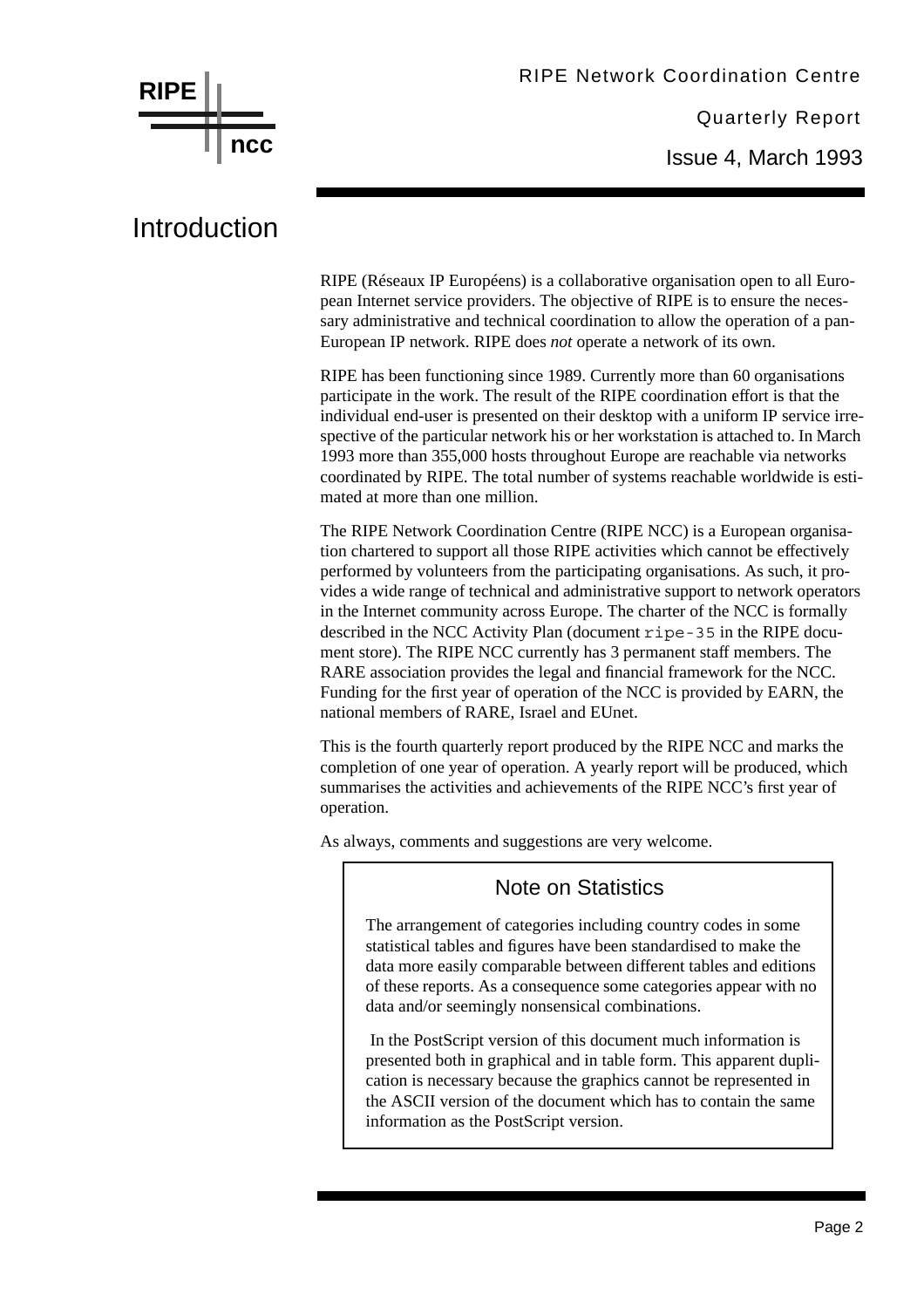

Issue 4, March 1993

## Management Summary

 RIPE NCC operations have been running smoothly during the reporting period. Two joint projects supported by the NCC have been started.

#### Delegated Registry

European Internet Registry operations are continuing successfully. To date more than 10,000 IP network numbers have been assigned, about 500 of which are being routed on the Internet at present. DNS reverse mapping (in-addr.arpa) has been decentralised for the European block of class C networks. Coordination issues with the Global Internet Registry mentioned in the last report have all been followed up and most of them have been solved.

#### Joint Projects

Two joint RARE Technical Committee and RIPE projects have started at the NCC with RARE funding: Generic Internet Service Specification (GISS) and European Route Server. Both projects have already produced tangible results. The Route Server project has resulted in particularly good progress being made with the Routing Registry.

#### RIPE Database

The RIPE database has been enhanced to store the necessary objects to support the Routing Registry. Database update procedures have been enhanced. A guarded update procedure for routing policy related data has been implemented and is due to be operational in May. The number of database updates processed at the NCC has more than doubled from last quarter and now stands at 465 per working day.

#### Funding

The first year of RIPE NCC operations has been successful. At this point continued funding of NCC activities in 1994 and beyond needs to be secured. The NCC has assisted the RIPE chair in document outlining a funding model. The European Internet operators cooperating in RIPE need to establish consensus over the model and commit to funding if NCC activities are to continue.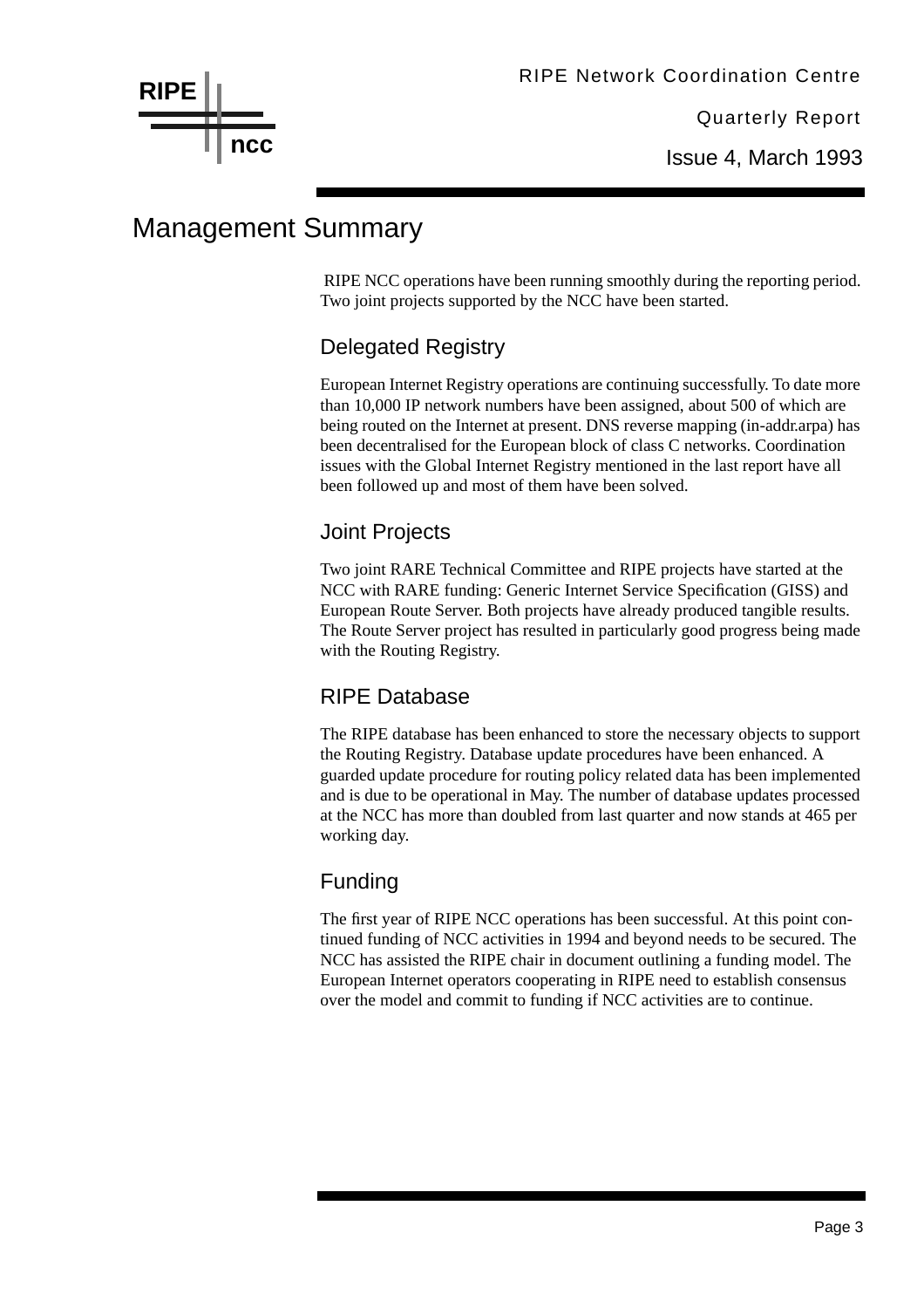## **RIPE ncc**

Quarterly Report Issue 4, March 1993

## Funding Paper Published

The RARE association provides the legal and financial framework for the NCC. Funding for the first year of operation of the NCC has been provided by EARN, the full national members of RARE, Israel and EUnet. These organisations have agreed to guarantee funding of NCC operation during the remaining three quarters of 1993. At the same time they have expressed that -while they guarantee continued funding - it is imperative that the remaining European Internet service providers start contributing to NCC funding as soon as possible. As all European Internet service providers benefit from NCC services, the costs should be shared appropriately.

Because of this RIPE seeks to establish agreement about a funding model among European Internet service providers and other organisations interested in contributing. To this end a RIPE paper was written by Rob Blokzijl and Daniel Karrenberg (Doc ID:ripe-84) in which an approach to analysing the problem of funding was made by categorising the services and user communities of the NCC and a funding model is proposed. It is very important that RIPE agrees on a funding model soon. The topic will therefore be an item on the agenda for discussion at the forthcoming15th RIPE meeting in Amsterdam.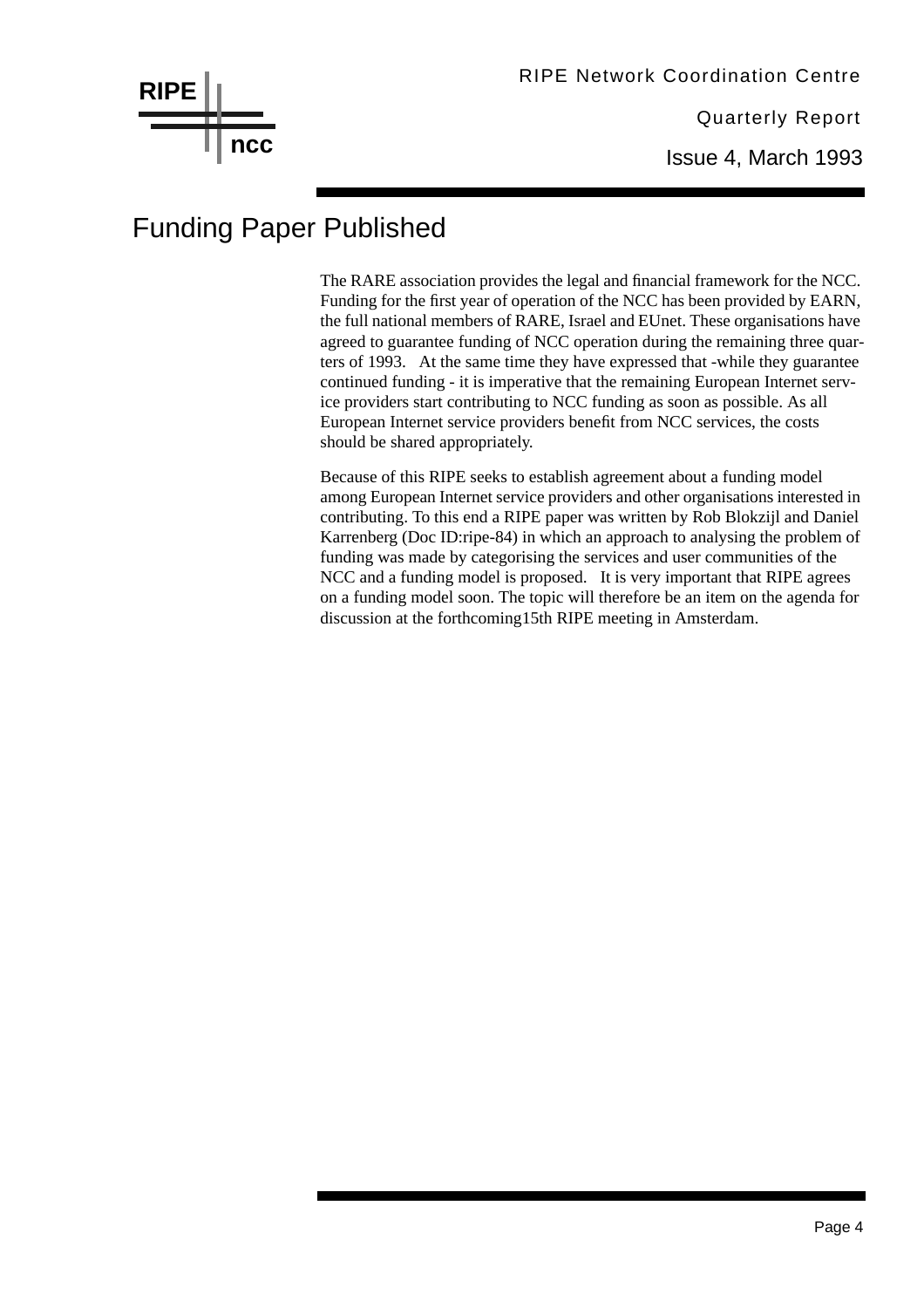

Issue 4, March 1993

### **Activities**

#### **DNS Coordination**

#### DNS Hostcount

Nothing has changed to the hostcount procedure. The collection of the data is done centrally from the RIPE NCC, except for the data for the UK and Germany. In these countries the data is collected locally, and then transported to the RIPE NCC for incorporation in the statistics. The March 1993 hostcount shows a total of over 355,000 hosts in Europe, where Cyprus (CY) is the only country added to the hostcount.

### RIPE DNS Hostcount History 1990-1993



In the hostcount, any machine that appears in the Domain Name System with an A record is counted as a host. Hosts with more than one A record are uncounted once, and hosts with the same A record, but different domain names inside the same top level domain are also counted just once.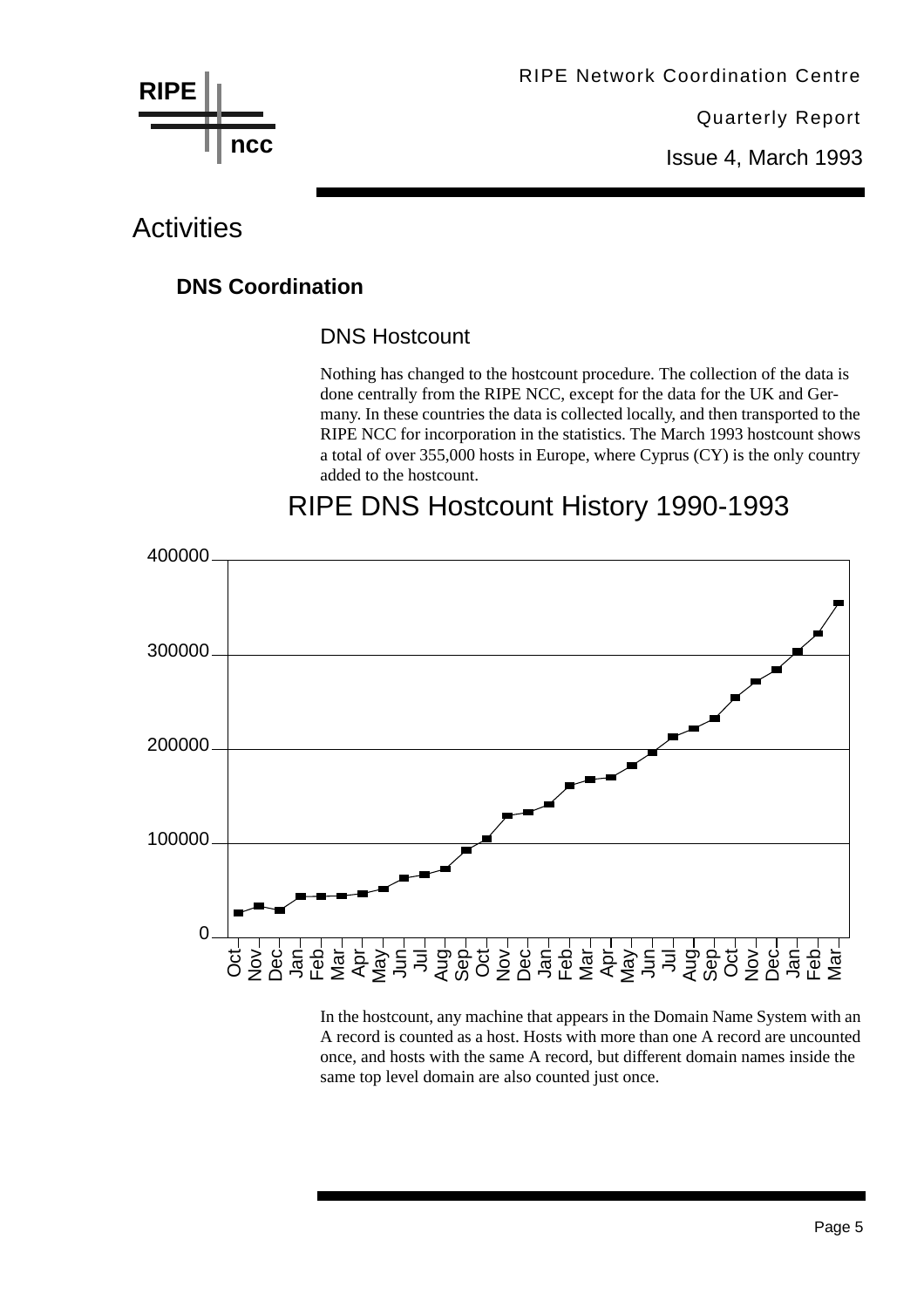#### RIPE Network Coordination Centre

Quarterly Report

Issue 4, March 1993

All DNS output, not just the A records, are saved and are available in the RIPE document store, two files for each country: the standard output, and the error messages. Please check the README file in ftp.ripe.net:ripe/hostcount for more details.

| 1990 | Oct | 26141  |
|------|-----|--------|
|      | Nov | 33665  |
|      | Dec | 29226  |
| 1991 | Jan | 43799  |
|      | Feb | 44000  |
|      | Mar | 44506  |
|      | Apr | 46948  |
|      | May | 52000  |
|      | Jun | 63267  |
|      | Jul | 67000  |
|      | Aug | 73069  |
|      | Sep | 92834  |
|      | Oct | 104828 |
|      | Nov | 129652 |
|      | Dec | 133000 |
| 1992 | Jan | 141308 |
|      | Feb | 161431 |
|      | Mar | 167931 |
|      | Apr | 170000 |
|      | May | 182528 |
|      | Jun | 196758 |
|      | Jul | 213017 |
|      | Aug | 221951 |
|      | Sep | 232522 |
|      | Oct | 254585 |
|      | Nov | 271795 |
|      | Dec | 284374 |
| 1993 | Jan | 303828 |
|      | Feb | 322902 |
|      | Mar | 355140 |

**RIPE ncc**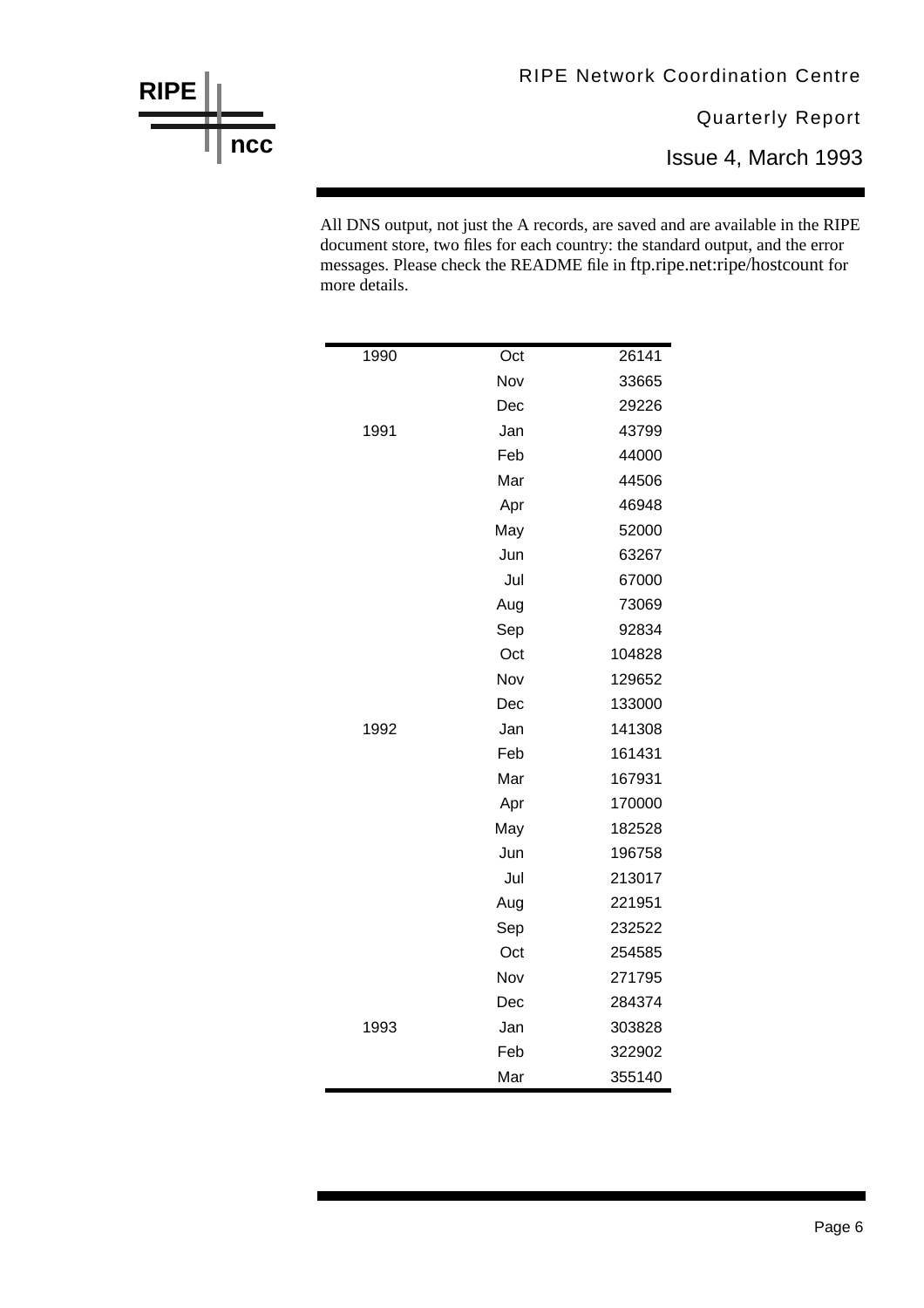

Issue 4, March 1993

#### **Internet Registry**

#### Delegated Internet Registry (IR)

The RIPE NCC has now been acting as a delegated regional IR for a period of eight months (the transition from the previously centralised procedures is described in RIPE document ripe-79) handling both e-mail, fax and letter applications and telephone enquiries. As reported in the last quarterly report, this means that Europe has already been operating for some months, ahead of schedule at stage 3 of the 'Schedule for IP Address Space Guidelines' (RFC1367).

#### **Terminology**

To stem possible confusion regarding the entities that are involved in managing the European address space, the RIPE NCC has endeavoured to be consistent over the last quarter with reference to the terminology used to describe the organisations involved. The diagram below illustrates the relationships and terminology used.



The most important thing to stress in this diagram is that the Local IR's comprise two types: local IR's which are service providers and allocate network numbers to their customers. There are also local IR's which allocate to organisations without service providers or without any intention to connect to the Internet.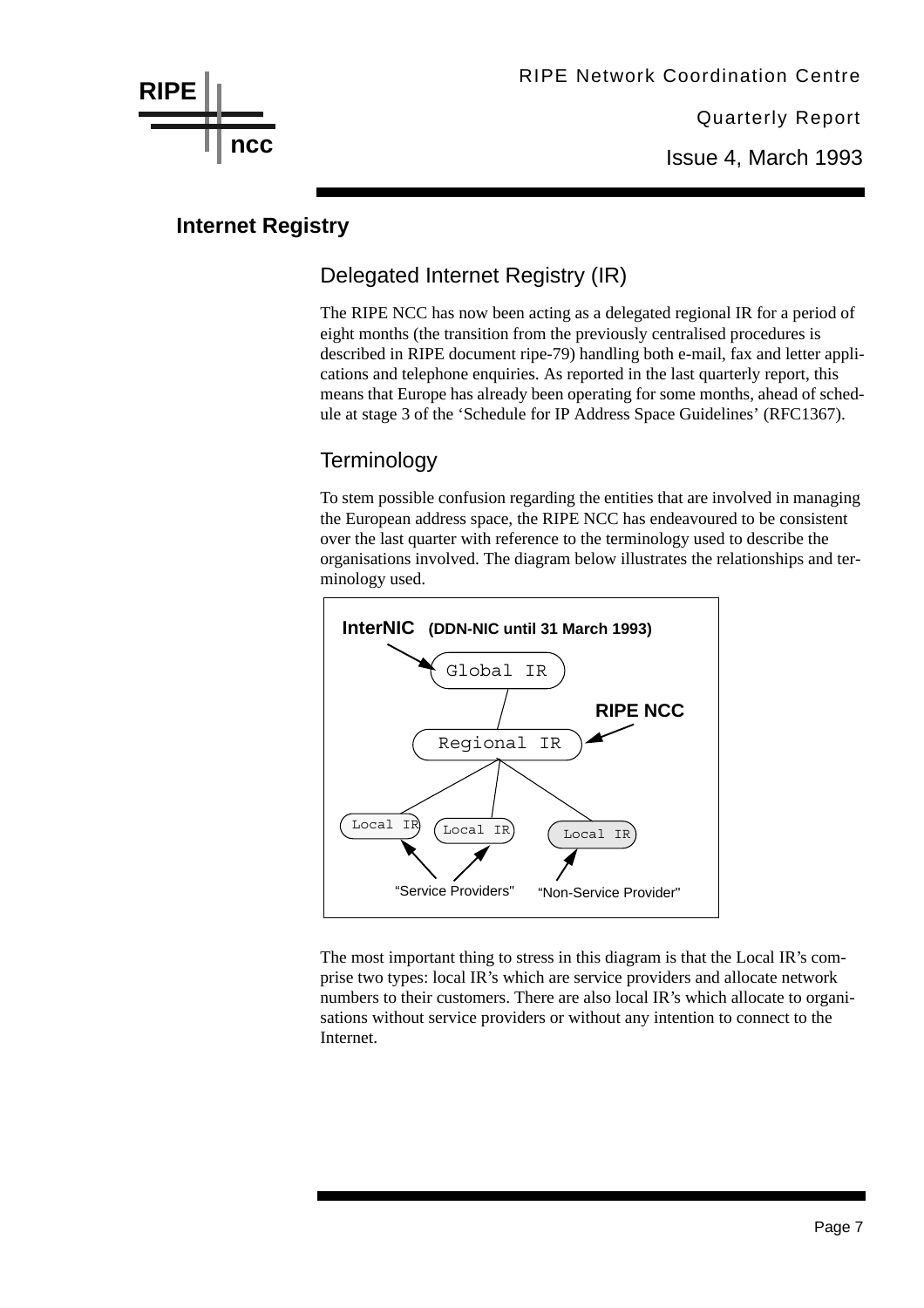

Quarterly Report Issue 4, March 1993

#### InterNIC

The global Internet Registry moved to a new organisation called the InterNIC funded by the US National Science Foundation. InterNIC services are actually provided by three different organisations. The registry service is provided by Network Solutions Inc.,who in the past provided the DDN NIC services. Inter-NIC starts operation on April 1st 1993. Changes in registration procedures outside Europe have been published as RFC1400. Unfortunately this RFC has been published without consulting the RIPE NCC and does not mention that different procedures apply to European registrations. Work is in progress on a revised version which clarifies these points.

The RIPE NCC has established contacts to Network Solutions and a number of pending problems mentioned in the last quarterly report (Doc ID: ripe-79) have been resolved during the reporting period even before the InterNIC officially started operation.

#### Common Template

At the 14th RIPE meeting in Prague, the basic format of the common template for requesting IP network numbers was agreed. It was reported in the last quarterly report (Doc ID: ripe-79) that a common European IP request form was needed with the objective of standardising procedures for handling IP requests throughout Europe. This was to be realised by improving the quality of technical information supplied and by maintaining the template in English so that it could easily be passed between registries where necessary, with the option to translate the supporting notes into the appropriate local language.

With the operating experience gained from acting as a delegated registry for the past eight months, the RIPE NCC, combined with the input from the local registries, has thus refined both the format and the content of the documents. The new documentation comprises: a "bare bones" template and accompanying supporting notes which describe how to fill in the template. This has now been published as a RIPE document (Doc ID: ripe-83) in both ascii and PostScript.

To complement the documentation, "Helpful Hints" are planned and will be prepared for discussion at the next RIPE meeting in Amsterdam in April.

#### Registration Procedures

Once again thanks must be extended to the local registries for their work. The work of the 'non-provider' registries is much appreciated, especially since the work they do is performed voluntarily and often time consuming.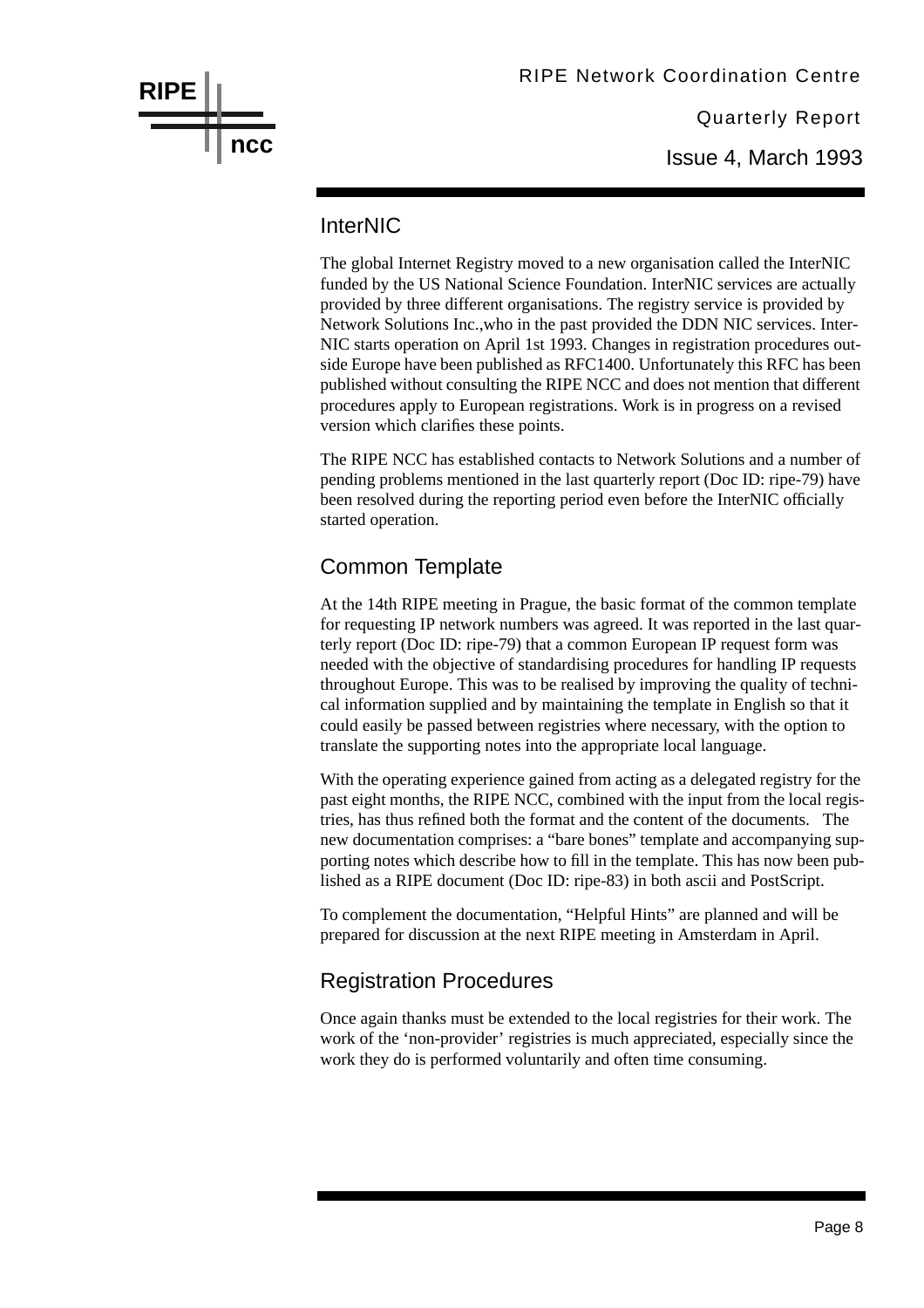Issue 4, March 1993

The number of local registries, especially the local 'non-provider' registries has increased. These are registries to whom the NCC is able to forward all requests from organisations without IP service providers. Also additional IP service providers have made themselves known to the NCC, enabling further delegation of blocks of class C numbers.

To date, local non-provider registries exist for the following countries: Austria, Switzerland, Germany, Denmark, Spain, France, Great Britain, Hungary, Israel, Italy, The Netherlands, Norway, Poland, Sweden, The Soviet Union (covering the states/countries which comprised the former Soviet Union), Estonia, Bulgaria and Iceland and Poland. New registries established since the last quarter comprise Estonia, Bulgaria, Iceland and Poland. Thanks are extended to those who have volunteered to undertake this work. Furthermore we would like to encourage other organisations or individuals to make themselves known to the NCC if they feel that they are able to undertake this work.

Applicants who contact the InterNIC for IP network numbers in Europe will be referred to the RIPE NCC. Once again, for this reason we have noticed an increase in both the number of telephone calls enquiring about procedures. Additionally there are more direct requests coming into the NCC, bypassing the global registry. This is due to a copy of the European IP network number request form being placed on the InterNIC server.

Please refer to the last quarterly report (Doc-ID: ripe-79) for a description of the procedures for acquiring a valid IP network number.

#### Class B Network Numbers

The RIPE NCC performs all actual class B network number assignments to European Organisations.

The procedure is to briefly evaluate the request, consulting the appropriate local registry if necessary. In more than 90% of the cases evaluated, the request is found unjustified according to the criteria agreed with the global registry and IANA. In these cases the NCC forwards the request to the appropriate local registry for assignment of class C network number(s). If a class B network number is justified, the NCC will allocate out of a small pool it keeps for this purpose and will notify any local registry involved.

For details of class B allocation criteria see the revision of RFC1136 which is due to appear shortly. This revision incorporates a number of comments from RIPE and the RIPE NCC. It will clarify the issues raised in the last report.

Some European organisations still have (sometimes quite large) blocks of class B numbers. RIPE asked the NCC to try to recover as many as possible of such unused class B network numbers for re-assignment to European organisations which do need B numbers. The total extent of this is still unknown as we do not

## **RIPE ncc**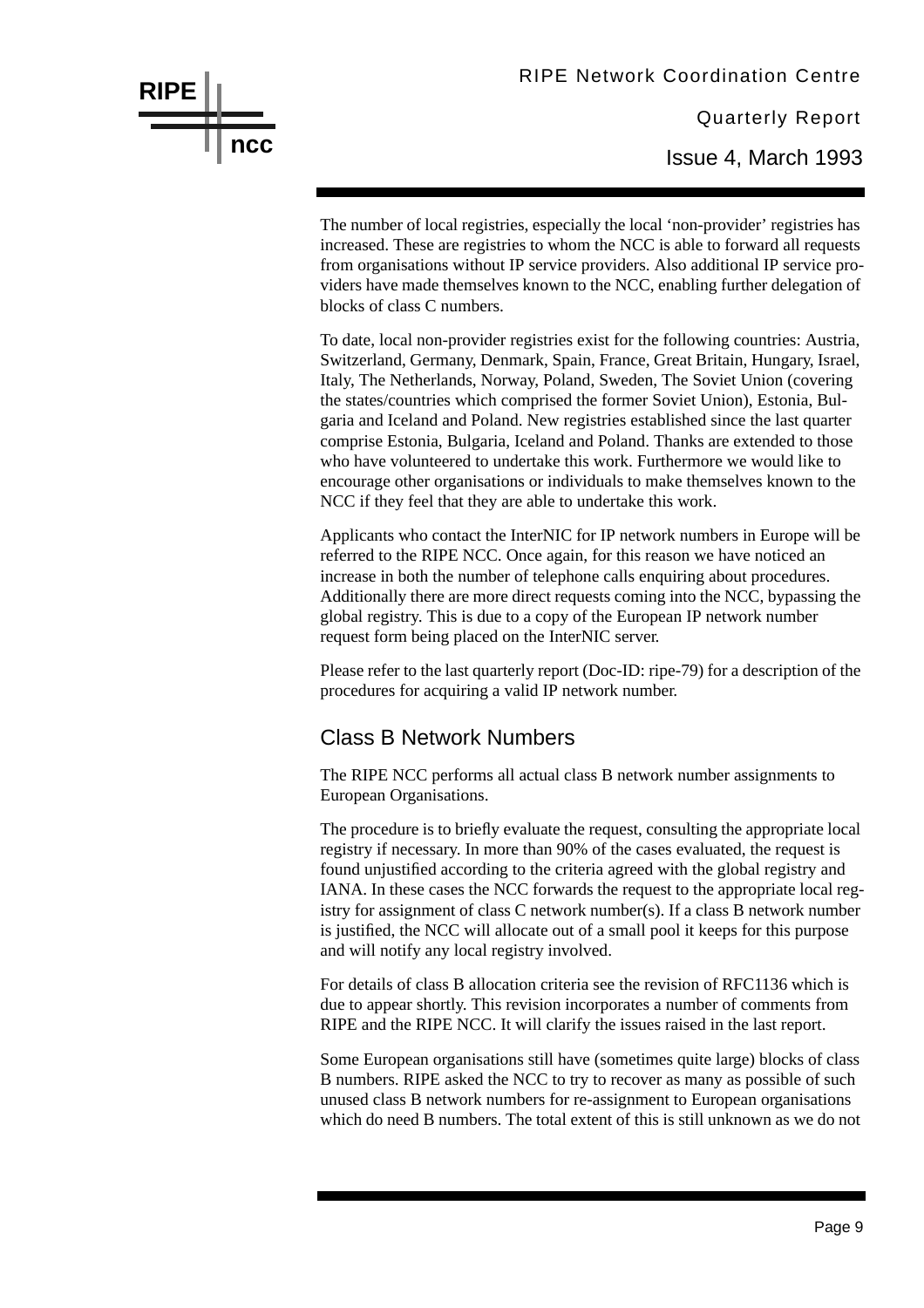

Issue 4, March 1993

know which European organisations hold such blocks. The global registry have agreed to make their whole database available to the NCC during the next quarter which will enable us to pursue this more vigorously.

During the reporting period DFN have returned 7 class B numbers; 2 numbers were returned by the Prague Institute of Chemical Technology and Schering AG exchanged a B number for a set of C numbers. We thank all these organisations.

#### Reverse Name Lookup for 193.x.y.0 Networks

Due to the fact that the NCC has been delegated all IP address space starting with 193, it became possible to also delegate the complete 193.in-addr.arpa zone to the RIPE NCC. This results in all reverse zone requests for networks inside 193.x.y to be handled directly by the RIPE NCC. The actual delegation of 193.in-addr.arpa was done on March 16th by the InterNIC who maintain the root servers. Because of the address assignment following the CIDR (RFC 1338) model, in which blocks of 256 class C network numbers are delegated to local registries for further assignment, a similar delegation scheme for subdomains in 193.in-addr.arpa could be followed. A document describing the procedures for delegation subdomains in 193.in-addr.arpa was written, and will be a RIPE document shortly. Currently the version number is 1.3, and it can be found in the ripe-drafts/ directory in the RIPE document store.

At this stage, 11 subdomains in 193.in-addr.arpa have been delegated to local registries who were assigned class C blocks.

#### NCC Workload and Performance

In order to quantify the workload generated at the NCC and to monitor the service quality, the NCC has kept a log of actions related to the delegated registry function. The numbers in brackets relate to the previous quarter.

The total number of applications received over the reporting period quarter was 143 (178). Of these 51 (97) were received from the IR, (6) 5 were received from the local registries and 86 (76) were sent directly to the NCC. Simple referrals to the appropriate local registry without receiving an application are not logged. More requests are being made directly to the NCC instead of going through the global registry.This positive trend continues from the last quarter.

The portion of requests handled vie E-mail has risen slightly during the reporting period. Of all the requests, 82.5% (86%) were answered (not only acknowledged) the day they were received. 97.9% (97%) of all requests were answered within seven calendar days of receipt by the NCC. The average elapsed time of a class C allocation via the NCC is just under five days. Taking into account that class C allocations via the NCC frequently concern large blocks with all the needed technical justification, this is a good average. The average elapsed time of a class B allocation is just under 10 days.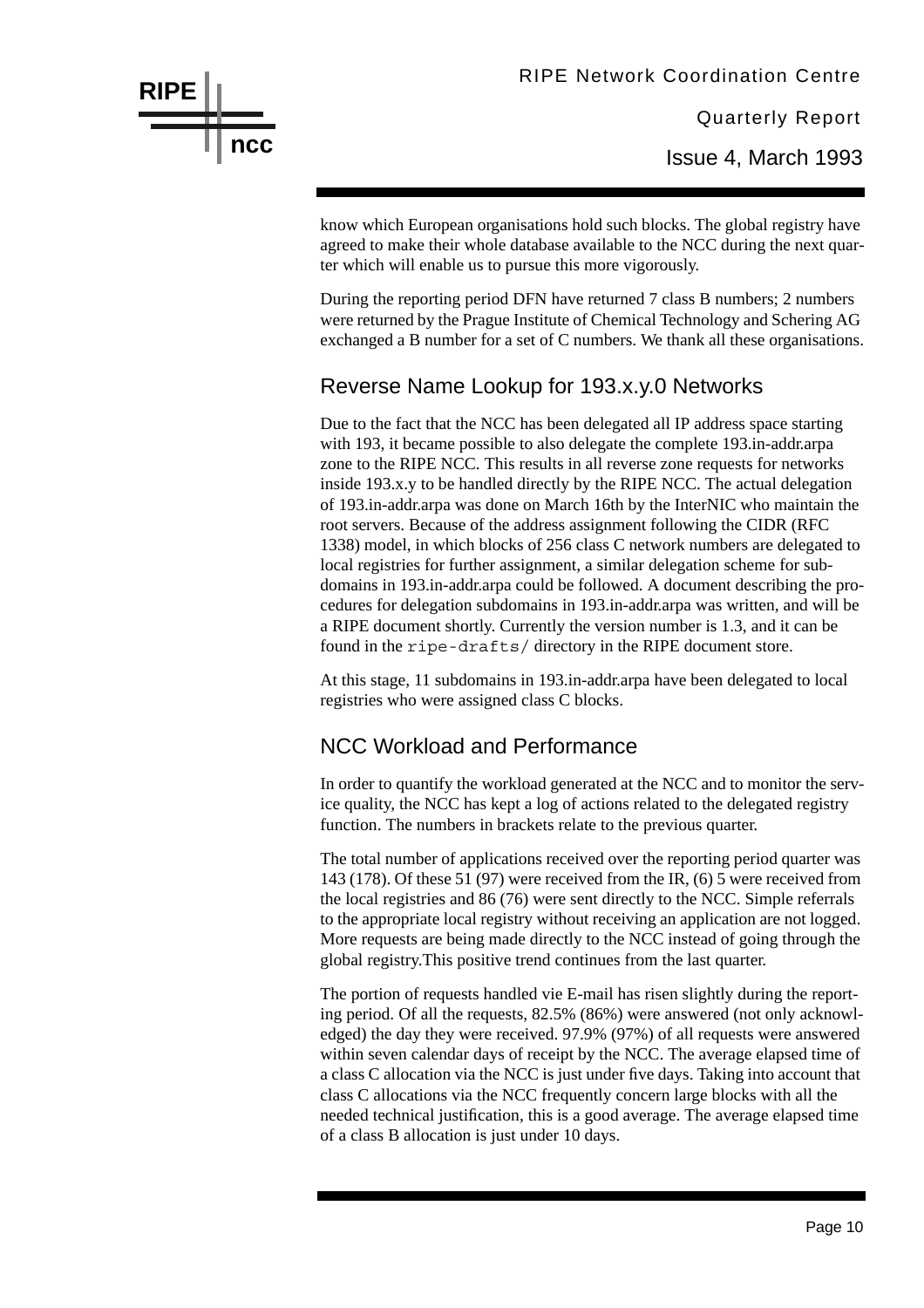

Quarterly Report Issue 4, March 1993

#### Address Space Usage

During the reporting period, the NCC assigned a total of 14 class B network numbers, delegated 32 blocks of class C network numbers and reserved have 15 blocks of class C network numbers. The assignment and reservation of class C blocks was done in accordance with the CIDR scheme to allow route aggregation in the future. It should be noted that blocks are reserved based on usage estimates given by the local registries for a period of about 24 months. Should the assignment rate differ from the estimated one, reserved blocks can and will be used for other purposes.

During the reporting period the European registries have assigned a total of 3235 class C networks to bring the total to 10348 network.s. Out of these 10348, 462 actually ended up the routing table of amsterdam-ebs1.ebone.net.

The detailed status of the address space delegated to the RIPE NCC can be found in Appendix B and C for class B and class C network numbers respectively.

#### **RIPE Network Management Database**

#### Database Software

The effort for a complete rewrite of the whois server software is still underway. Prototype results look promising.

The current RIPE database software has been adapted to support the autonomous system objects required for implementation of the RIPE routing registry.

52 autonomous system objects have been registered so far. A guarded update procedure for the autonomous system attribute of the network object has been implemented and is planned to be put into operation after the 15th RIPE meeting. The acknowledgement messages generated by the standard update procedure have been enhanced to make better use of the header information contained in update messages received.These acknowledgments now provide information derived from subject line of the update messages received to simplify matching of acknowledgements with updates.

It is also possible to receive positive acknowledgements as each object is updated.

#### Database Updates

The frequency of update runs remains at once per working day with an occasional run skipped and some days with multiple runs as demanded by the volume of updates received. This ensures that users perceive the database update process as predictable. During the reporting period the NCC has processed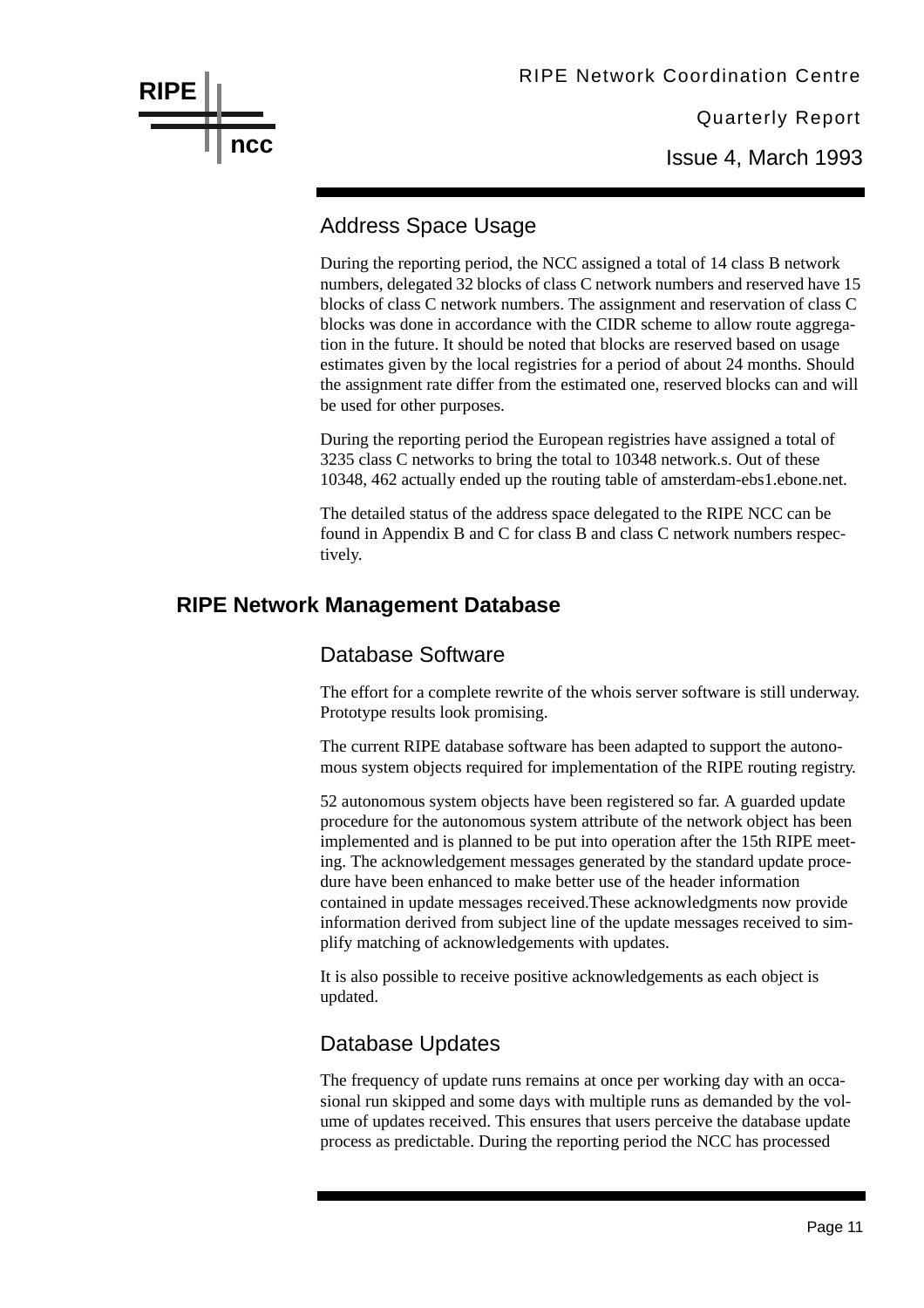## **RIPE ncc**

.

#### RIPE Network Coordination Centre

Quarterly Report

Issue 4, March 1993

27938 object updates, an average of 465 per working day. The number of updates received per month varies widely with peaks usually occurring just before RIPE meetings.

The updates consist of additions and changes as well as so called "NOOPS". NOOPS are updates received which do not differ from the information already recorded in the database. The NCC accepts such requests because it makes bulk updates from secondary NICs easier: secondary NICs can just send in their whole database without having to select just the records which changed since the last bulk update was sent to the NCC.

| Database<br>Action | Q3 1992<br>(number) | Q3 1992<br>(perc) | Q4 1992<br>(number) | Q4 1992<br>(perc) | Q1 1993<br>(number) | 1993<br>(perc) |
|--------------------|---------------------|-------------------|---------------------|-------------------|---------------------|----------------|
| Updated            | 1372                | 8%                | 9235                | 64%               | 18586               | 66%            |
| Added              | 2505                | 14%               | 3632                | 11%               | 3885                | <b>20%</b>     |
| <b>NOOP</b>        | 13578               | 78%               | 1558                | 25%               | 5467                | 14%            |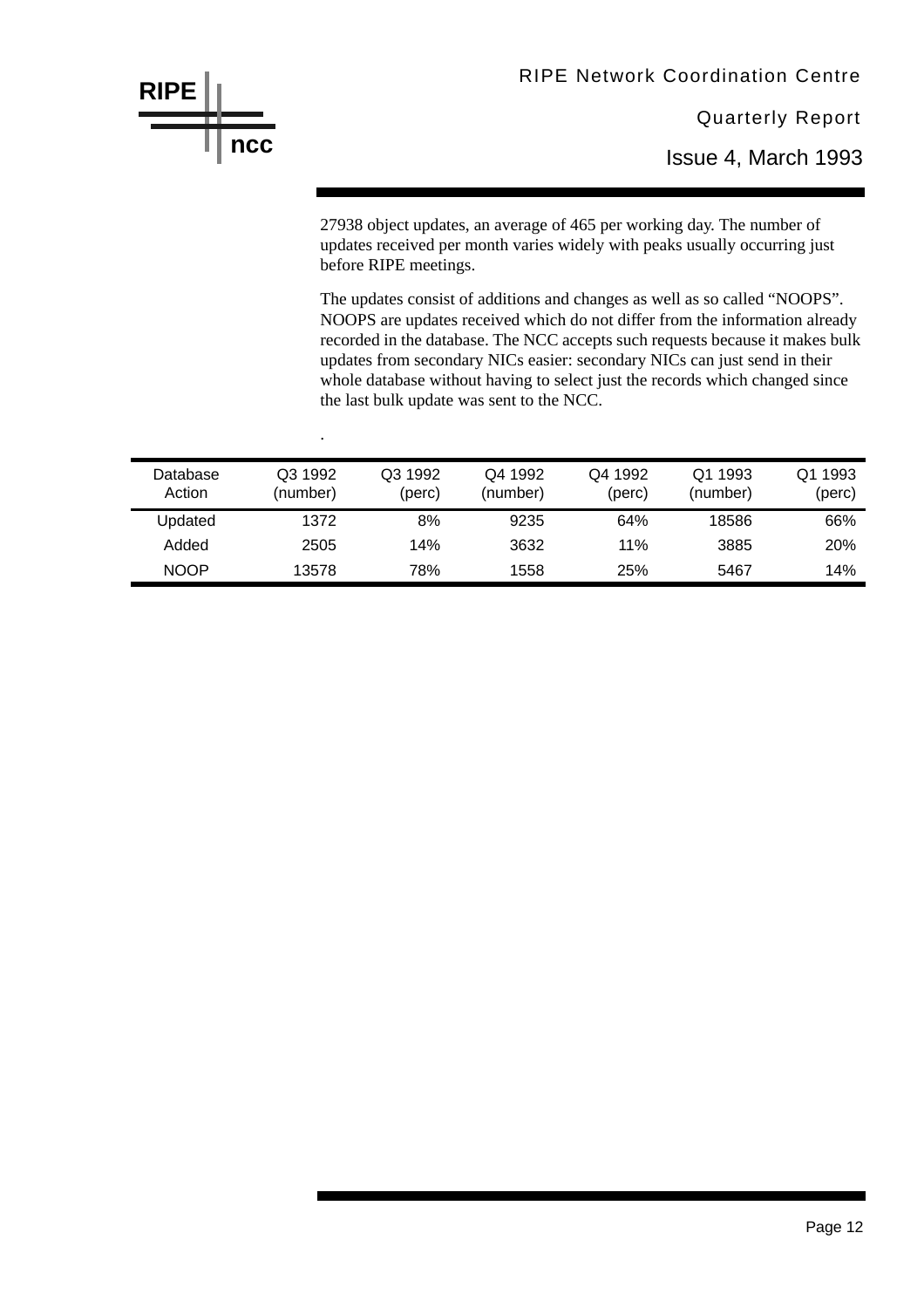

Issue 4, March 1993

#### Database Statistics

Again the number of networks in the database has increased significantly due to the large number of newly assigned class C network numbers.

## RIPE Database Objects



| Month         | <b>Nets</b><br>Persons |      | Domains |  |
|---------------|------------------------|------|---------|--|
| <b>Nov 90</b> | 643                    | 670  | U       |  |
| Jun 91        | 1270                   | 1053 | 845     |  |
| Jan 92        | 2728                   | 1792 | 1254    |  |
| Apr 92        | 3365                   | 2242 | 1360    |  |
| <b>Jun 92</b> | 3797                   | 2736 | 1422    |  |
| Sep 92        | 4172                   | 4594 | 1549    |  |
| Dec 92        | 11080                  | 6116 | 1680    |  |
| Mar 93        | 15281                  | 7846 | 1894    |  |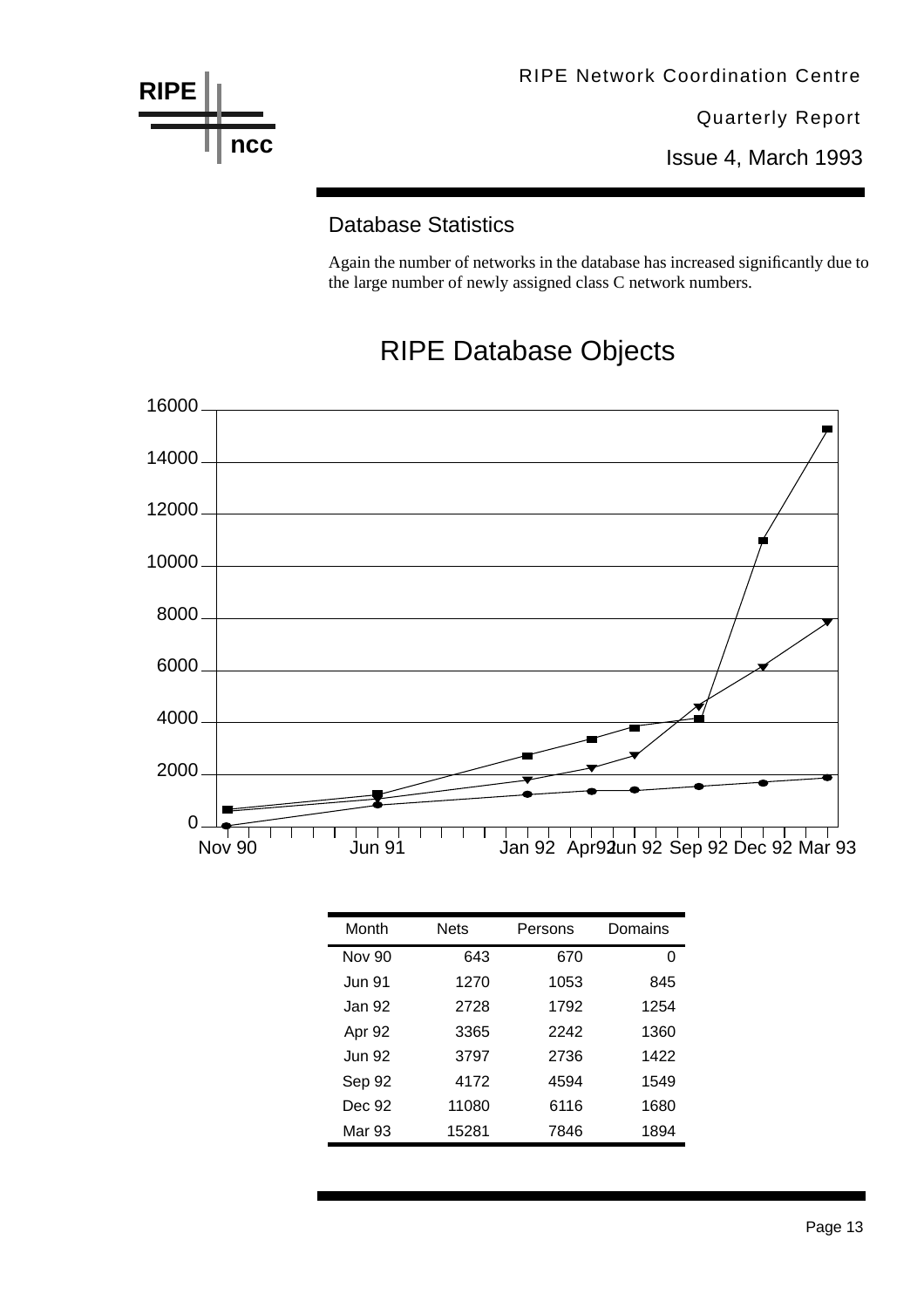Issue 4, March 1993

| Country                | Nets in DNS<br>Q1 1993 | Nets in DB<br>Q1 1993   |                          | % Q3<br>1992   | % Q4<br>1992 | % Q1<br>1993 |
|------------------------|------------------------|-------------------------|--------------------------|----------------|--------------|--------------|
| <b>TN</b>              | $\overline{2}$         | $\overline{2}$          | 100.0                    | 100.0          | 100.0        | 100.0        |
| <b>RO</b>              | $\mathbf{1}$           | $\mathbf{1}$            |                          |                |              | 100.0        |
| LV                     | $\mathbf{1}$           | $\mathbf{1}$            |                          |                |              | 100.0        |
| HU                     | 16                     | 16                      | 100.0                    | 100.0          | 100.0        | 100.0        |
| CY                     | $\overline{2}$         | $\overline{2}$          |                          |                |              | 100.0        |
| BG                     | $\mathbf{1}$           | $\mathbf{1}$            |                          |                |              | 100.0        |
| PL                     | 27                     | 25                      | 86.7                     | 90.0           | 100.0        | 92.6         |
| <b>FR</b>              | 472                    | 433                     | 94.1                     | 95.5           | 94.5         | 91.7         |
| AT                     | 104                    | 93                      | 67.2                     | 63.8           | 82.9         | 89.4         |
| DE                     | 453                    | 397                     | 82.5                     | 80.5           | 83.0         | 87.6         |
| <b>CH</b>              | 121                    | 106                     | 87.6                     | 93.1           | 85.4         | 87.6         |
| ES                     | 32                     | 28                      | 91.7                     | 88.9           | 95.8         | 87.5         |
| <b>NL</b>              | 135                    | 117                     | 82.9                     | 80.9           | 86.4         | 86.7         |
| PT                     | 72                     | 62                      | 85.0                     | 80.0           | 86.3         | 86.1         |
| IS                     | 13                     | 11                      | 75.0                     | 50.0           | 83.3         | 84.6         |
| <b>HR</b>              | 6                      | $\overline{5}$          | $\sim$                   | $\sim$         | $\sim$       | 83.3         |
| IE                     | 34                     | 28                      | 87.5                     | 90.9           | 86.4         | 82.4         |
| BE                     | 17                     | 14                      | 100.0                    | 100.0          | 100.0        | 82.4         |
| $\mathsf{I}\mathsf{T}$ | 151                    | 123                     | 84.5                     | 82.4           | 81.1         | 81.5         |
| <b>NO</b>              | 73                     | 56                      | 56.9                     | 58.5           | 70.4         | 76.7         |
| $\sf IL$               | 29                     | 22                      | 73.9                     | 71.4           | 76.0         | 75.9         |
| SI                     | 12                     | $\boldsymbol{9}$        | $\overline{\phantom{a}}$ | $\blacksquare$ | 100.0        | 75.0         |
| GR                     | 15                     | 11                      | 78.6                     | 66.7           | 75.0         | 73.3         |
| UK                     | 324                    | 252                     | 67.3                     | 67.8           | 70.7         | 70.9         |
| <b>SE</b>              | 206                    | 146                     | 57.8                     | 49.3           | 59.8         | 70.9         |
| YU                     | $\overline{2}$         | 1                       | 100.0                    | 100.0          | 50.0         | 50.0         |
| LU                     | 8                      | $\overline{\mathbf{4}}$ | 33.3                     | 50.0           | 60.0         | 50.0         |
| F1                     | 225                    | 101                     | 8.8                      | 6.9            | 39.3         | 44.9         |
| DK                     | 34                     | 12                      | 45.0                     | 40.0           | 39.3         | 35.3         |
| <b>CS</b>              | 54                     | 15                      | 100.0                    | 100.0          | 100.0        | 27.8         |
| SU                     | $6\phantom{1}$         | $\mathbf{1}$            |                          |                |              | 16.7         |

The database coverage has increased slightly but is still lower than it should be.

**RIPE**

**ncc**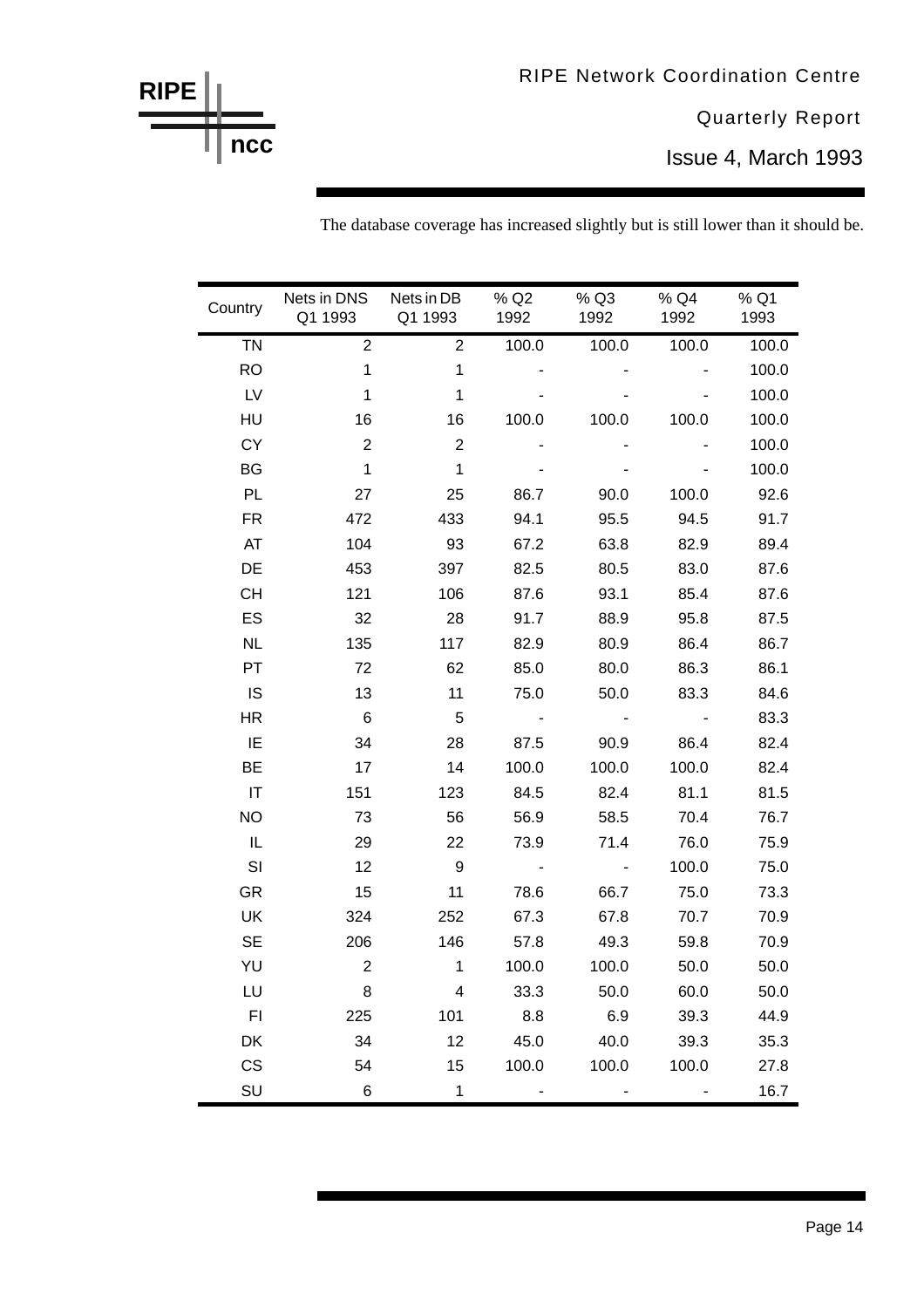**RIPE ncc**

Quarterly Report RIPE Network Coordination Centre

Issue 4, March 1993

#### Worldwide Database Coordination

The synchronization of the databases between the RIPE NCC, InterNIC and MERIT is progressing. InterNIC has started first tests with the automatic inclusion of network and contact person information received from the RIPE NCC into their global network database. The NCC has provided the InterNIC with all the 193.x.y networks and contact persons in exchange syntax for this purpose. The first trials seem promising, the success rate of inclusion of objects is now approaching 80%. The NCC has asked the InterNIC for the global database in in exchange syntax in order to start some consistency checking. The InterNIC and the NCC are jointly designing a database model where each object will have a primary maintainer who will be responsible for updates to that object. A registry which is not the primary maintainer will forward all update requests to the primary maintainer. This model will also be useful in cases where European local registries maintain part of the database themselves like INRIA does for France and the GARR NIS does for Italy.

MERIT has taken the complete database from the NCC in exchange syntax without contact information. They will start some basic consistency checks on the RIPE, InterNIC and MERIT databases, using X.500. Initially only network number, network name and country code will be checked for consistency.

MERIT no longer keeps contact person in information in their NSFnet routing policy database. You will find that the relevant files in the RIPE document store have been left empty. This is intentional. This also means that the contact information with source "MERIT" has disappeared from the whois server. The NCC will start using the network information MERIT provides in exchange syntax shortly now. This will mean that the MERIT data in the whois server will be updated once per day. We hope to come to a similar arrangement with the InterNIC.

The complete synchronization of all databases is a long process, but we find that there is certainly progress.

Page 15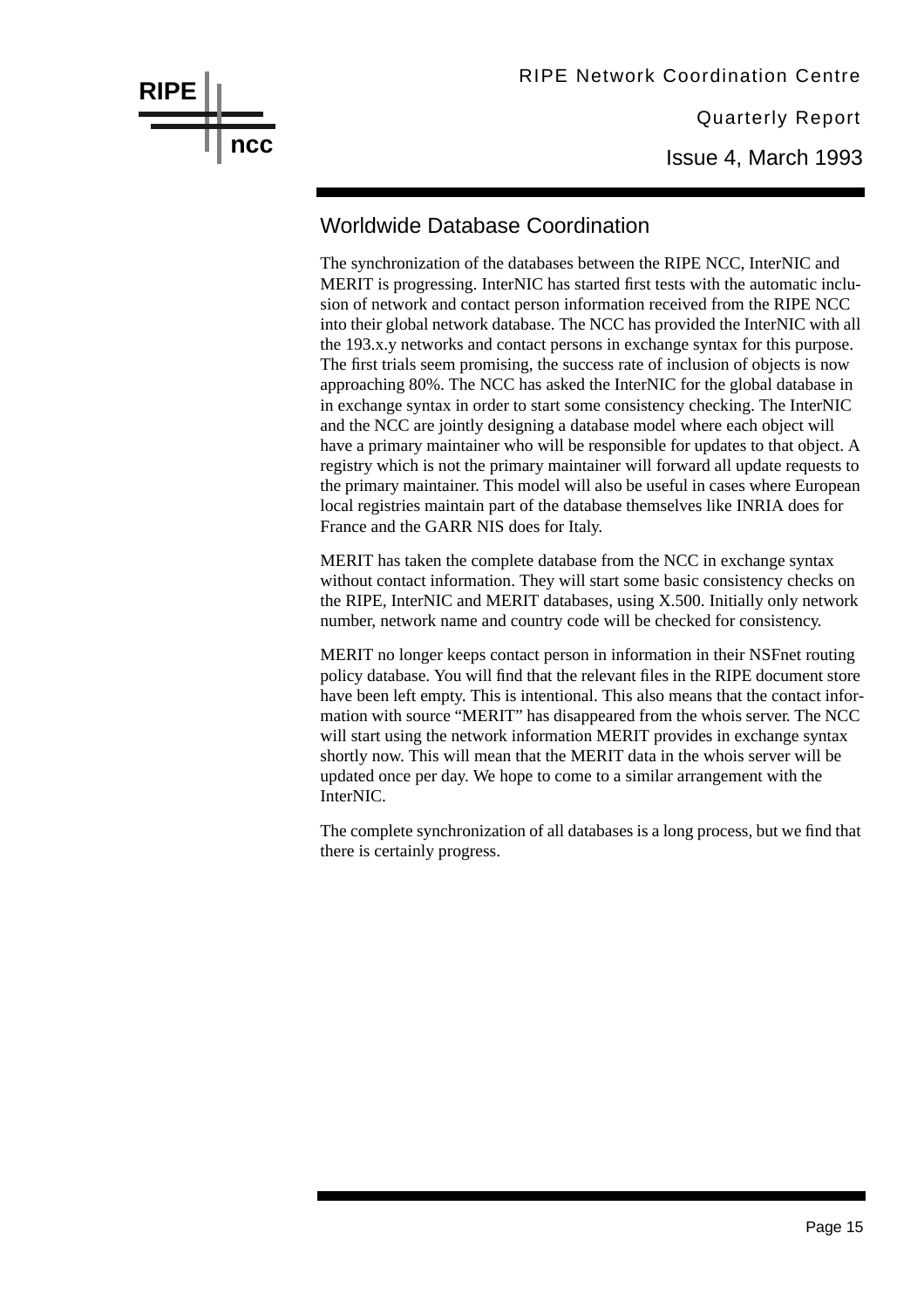Issue 4, March 1993

#### **Joint Projects**

 A new activity at the NCC are two development projects. These projects are joint projects between RIPE and the RARE technical program funded by SURFnet through RARE.

RARE has employed Mr. Tony Bates to work at the NCC executing these projects. Both projects depend on the expertise present at the NCC for their success. The Route Server Project in particular is very closely linked with the RIPE database and the RIPE routing registry. Thus the development of the route server and the routing registry are tackled as a single problem by regular NCC staff and Mr. Bates.

#### Router Server

The goal of this project is to produce a functioning Route Server as specified in "Internet Routing in a Multi Provider, Multi Path Open Environment" by Bates, Karrenberg, Lothberg, Stockman and Terpstra. The function of the Route Server will be to present unified routes to European destinations to routers on the proto-GIX in Washington D.C.

This project requires close coordination with the RIPE NCC for the database related aspects and with the operators of transatlantic links, especially EBONE.

 The project is progressing extremely well. The project essentially falls into two key aspects as outlined in the above document which was recently published as RIPE document, (Doc ID: ripe-82) - creation of a European Routing Registry and proto-typing a Route server on the proto-GIX. In terms of the Routing Registry part of the project, the initial thrust of has been to define a new mechanism for registering routing policy information within the RIPE database. The outcome of this was a draft document presented at the Prague RIPE meeting in January, "Representation of IP Routing Policies in the RIPE database" by Bates, Jouanigot, Karrenberg, Lothberg and Terpstra" (Doc ID: ripe-81) which received a good reception from the RIPE community. The registration process is needed to make sure the European Route Server has a full and consistent database of the desired routing policy of any given network within Europe. Following this specification a large amount of effort has been put into the collection of the routing policy information itself. So far, we have received approximately 30% of the possible routing policies within the European Internet. To aid in this collection effort some automated scripts have been produced to show to network providers what the perceived (i.e. as seen from Internet routing tables) routing policy is as opposed to what is currently in the database. It is recommended that all service providers look at this data which can be found on the ripe document store, ftp.ripe.net in the directory ripe/as. Any questions regarding this data should be directed to ncc@ripe.net. Several tools are in test "in-house", to make it easier to make use of the routing policy information including a router access list generator for both cisco and gated software, a basic configurator and a prototype "policy traceroute" tool. It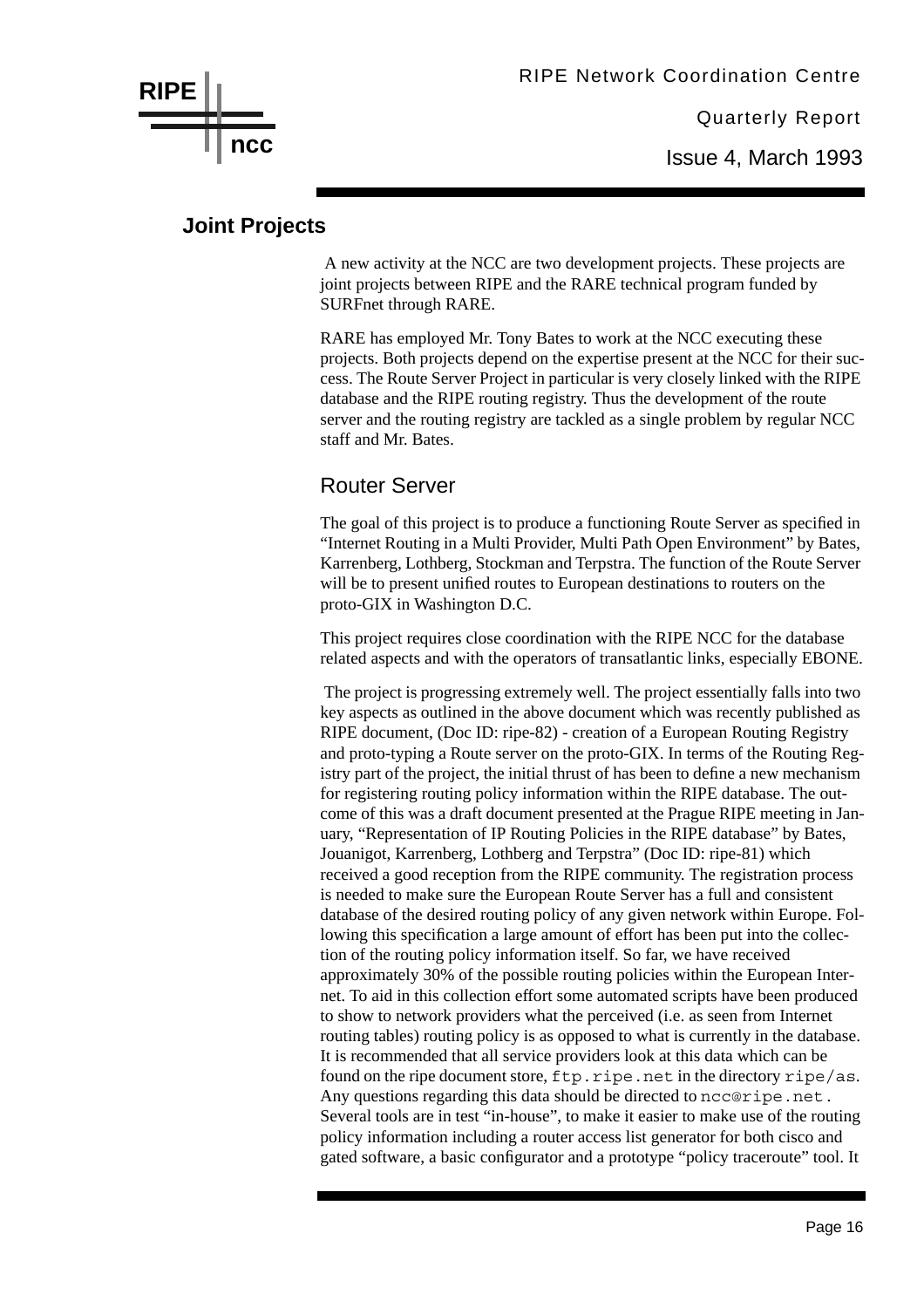## Quarterly Report RIPE Network Coordination Centre Issue 4, March 1993

is hoped to have an alpha release available for selected organisations within the next month. A revised update procedure is under development and should be in use very shortly. The routing policy document has been published as a RIPE document and presented at the 26th IETF in Columbus at both the BGP Deployment and IEPG meetings. Again, the presentations were well received. It was announced at the IEPG that the CIX association would use the "ripe-81" format, software and tools as part of a Route Server they plan to install on the proto-GIX.

**RIPE**

**ncc**

In terms of the Route Server itself progress has also been extremely good. In early March, the physical route server was installed on the proto-GIX in Washington D.C. Thanks are extended to Sprint, AlterNET and SUnet for making this possible. A deployment plan has been produced and presented at the IEPG meeting which is going very much according to schedule. Currently the Route Server software has been verified by peering with NSFnet backbone router and the Sprint ICM router and making use of some test networks sent from Stockholm and Amsterdam. The Route Server hardware itself is a SUN IPC running an alpha release of gated: A "test" route server has been purchased as part of the project and is also up and running in Amsterdam. All development and testing is done on the test machine in Amsterdam and then transferred to the machine in Washington. A loan cisco IGS router has also been arranged courtesy of SURFnet to aid in the development and simulation of the Route Server work.

We still need more routing policy information in the RIPE database and an impact document is needed for the network providers to understand the full implications of the Route Server. However, thanks are extended to all those who have registered their policies. Please do not hesitate to contact the RIPE NCC if you would like assistance in this respect.

#### Generic Internet Service Specification (GISS)

The goal of the project is to produce a document describing all aspects of a "useful Internet service". The intention is to provide guidance to both service providers and customers. All important aspects of Internet services will be covered.

Within the first half of the project much of the time has been spent working on a definition of the scope of the Internet Service. This has been done by holding two "birds of a feather" sessions. The first at the 14th RIPE meeting in Prague. This meeting was extremely useful and it was decided that a working group should be set up chaired by Tony Bates. A mailing list giss-wg@ripe.net has been set up for discussion of GISS related topics. To join this list send an email to giss-wg-request@ripe.net. A first draft "strawman" proposal was then produced and circulated to both the working group list and the IETF list. This was done to essentially to provoke discussion for the second "birds of a feather" meeting at the 26th IETF meeting in Columbus, US.

#### Page 17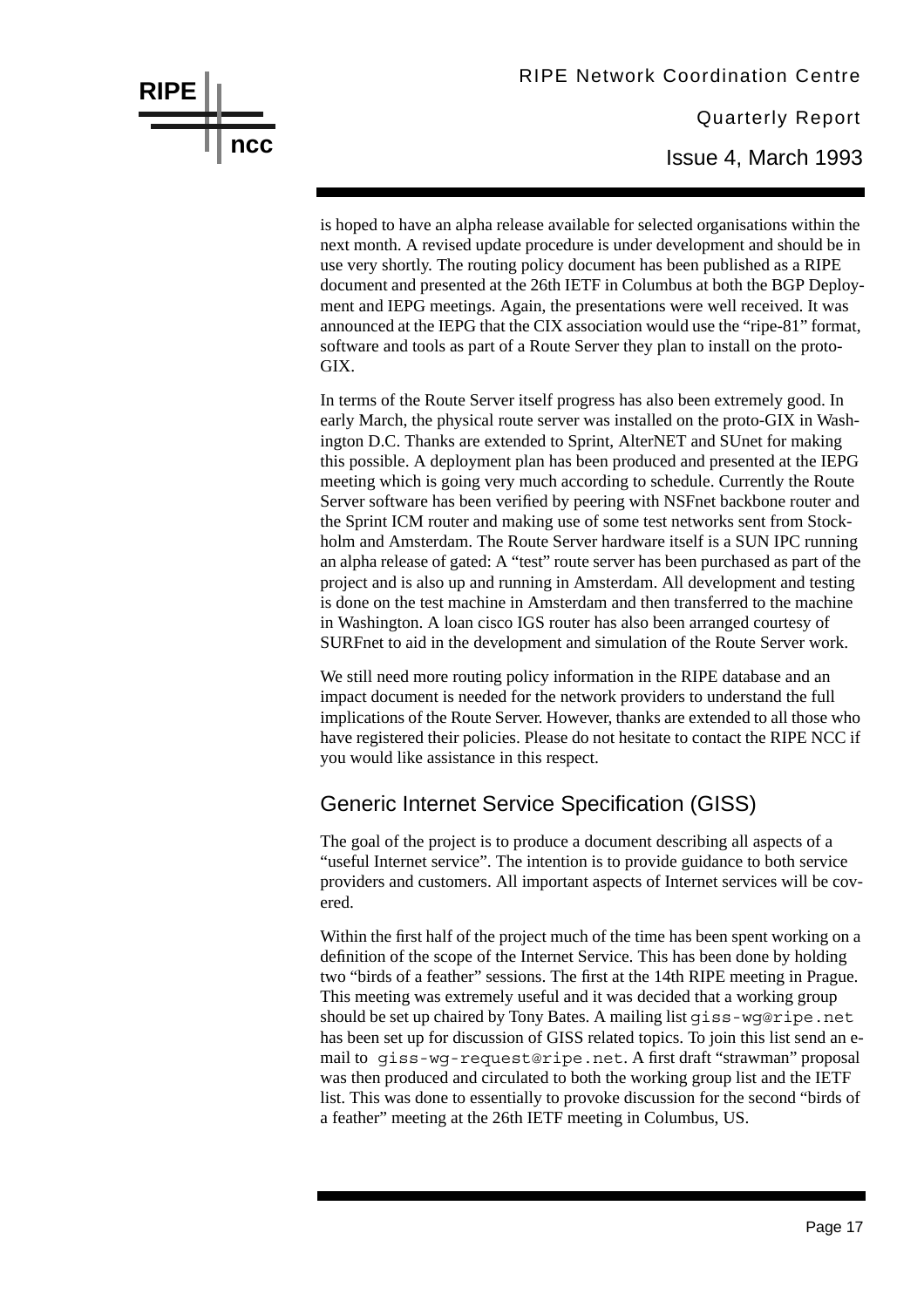

At this meeting is was clear that there needed to be some change in scope to be more directed towards service providers rather than to users as existing documents already covered much of detail needed from a users perspective. The outcome of this is a clear definition of the structure and aspects that should make up the GISS proposal. This will be presented at the 15th RIPE meeting in Amsterdam for review and comment by the working group.

#### **Document Store**

The document store is maintained as a reference point for information that will be useful to network service providers, NICs and NOCs alike. The documents stored relate to a wide variety of networking topics. For example, information can be obtained about the activities EBONE, the Internet Engineering Task Force (IETF) and the Internet Engineering Steering Group (IESG), RARE, and not least, documents relating to RIPE itself. In addition the document store contains information relating to Internet drafts and RFC's.

 In total the document store contains approximately 4460 documents. By volume, it accounts for over 190 Mbytes. A breakdown of the composition of the document store is shown below.



## Documents in Archive (190 Mbytes)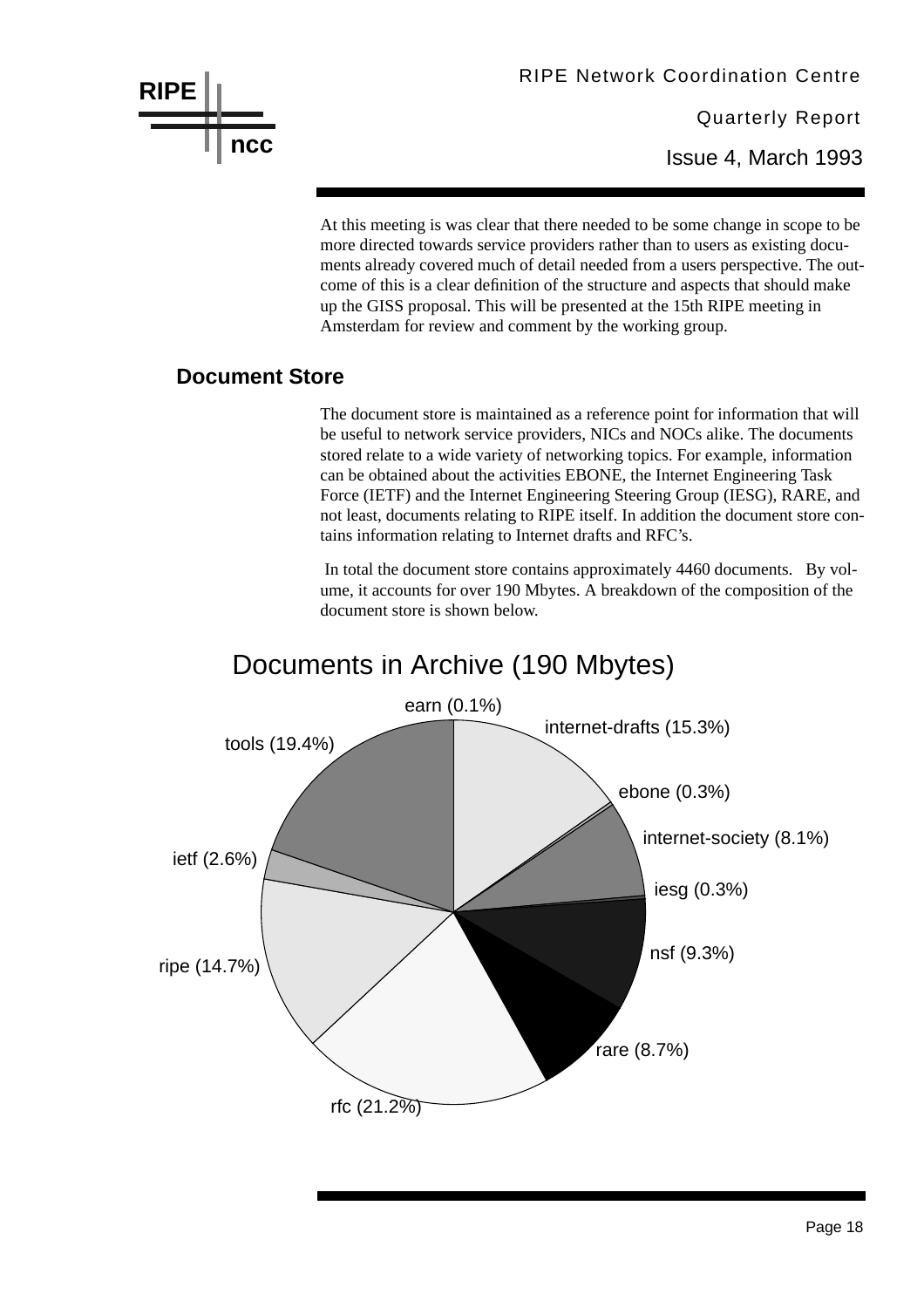Issue 4, March 1993

| Area             | <b>Files</b> | <b>KBytes</b> |
|------------------|--------------|---------------|
| rfc              | 649          | 39988         |
| tools            | 278          | 36667         |
| internet-drafts  | 492          | 28805         |
| ripe             | 532          | 27923         |
| nsf              | 147          | 17632         |
| rare             | 558          | 16440         |
| internet-society | 990          | 15273         |
| ietf             | 722          | 4913          |
| iesg             | 51           | 502           |
| ebone            | 35           | 500           |
| earn             | 6            | 213           |

#### Additions to the RIPE archives

**RIPE**

**ncc**

Two new directories have been added to the document store:

There is now a /ripe/Next-Meeting/ directory which will always contain information relating to the forthcoming RIPE meeting. All documents will have previously been announced to the RIPE list but if you have missed any of the announcements you will be able to read them here.

Additionally the directory ripe/as/ has been added to the document store. It has the following subdirectories:

/ripe/as/router - this directory contains information regarding Autonomous System information derived from a European routers BGP table

 $/$ ripe $/$ as $/$ db - this directory contains information regarding Autonomous System information derived from the RIPE database.

/ripe/as/conflicts - this directory contains some analysis of the RIPE and Router derived AS information.

Additionally there has been a revision of the maps directory as agreed by the mapping working group at the 14th RIPE meeting. The new chairman of the mapping-wg is Daniele Bovio. In addition to the current maps, the old maps will be archived in an /old subdirectory.

The /presentations directory has been expanded with the recent addition of a number of presentations. These date mostly from the 14th RIPE meeting. Anyone interested in making their presentations publicly available are welcome to do so and are invited to contact the NCC.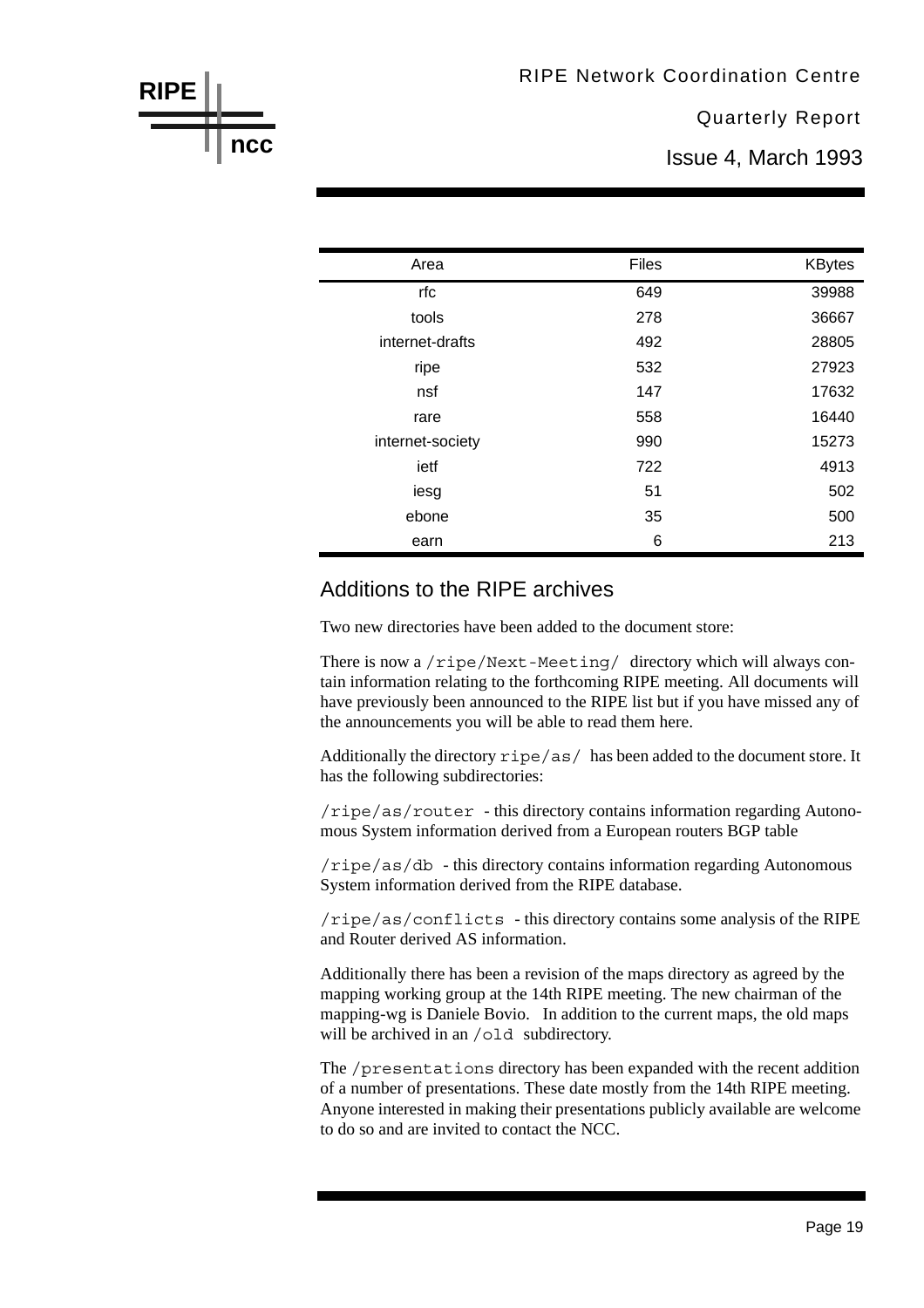

Issue 4, March 1993

Documents published since the last quarter in the  $/r$  ipe-docs directory comprise the following:

- ❍ ripe-80 Hotel List Amsterdam, February 1993
- ❍ ripe-81 Representation of IP Routing Policies in the RIPE Database
- ❍ ripe-82 Internet Routing in a Multi Provider, Multi Path Open Environment
- ❍ ripe-83 European Internet Network Number Application Form
- ❍ ripe-84 RIPE NCC Funding

#### Accessing the Document Store

The NCC document store can be accessed through a variety of methods. Besides methods of access as previously reported, (via anonymous ftp to ftp.ripe.net and by using GOPHER and WAIS clients to gopher.ripe.net or wais.ripe.net respectively and through the NCC Interactive Information Server) the document store can now be accessed via pilot World Wide Web (WWW).

#### FTP Usage Statistics

The most popular archive sections of the RIPE document store are tabulated below. This displays the top 15 most popular sections which were accessed using ftp.The most popular section is the ripe database, with approximately 1279 Mbytes transferred.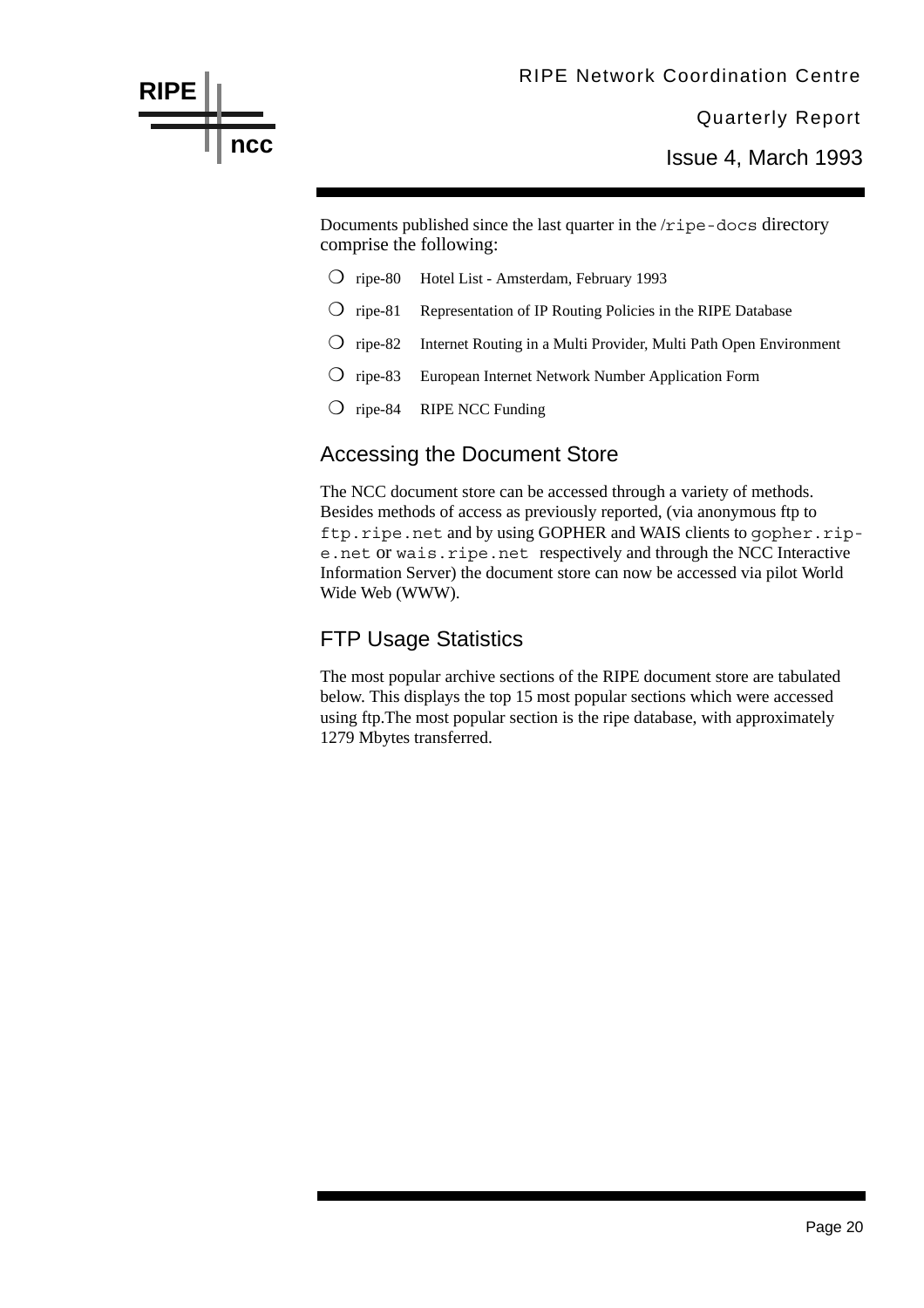

tools/conf 80 27256115 0.31 1.07 rare/calendar 144 23178054 0.56 0.91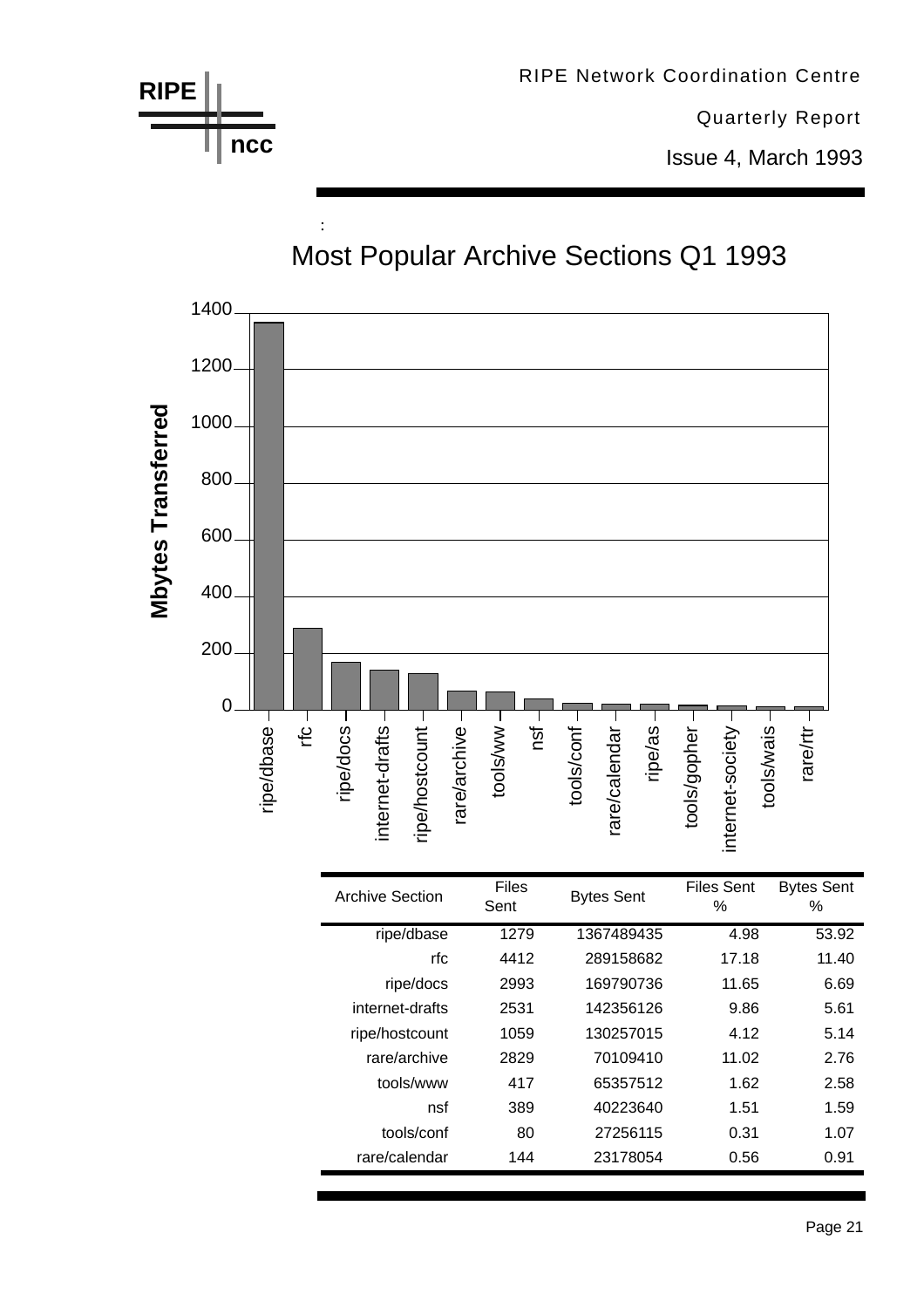Issue 4, March 1993

| <b>Archive Section</b> | Files<br>Sent | <b>Bytes Sent</b> | <b>Files Sent</b><br>% | <b>Bytes Sent</b><br>$\%$ |
|------------------------|---------------|-------------------|------------------------|---------------------------|
| ripe/as                | 4820          | 22189896          | 18.77                  | 0.87                      |
| tools/gopher           | 211           | 17577634          | 0.82                   | 0.69                      |
| internet-society       | 218           | 16868678          | 0.85                   | 0.67                      |
| tools/wais             | 115           | 13084219          | 0.45                   | 0.52                      |
| rare/rtr               | 41            | 12209232          | 0.16                   | 0.48                      |

The number of Mbytes transferred using ftp per top level domain is shown below:

| Domain Name    | Number of<br><b>Files Sent</b> | Number of<br>% of Files<br><b>Bytes Sent</b> |                | % of Bytes<br>Sent |
|----------------|--------------------------------|----------------------------------------------|----------------|--------------------|
| <b>IIS</b>     | $\mathbf 0$                    | 0                                            | $\overline{0}$ | 0                  |
| IXI            | 0                              | 0                                            | 0              | 0                  |
| <b>LOCAL</b>   | 0                              | 0                                            | $\mathbf 0$    | 0                  |
| NCC-X25        | 0                              | 0                                            | 0              | 0                  |
| <b>PSPDN</b>   | 0                              | 0                                            | $\overline{0}$ | 0                  |
| <b>UNKNOWN</b> | 3229                           | 348446230                                    | 12.57          | 13.74              |
| at             | 230                            | 30137265                                     | 0.90           | 1.19               |
| au             | 9                              | 507713                                       | 0.04           | 0.02               |
| be             | 105                            | 10781804                                     | 0.41           | 0.43               |
| br             | 3                              | 14616                                        | 0.01           | 0.00               |
| ca             | 86                             | 9198212                                      | 0.33           | 0.36               |
| ch             | 452                            | 158194576                                    | 1.76           | 6.24               |
| cl             | 0                              | 0                                            | 0              | 0                  |
| com            | 329                            | 27370731                                     | 1.28           | 1.08               |
| <b>CS</b>      | 4492                           | 284651329                                    | 17.49          | 11.22              |
| de             | 1260                           | 139472448                                    | 4.91           | 5.50               |
| dk             | 59                             | 10790694                                     | 0.23           | 0.43               |
| edu            | 553                            | 163436774                                    | 2.15           | 6.44               |
| ee             | 8                              | 231846                                       | 0.03           | 0.01               |
| es             | 235                            | 15209058                                     | 0.92           | 0.60               |
| fi             | 1382                           | 204319746                                    | 5.38           | 8.06               |
| fr             | 244                            | 29369721                                     | 0.95           | 1.16               |
| gov            | 68                             | 2395682                                      | 0.26           | 0.09               |
| gr             | 489                            | 34524400                                     | 1.90           | 1.36               |
| hk             | 0                              | 0                                            | $\mathbf 0$    | 0                  |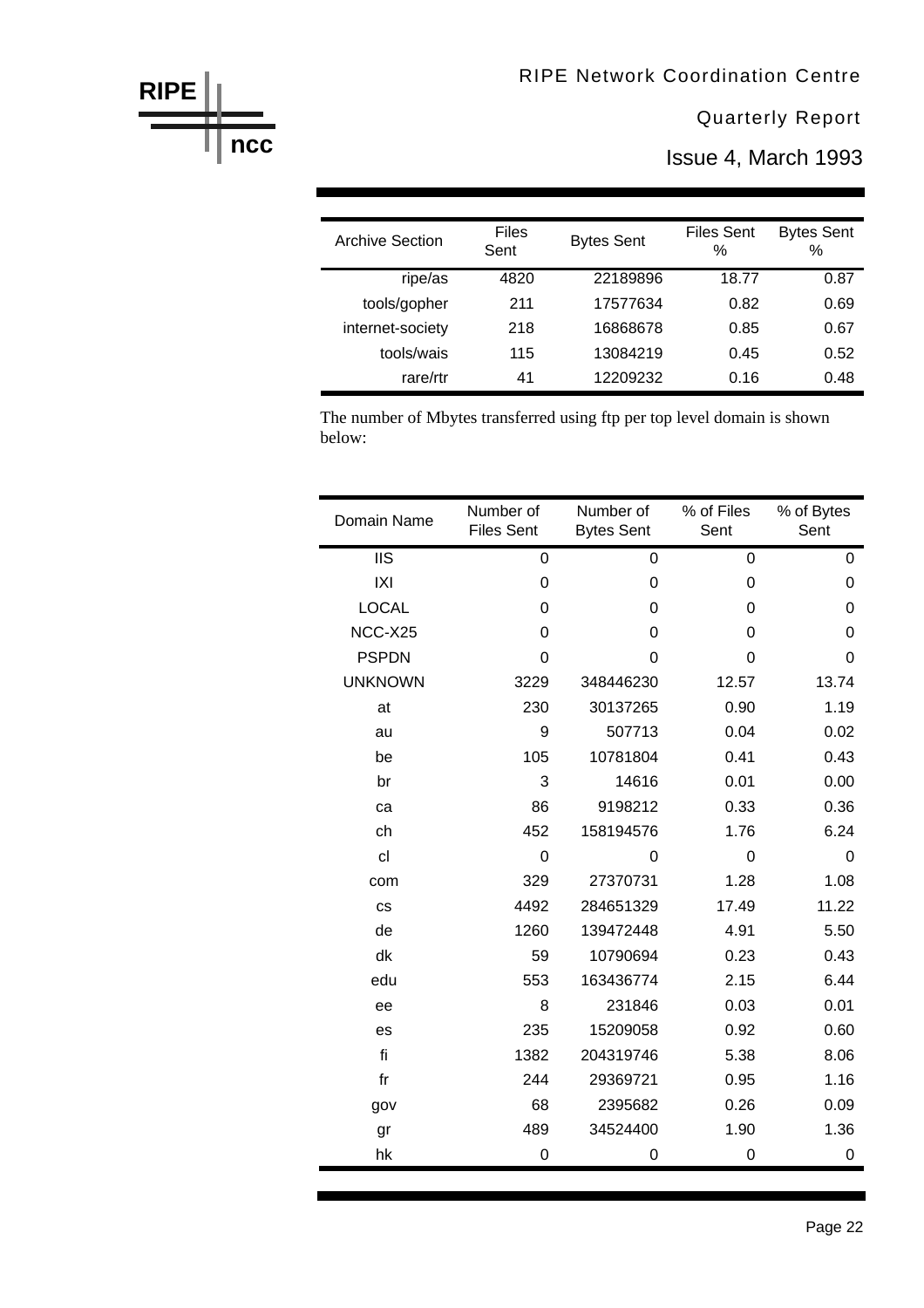Issue 4, March 1993

| Domain Name | Number of<br>Number of<br><b>Files Sent</b><br><b>Bytes Sent</b> |           | % of Files<br>Sent | % of Bytes<br>Sent |
|-------------|------------------------------------------------------------------|-----------|--------------------|--------------------|
| hr          | 253                                                              | 15084627  | 0.99               | 0.59               |
| hu          | 59                                                               | 8825960   | 0.23               | 0.35               |
| ie          | 158                                                              | 11233466  | 0.62               | 0.44               |
| il          | 50                                                               | 1940182   | 0.19               | 0.08               |
| in          | 142                                                              | 6482522   | 0.55               | 0.26               |
| int         | 0                                                                | 0         | $\mathbf 0$        | 0                  |
| is          | $\overline{2}$                                                   | 359180    | 0.01               | 0.01               |
| it          | 2510                                                             | 202382792 | 9.77               | 7.98               |
| jp          | 2423                                                             | 96367200  | 9.43               | 3.80               |
| kr          | 232                                                              | 15991824  | 0.90               | 0.63               |
| lu          | 1                                                                | 66694     | 0.00               | 0.00               |
| Iv          | 0                                                                | 0         | 0                  | 0                  |
| mil         | 22                                                               | 1790553   | 0.09               | 0.07               |
| mx          | 6                                                                | 158108    | 0.02               | 0.01               |
| net         | 4635                                                             | 497749940 | 18.05              | 19.62              |
| nl          | 664                                                              | 100190064 | 2.59               | 3.95               |
| no          | 90                                                               | 14514528  | 0.35               | 0.57               |
| nz          | $\mathbf 0$                                                      | 0         | $\mathbf 0$        | 0                  |
| org         | 48                                                               | 6869339   | 0.19               | 0.27               |
| pl          | 219                                                              | 15766743  | 0.85               | 0.62               |
| pt          | 528                                                              | 33381359  | 2.06               | 1.32               |
| se          | 89                                                               | 13512004  | 0.35               | 0.53               |
| sg          | 11                                                               | 1572967   | 0.04               | 0.06               |
| si          | 0                                                                | 0         | 0                  | 0                  |
| su          | 4                                                                | 158649    | 0.02               | 0.01               |
| tn          | 0                                                                | 0         | 0                  | 0                  |
| tw          | 8                                                                | 111209    | 0.03               | 0.00               |
| uk          | 293                                                              | 22569603  | 1.14               | 0.89               |
| us          | $\overline{2}$                                                   | 227749    | 0.01               | 0.01               |
| yu          | 0                                                                | 0         | $\mathbf 0$        | 0                  |
| za          | 0                                                                | 0         | $\boldsymbol{0}$   | 0                  |

The UNKNOWN category refers to where there is no match found between the IP address and the Domain Name.

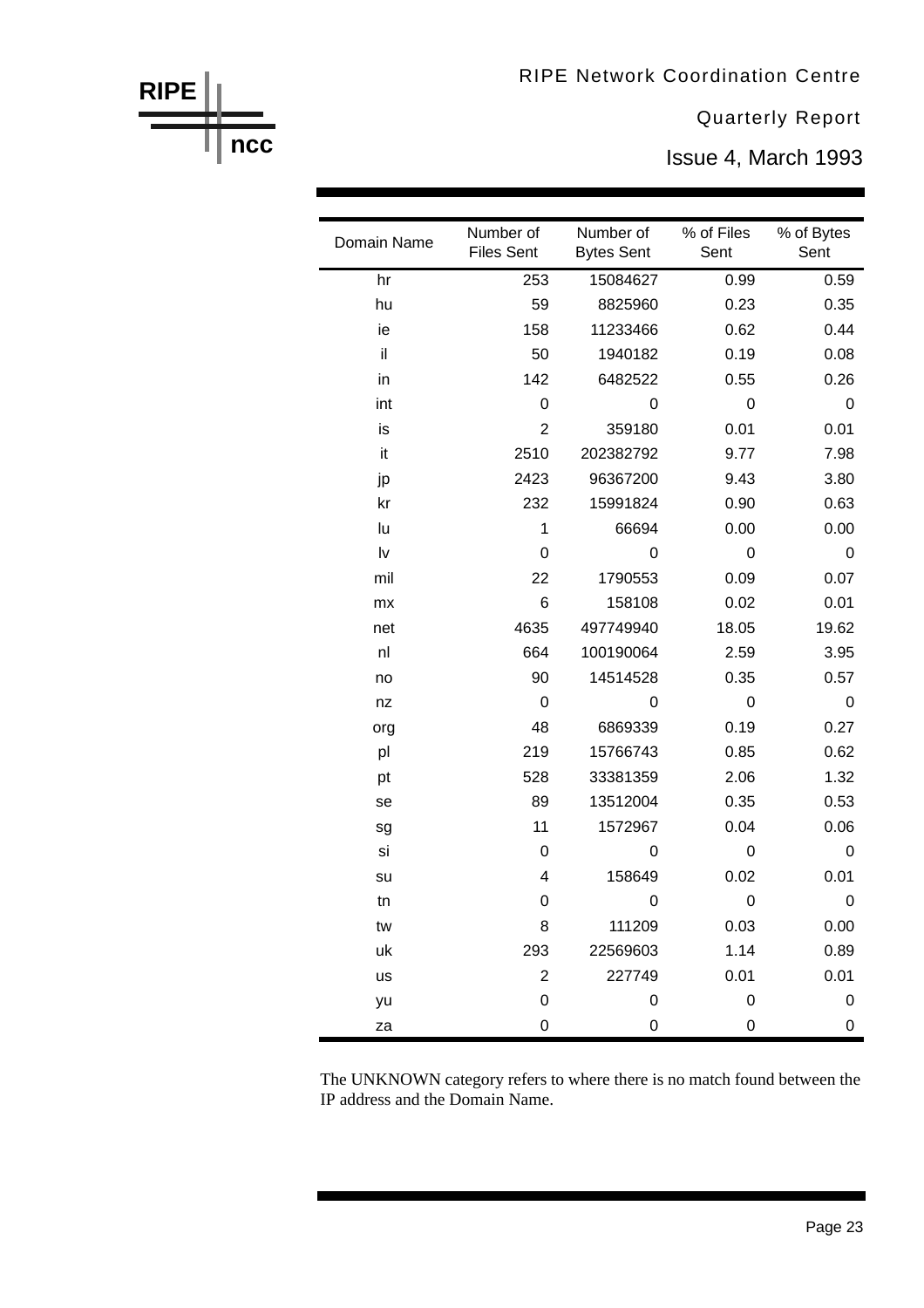

Issue 4, March 1993

#### Interactive Information Server

The NCC Interactive Information Server is a popular method of access to the RIPE document store catering for users with minimal hardware and/or software support to access information stored by the NCC. Full details on access methods are given in the RIPE NCC information leaflet "Interactive Information Server" and in the first edition of the NCC Quarterly Report.

#### General Service Usage Statistics

Statistics for the use of the various NCC information services were collected for the first quarter of 1993. The table below shows the total number of connections made for each service from July 1992 (Whois, IIS, Wais, Ftp and Gopher) contacted either directly from a user client or from the NCC Interactive Information Service. The breakdown is given as total number of connections per month:

| Service    | Jul  | Aug  | Sep  | Oct   | Nov  | Dec   | Jan   | Feb   | Mar   |
|------------|------|------|------|-------|------|-------|-------|-------|-------|
| Whois      | 7909 | 7845 | 8044 | 12373 | 9769 | 19255 | 24299 | 26027 | 28961 |
| IIS        | 669  | 591  | 628  | 1027  | 1018 | 1148  | 1662  | 1924  | 2040  |
| Wais       | 1040 | 682  | 816  | 2552  | 2460 | 2240  | 2316  | 3359  | 4375  |
| <b>FTP</b> | 849  | 645  | 625  | 1173  | 1344 | 1757  | 1443  | 1816  | 2067  |
| Gopher     | 371  | 337  | 340  | 1115  | 1318 | 1156  | 1310  | 1882  | 2394  |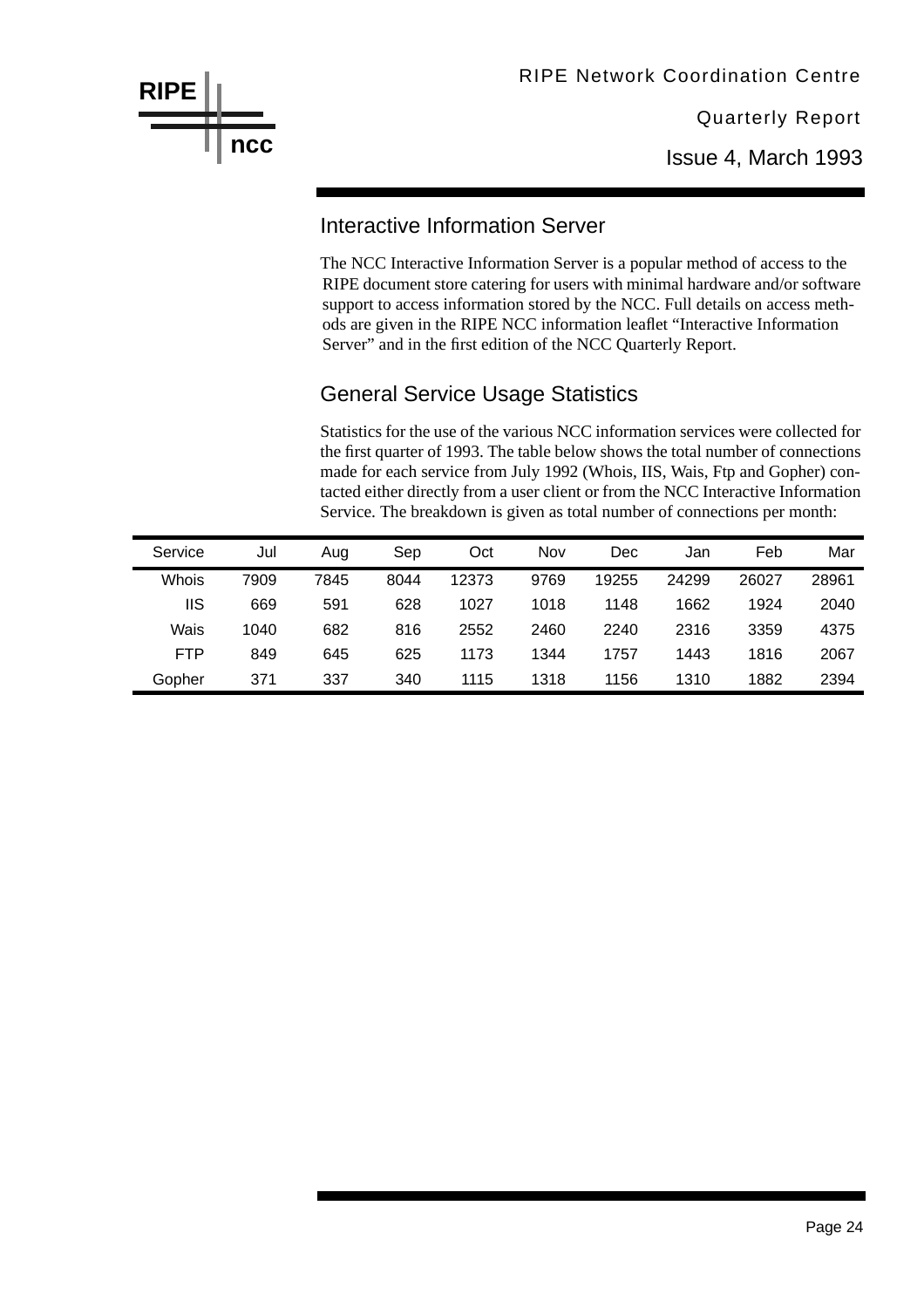

The number of connections to the various servers at the NCC broken down by the source of the request is shown in the table below.

| Source         | Whois | <b>IIS</b> | Wais | Ftp | Total |
|----------------|-------|------------|------|-----|-------|
| <b>IIS</b>     | 8300  | 0          | 6601 | 0   | 14901 |
| IXI            | 0     | 2714       | 0    | 0   | 2714  |
| LOCAL          | 1874  | 48         | 72   | 329 | 2323  |
| $NCC-X25$      | 0     | 2          | 0    | 0   | 2     |
| <b>PSPDN</b>   | 0     | 7          | 0    | 0   | 7     |
| <b>UNKNOWN</b> | 7663  | 445        | 138  | 532 | 8778  |
| at             | 789   | 74         | 61   | 118 | 1042  |
|                |       |            |      |     |       |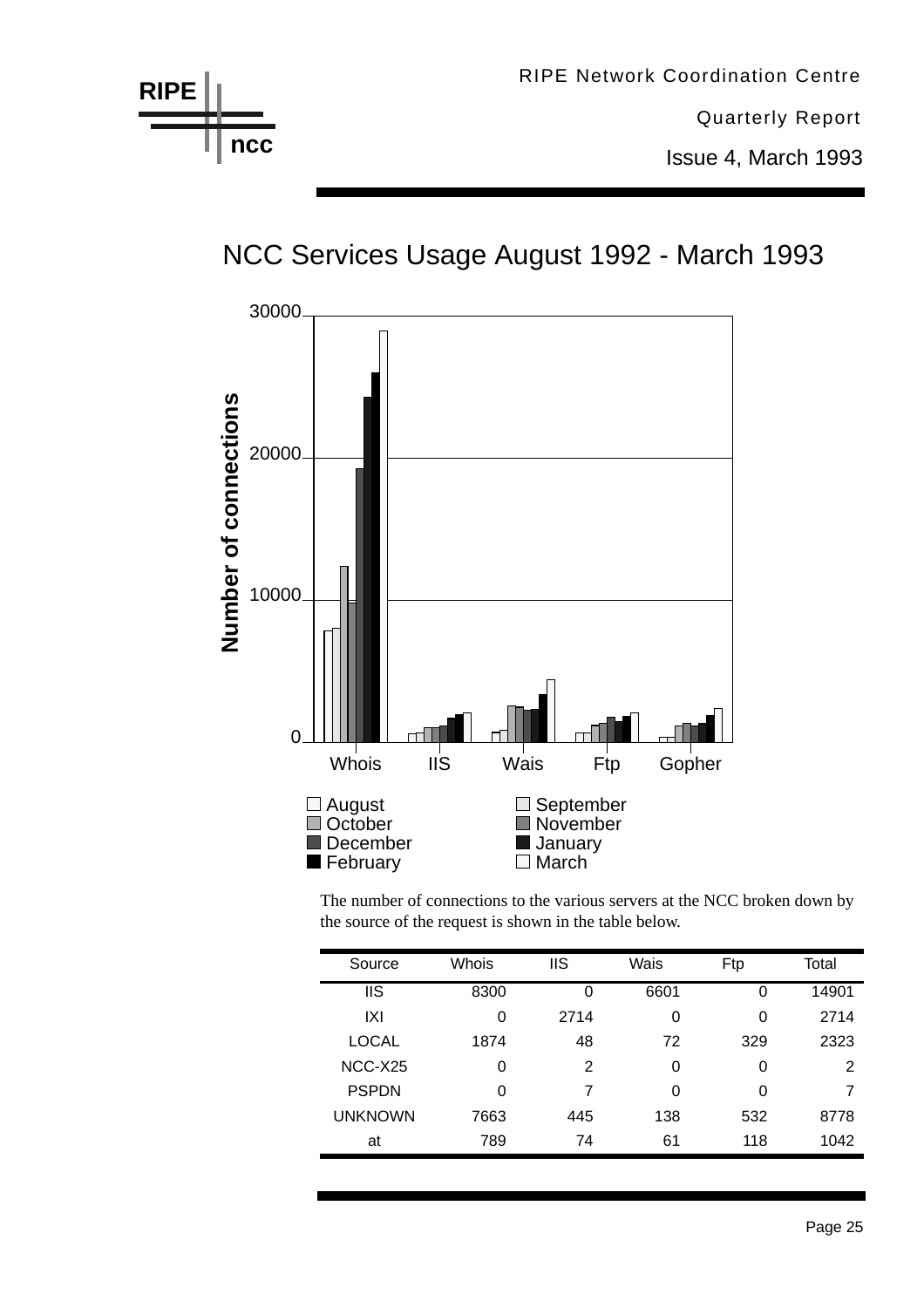Issue 4, March 1993

| Source                  | Whois            | <b>IIS</b>                | Wais                    | Ftp                     | Total          |
|-------------------------|------------------|---------------------------|-------------------------|-------------------------|----------------|
| au                      | $\overline{22}$  | $\overline{9}$            | $\overline{23}$         | $\overline{10}$         | 64             |
| be                      | 464              | 45                        | $\boldsymbol{0}$        | 82                      | 591            |
| br                      | $\sqrt{3}$       | 5                         | $\boldsymbol{0}$        | 3                       | 11             |
| ca                      | 110              | 34                        | 15                      | 84                      | 243            |
| ch                      | 897              | 45                        | 52                      | 260                     | 1254           |
| c <sub>l</sub>          | $\mathbf{1}$     | 5                         | 0                       | $\mathbf{1}$            | 7              |
| com                     | 71               | 54                        | 518                     | 167                     | 810            |
| CS                      | 258              | 153                       | $\overline{2}$          | 114                     | 527            |
| de                      | 1538             | 249                       | 11                      | 512                     | 2310           |
| $\mathsf{d}\mathsf{k}$  | 287              | $\bf 8$                   | $\overline{\mathbf{4}}$ | 54                      | 353            |
| edu                     | 4562             | 318                       | 1137                    | 676                     | 6693           |
| ee                      | 16               | 39                        | 0                       | $\overline{2}$          | 57             |
| es                      | 119              | 22                        | $\mathbf 1$             | 66                      | 208            |
| $\operatorname{\sf fi}$ | 195              | 29                        | 98                      | 114                     | 436            |
| ${\sf fr}$              | 2738             | 125                       | 17                      | 200                     | 3080           |
| gov                     | 49               | 29                        | 16                      | 34                      | 128            |
| gr                      | 189              | 17                        | $\boldsymbol{0}$        | 128                     | 334            |
| hk                      | $\mathbf 0$      | $\mathbf{1}$              | 0                       | 1                       | $\overline{2}$ |
| hr                      | $\boldsymbol{9}$ | 13                        | 0                       | $\overline{\mathbf{4}}$ | 26             |
| hu                      | 326              | 89                        | $\mathbf 1$             | 37                      | 453            |
| ie                      | 566              | 54                        | 0                       | 112                     | 732            |
| il                      | 14               | 13                        | 1                       | 52                      | 80             |
| in                      | $\pmb{0}$        | $\ensuremath{\mathsf{3}}$ | 0                       | 10                      | 13             |
| int                     | 16               | $\boldsymbol{2}$          | 0                       | $\mathbf 0$             | 18             |
| is                      | 195              | $\mathbf 0$               | 0                       | $\overline{2}$          | 197            |
| it                      | 755              | 83                        | 5                       | 306                     | 1149           |
| jp                      | 19               | 6                         | 11                      | 30                      | 66             |
| kr                      | $\boldsymbol{0}$ | 3                         | $\mathbf 1$             | 38                      | 42             |
| lu                      | 52               | 19                        | 0                       | 3                       | 74             |
| $\sf{Iv}$               | $\mathbf 0$      | 9                         | 0                       | $\mathbf 0$             | 9              |
| mil                     | 17               | 85                        | $\overline{\mathbf{4}}$ | 13                      | 119            |
| mx                      | 8                | $\mathbf 0$               | $\overline{2}$          | $\overline{2}$          | 12             |
| net                     | 3968             | 71                        | 981                     | 374                     | 5394           |
| n <sub>l</sub>          | 3625             | 299                       | 62                      | 425                     | 4411           |
| no                      | 535              | 32                        | $\overline{7}$          | 50                      | 624            |
| nz                      | $\boldsymbol{0}$ | $\mathbf 1$               | 0                       | $\boldsymbol{0}$        | 1              |
| org                     | 3870             | 27                        | 17                      | 25                      | 3939           |

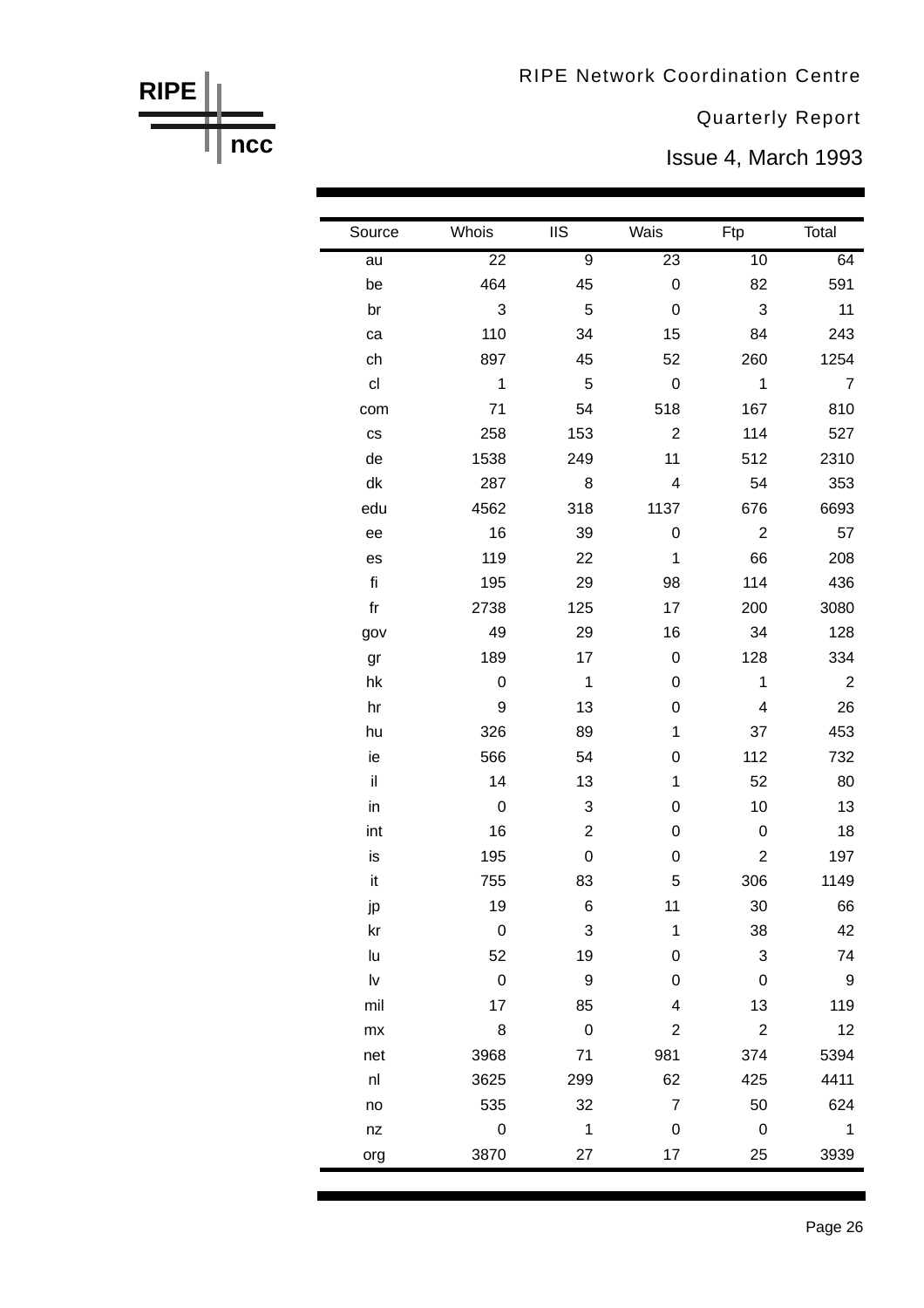Issue 4, March 1993

| Source | Whois          | <b>IIS</b> | Wais           | Ftp            | Total  |
|--------|----------------|------------|----------------|----------------|--------|
| pl     | 170            | 30         | 0              | 89             | 289    |
| pt     | 473            | 17         | $\overline{2}$ | 47             | 539    |
| se     | 3475           | 87         | 5              | 62             | 3629   |
| sg     | 2              | 2          | $\Omega$       | 4              | 8      |
| si     | 26             | 5          | 0              | 0              | 31     |
| su     | $\overline{2}$ | 1          | 0              | 4              | 7      |
| tn     | 1              | 0          | 0              | 0              | 1      |
| tw     | 0              | 2          | O              | 5              | 7      |
| uk     | 1482           | 177        | 184            | 142            | 1985   |
| us     | 29532          | 0          | 1              | 1              | 29534  |
| yu     | 0              | 7          | 0              | 0              |        |
| za     | 4              | 12         | 0              | $\overline{2}$ | 18     |
| Total  | 79287          | 5626       | 10050          | 5326           | 100289 |

In total there were 5626 connections to the Interactive Information Server, which is queried, on average, 93 times per working day.

The provisional access from the EuropaNet (formerly IXI) network has been used 2714 times during the reporting period, which is approximately 45 times per working day on average. This service will have to be discontinued once the IXI connection at NIKHEF which it uses is disconnected unless alternative access can be found.

#### **RIPE NCC Information Leaflets**

During the last reporting period, a new leaflet "Delegated IP Registry" has been prepared by the RIPE NCC. The aim of the leaflet is to publicise the procedures on how and where to obtain valid IP network numbers. The leaflet will be distributed in May after review at the forthcoming RIPE meeting.

#### **Presentations**

**RIPE**

**ncc**

More presentations have been given this quarter than previously. Organisations wishing to convey the work of the RIPE NCC to others are invited to contact the NCC.

Tony Bates gave a presentation on "Global Internet Connectivity" at NetWorkshop 21 on 23rd - 24th March in Birmingham, UK.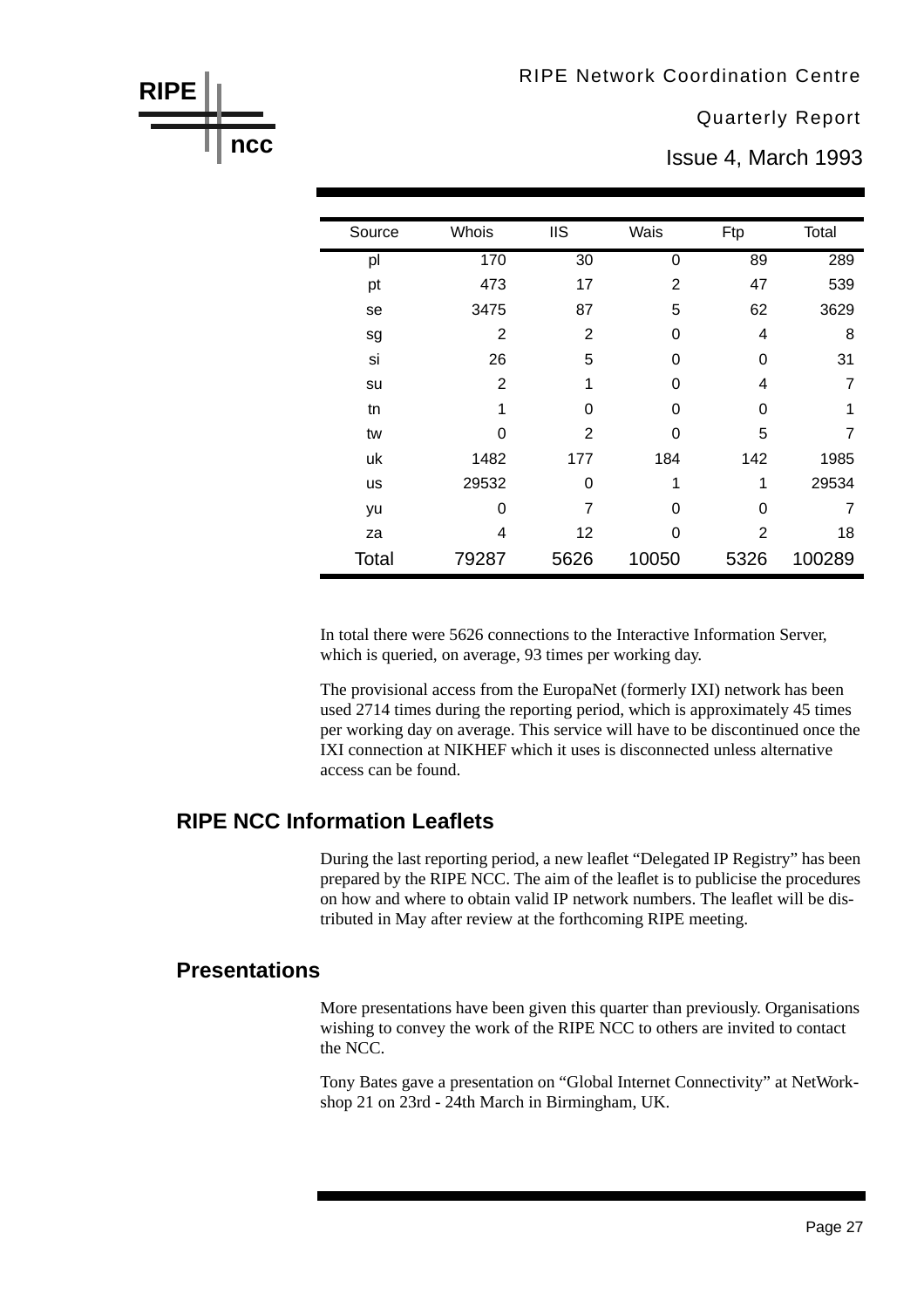Issue 4, March 1993

Marten Terpstra gave a presentation about RIPE NCC activities and a tutorial on Network Discovery Tools at "The 4th Network Seminar and Intensive Course for Scientists and Network Managers from Central Europe" on February 22nd-23rd, 1993.

At the 26th IETF in Columbus during the week of March 29th -2nd April, 1993 Daniel Karrenberg and Tony Bates each gave presentations on topics relating to the Special Projects currently underway at the RIPE NCC. Daniel Karrenberg spoke with reference to the recently published ripe-81 "Representation of IP Routing Policies in the RIPE Database" and Tony Bates spoke about the Generic Internet Service Specification (GISS) at a BOF and reported the progress of the Route Server project to an informal IEPG meeting.

#### **ECHO Gateway**

 During the previous quarter the RIPE NCC had been approached by ECHO (the European Commission Host Organisation) about the feasibility of Internet access to ECHO. ECHO is a non-commercial experimental host in Luxembourg which provides free access to Community based information.

The host is connected to EuropaNet (formerly IXI). After discussion with the RIPE chair, the NCC offered to set up a demonstration gateway service between the Internet and ECHO. The motivation for this was twofold: to provide Internet access to a useful service and to show to ECHO and the Commission's DGXIII that the Internet is useful and there is minimal effort needed to effect a connection. The demonstration gateway was agreed to be temporary for three months on a best-effort basis. It has taken about 2 hours to set up this gateway including the necessary DNS registrations and since December 1993 delineating to:

echo.lu

will connect directly to the ECHO host. During the reporting period a total of 2934 connections have been made via the gateway from 703 different hosts in the Internet.

On average this is just under 50 connections each working day. For more information contact

echo.mail@eurokom.ie

EHCO are planning to start providing the gateway service themselves in the next quarter.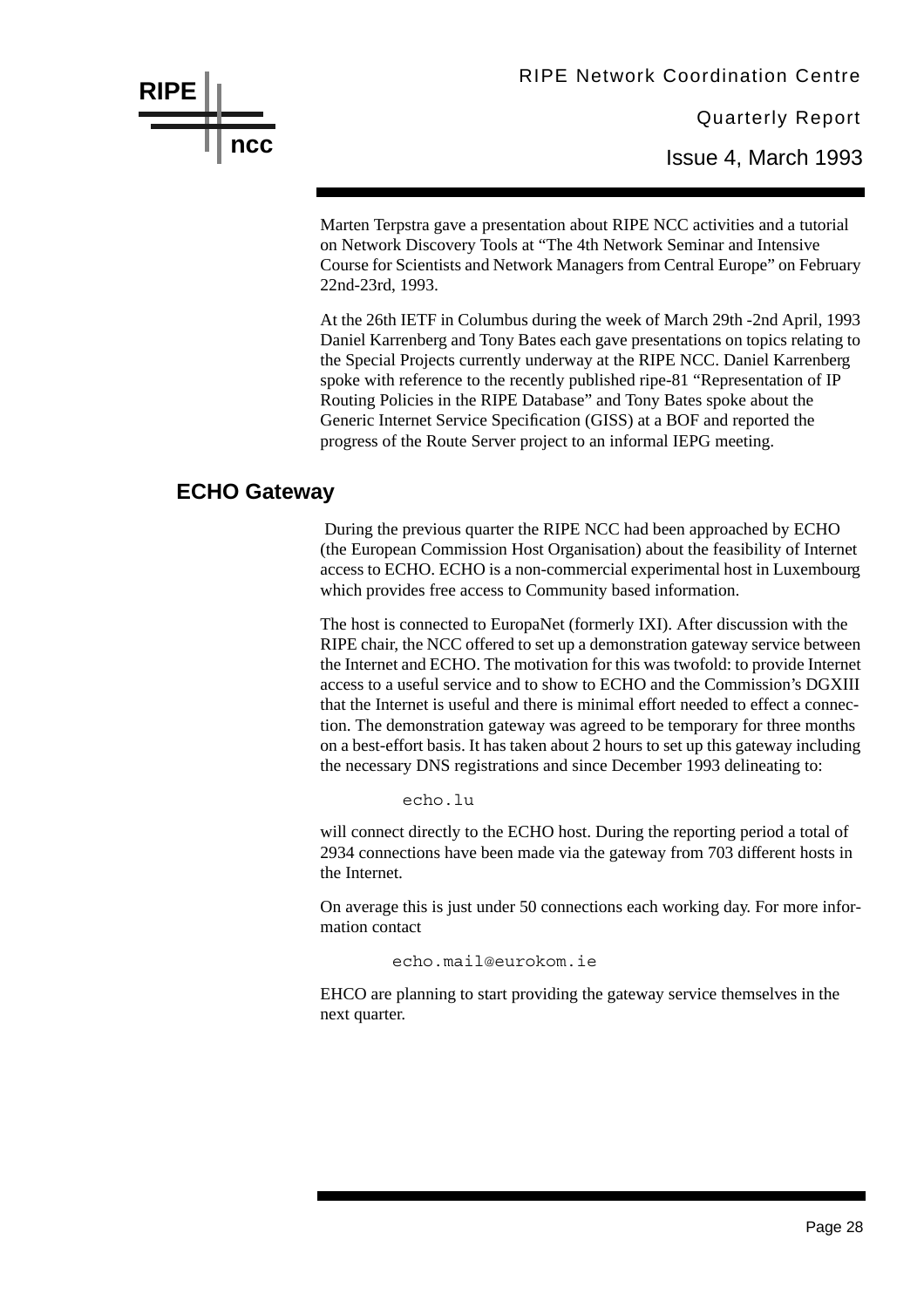Issue 4, March 1993

## **RIPE ncc**

#### **RIPE Support Activities**

#### RIPE meetings

Currently RIPE meetings take place three times a year. From its initiation on April 1st 1992, the RIPE NCC was chartered to provide support to all RIPE meetings.

The meetings are open to all Internet service providers, and enable both formal and informal information gathering, the exchange of ideas and debate. In addition it is at RIPE meetings where the members of the 9 RIPE working groups can meet face to face to discuss and progress their work.

The NCC welcomes suggestions for support from participants for future RIPE meetings.

#### 14th RIPE meeting - Prague

In the last quarterly report (Doc ID: ripe-79) it was reported that site visits had been initiated for all RIPE meetings scheduled to take place outside Amsterdam. Following the site visit in December to meet the organisers of the 14th RIPE meeting, it can be reported that the meeting was extremely successful. Contributing significantly towards this was the excellent support of the local organisers Prof. Jan Guntograd and his colleagues. The NCC wishes to extend thanks on behalf of RIPE to Jan and his colleagues for their hard work.

#### RIPE meetings - support

As reported in the previous quarterly report (Doc ID: ripe-79), a detailed checklist describing the preparation necessary to host a RIPE meeting has been drawn up. The document was felt necessary because RIPE meetings are growing very quickly in their size and importance - the number of people attending at the meetings rises by approximately 20 at each meeting, thereby placing higher demands on hosts to be able to meet the associated costs, the preparations necessary, the level of support and facilities. The checklist and accompanying text is currently being modified and will be placed in the RIPE document store in the near future. All organisations considering volunteering as a host for a future RIPE meeting are urged to read the document.

#### **Referrals and End-User Enquiries**

.

Again the number of referral requests and end-user enquiries has not been significant during the reporting period. Most queries have been related to either requests for IP numbers or dealt with by the mailing list for IP Providers. See the previous quarterly report for details of this list.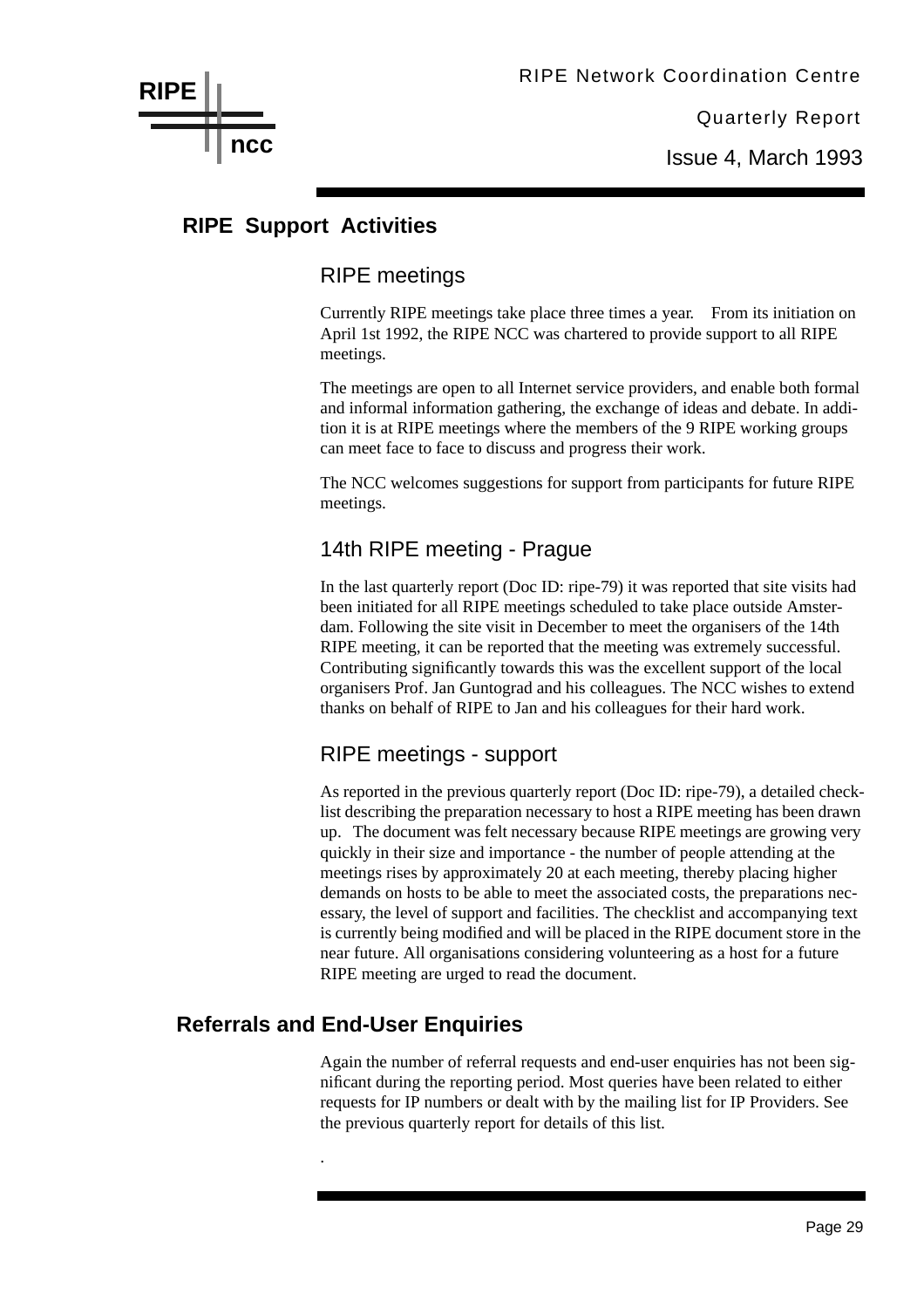Issue 4, March 1993

#### **General Set Up**

**ncc**

**RIPE**

#### Fax Machine

A new fax machine has been installed which has improved the reliability of transmitting faxes and can automatically feed up to 10 sheets of paper while you watch and have a cup of coffee\* This has further helped speed up the processing of paper IP requests.

#### Portables

 In March the NCC has purchased two portable computers for use in meetings and while working at home.They are 386-type PCs with 6MB of memory and 120MB of disk storage. They run both MSDOS and a publicly available version of Unix called Linux.

The computers have been used to take working group minutes and notes for trip reports during IETF and to write documents at home, away from the NCC office. Both applications have been very successful. One of the machines has been purchased for the GISS and RS projects, the other for general NCC activities.

Two more SUN ELC workstations have been acquired for the joint projects. One of them is being used as a personal workstation and the other as a mirrorimage test machine for the route server located on the GIX.

### Acknowledgements

The RIPE NCC wishes to thank the RARE Secretariat for their excellent support throughout this quarter.

We wish also to thank the local registries for their excellent work, especially with regard to the allocation of IP numbers.

\*Of course with the NCC as busy as it is, this is rarely done. Parallel processing of other work is the usual scenario!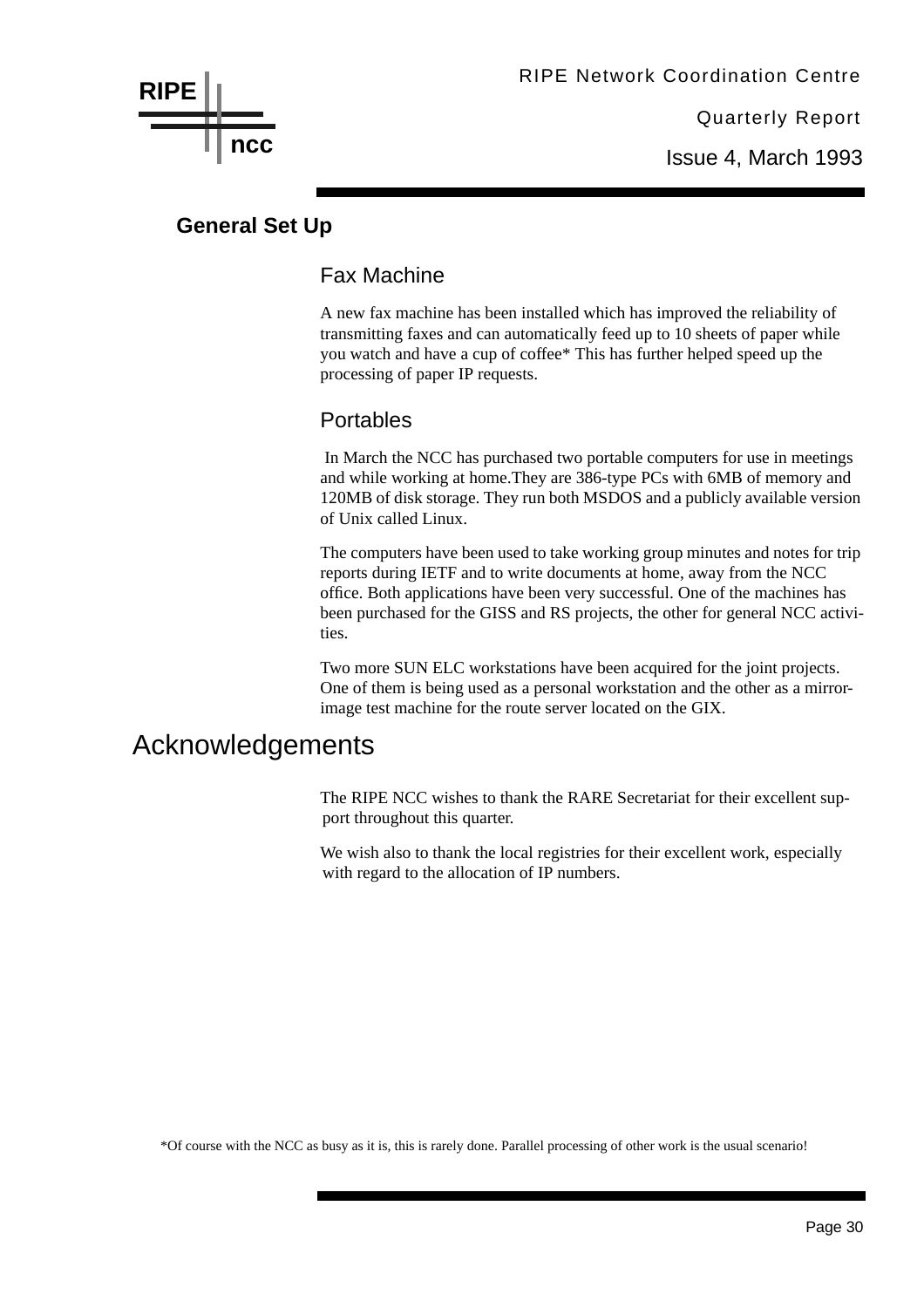

Issue 4, March 1993

## Appendix A

#### **Meetings Attended**

The following meetings were attended by staff during the second quarter of the RIPE NCC operations.

| Date      | Name & Location                           | Attendee                                                                      |
|-----------|-------------------------------------------|-------------------------------------------------------------------------------|
|           | Jan 25-27 14th RIPE meeting<br>Prague, CZ | Marten Terpstra<br>Anne Lord<br><b>Tony Bates</b><br><b>Daniel Karrenberg</b> |
|           | Mar 21 NetWorkshop 21,<br>Birmingham, UK  | <b>Tony Bates</b>                                                             |
| Mar 26-30 | <b>IFTF</b><br>Columbus, USA              | Marten Terpstra<br><b>Tony Bates</b><br>Daniel Karrenberg                     |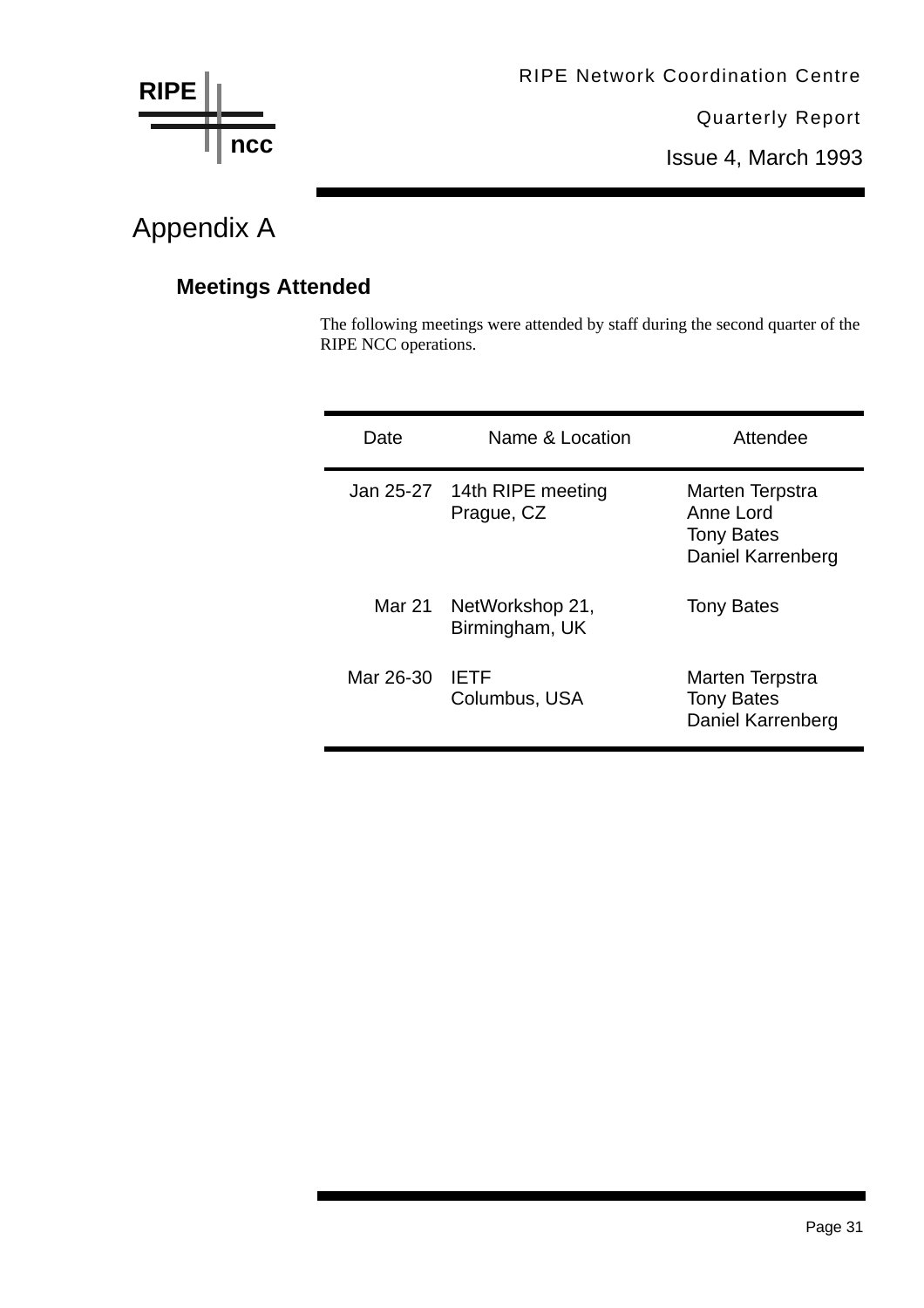

Issue 4, March 1993

## Appendix B

#### **Class B Network Number Allocations to Date**

The table below summarises all assignments of class B network numbers made through the RIPE NCC to date. The "Via" column indicates through which registry the NCC received the request and solicited the necessary justification.

| <b>Network Number</b> | Via             |
|-----------------------|-----------------|
| 160.44-160.52         | <b>DE-NIC</b>   |
| 160.53                | <b>SWITCH</b>   |
| 160.54-160.58         | <b>DE-NIC</b>   |
| 160.59                | <b>SWITCH</b>   |
| 160.60                | DE-NIC          |
| 160.61-160.62         | CH NIC          |
| 160.63                | <b>SWITCH</b>   |
| 160.219               | EUnet//CH       |
| 160.220               | <b>RIPE NCC</b> |
| 163.156-163.157       | <b>RIPE NCC</b> |
| 163.158               | <b>CH NIC</b>   |
| 163.159-163.160       | <b>RIPE NCC</b> |
| 163.161               | <b>SWITCH</b>   |
| 163.162               | GARR            |
| 163.163-163.165       | <b>RIPE NCC</b> |
| 163.166               | <b>ICNET</b>    |
| 163.167               | <b>JANET</b>    |
| 163.168-163.175       | <b>RIPE NCC</b> |
| 164.1                 | <b>RIPE NCC</b> |
| 164.2                 | <b>RIPE NCC</b> |
| 164.3                 | EUnet/AT        |
| 164.4                 | SE NIC          |
| 164.5                 | <b>RIPE NCC</b> |
| 164.6                 | <b>PIPEX</b>    |
| 164.7                 | <b>RIPE NCC</b> |
| 164.8                 | <b>ARNES</b>    |
| 164.9                 | SE NIC          |
| 164.10                | <b>SE NIC</b>   |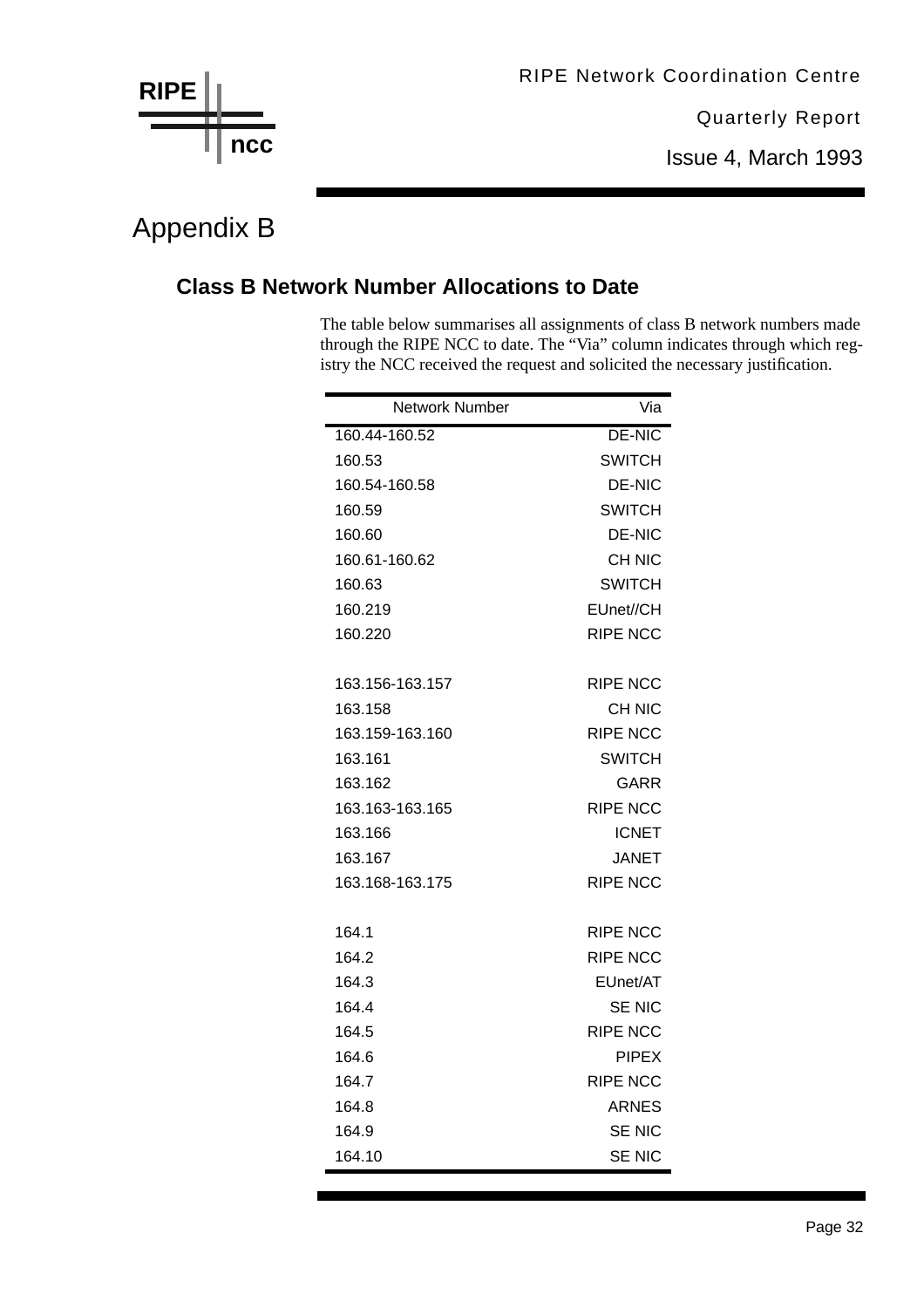#### RIPE Network Coordination Centre

#### Quarterly Report

Issue 4, March 1993

| Network Number | Via                |
|----------------|--------------------|
| 164.11         | <b>JANET</b>       |
| 164.12         | RIPE NCC           |
| 164.13         | Telecom<br>Finland |
| 164.14         | <b>RIPE NCC</b>    |
| 164.15         | <b>RIPE NCC</b>    |
| 164 16-164 34  | DE-NIC             |
| 164.35         | RIPE NCC           |
| 164.36         | <b>RIPE NCC</b>    |
| 164.37         | <b>SE-NIC</b>      |
| 164.38         | <b>PIPEX</b>       |
| 164.39         | НP                 |
| 164.40         | NCC                |
| 164.61         | free               |
| 164.128        | <b>RIPE NCC</b>    |
| 164.129        | <b>RIPE NCC</b>    |
| 164.130        | <b>RIPE NCC</b>    |
| 164.131        | <b>RIPE NCC</b>    |
| 164.132-143    | free               |

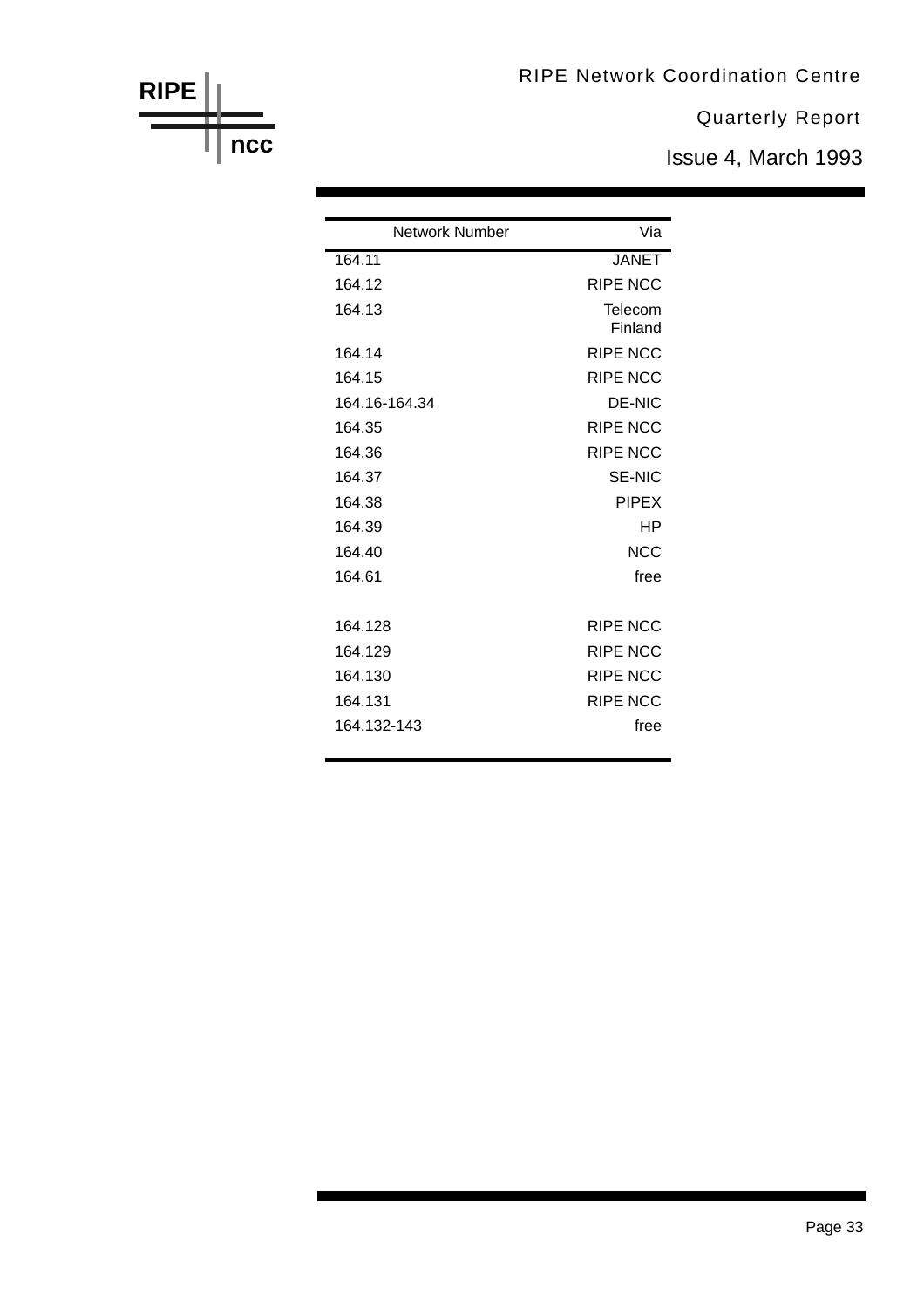

Issue 4, March 1993

## Appendix C

#### **Class C Block Allocations to Date**

The table below summarises the delegation status of the class C network number blocks allocated through the NCC and the number of networks allocated from these blocks. The "p/n" column indicates whether the block in question is delegated to the local registry of a service provider or is used to allocate numbers to organisations without a service provider.

It should be noted that blocks are reserved based on usage estimates given by the local registries for a period of about 24 months. Should the assignment rate differ from the estimated one, reserved blocks can and will be used for other purposes if necessary.

| <b>Block</b> | р<br>n | nets<br>assigned | Country                 | Registry                    |
|--------------|--------|------------------|-------------------------|-----------------------------|
| 192.162      | ?      | $\overline{26}$  | $\overline{\text{NCC}}$ | Miscellaneous TN, RO, PT    |
| 192.164      | р      | 238              | AT                      | EUnet/AT                    |
| 192.165      | ?      | 192              | <b>SE</b>               | <b>NORDUnet</b>             |
| 192.166      | ?      | 176              | DE                      | <b>DE-NIC</b>               |
| 192.167      | ?      | 154              | IT                      | <b>GARR</b>                 |
| 192.168      | p      | 0                | EU                      | EUnet/NOC                   |
|              |        |                  |                         |                             |
| 193.0        | ?      | free             | none                    | <b>NCC</b>                  |
| 193.1        | р      | 11               | IE                      | <b>HEANET</b>               |
| 193.2        | р      | 15               | YU                      | <b>ARNES</b>                |
| 193.3        | ?      | 105              | DK.                     | EUnet/DK                    |
| 193.4        | ?      | 35               | IS                      | Iceland everything          |
| 193.5        | р      | 82               | <b>CH</b>               | <b>SWITCH</b>               |
| 193.6        | p      | 174              | HU                      | Sztaki                      |
| 193.7        | p      | 0                | DE                      | chambers of commerce DE-NIC |
| 193.8        | n      | 50               | CН                      | non-provider CH-NIC         |
| 193.9        | n      | 179              | EU                      | NCC non-provider European   |
| 193.10       | p      | 18               | <b>SE</b>               | <b>SUNET</b>                |
| 193.11       | p      | resvd            | <b>SE</b>               | <b>SUNET</b>                |
| 193.12       | р      | 101              | <b>SE</b>               | <b>SWIPNET</b>              |
| 193.13-15    | p      | resvd            | <b>SE</b>               | <b>SWIPNET</b>              |
| 193.16       | n      | 151              | DE                      | non-provider DE-NIC         |
| 193.17       | n      | 90               | DE                      | non-provider DE-NIC         |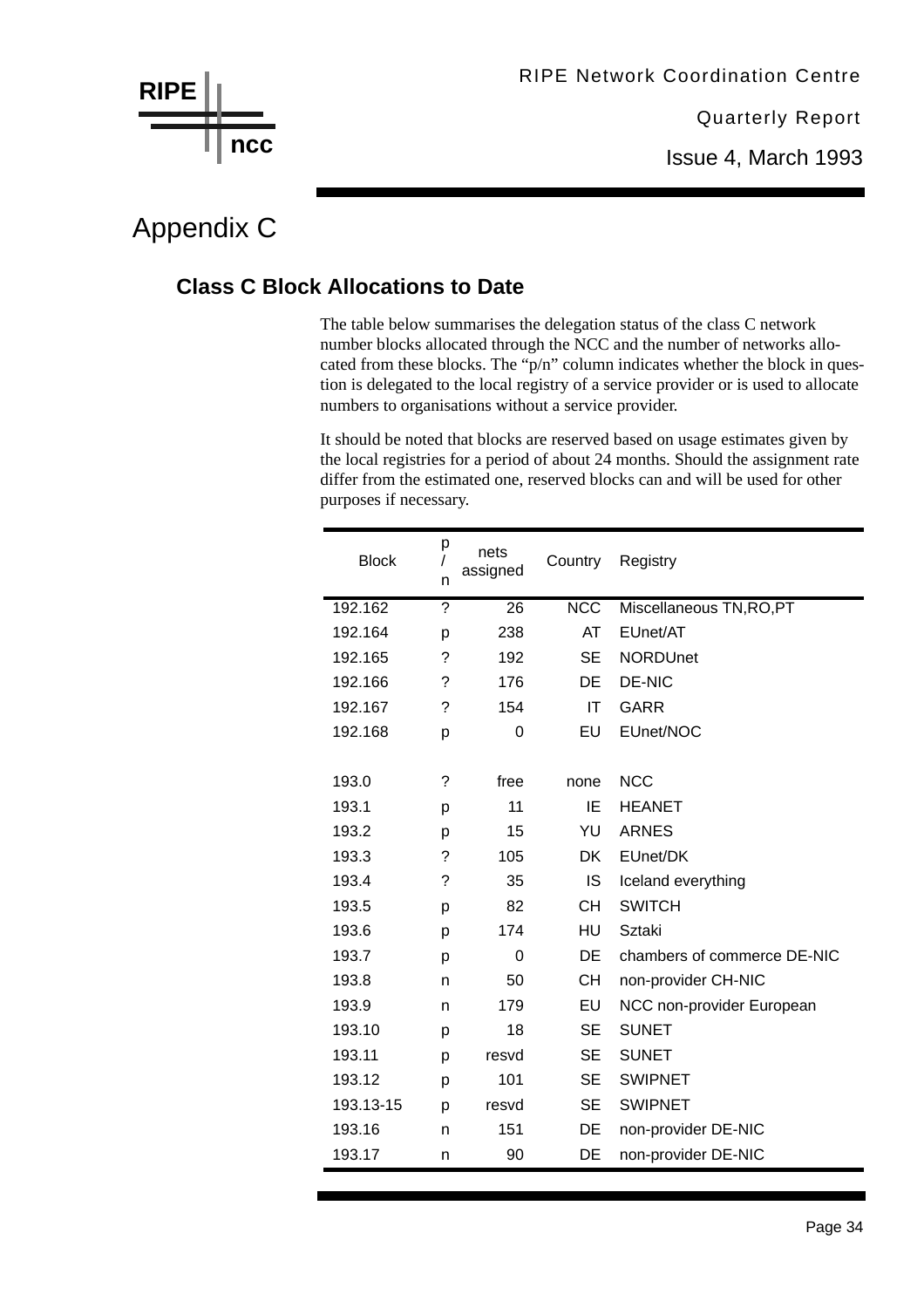Issue 4, March 1993

| <b>Block</b> | р<br>T<br>n | nets<br>assigned | Country   | Registry                         |
|--------------|-------------|------------------|-----------|----------------------------------|
| 193.18       | n           | 254              | DE        | non-provider DE-NIC              |
| 193.19       | n           | 0                | DE        | non-provider DE-NIC              |
| 193.20       | n           | 256              | DE        | non-provider DE-NIC              |
| 193.21       | n           | 256              | DE        | non-provider DE-NIC              |
| 193.22       | n           | 177              | DE        | non-provider DE-NIC              |
| 193.23       | n           | 184              | DE        | non-provider DE-NIC              |
| 193.24       | n           | 132              | DE        | non-provider DE-NIC              |
| 193.25       | n           | 140              | DE        | non-provider DE-NIC              |
| 193.26       | n           | 60               | DE        | non-provider DE-NIC              |
| 193.27       | n           | 0                | DE        | non-provider DE-NIC              |
| 193.28-31    | n           | resvd            | DE        | non-provider DE-NIC              |
| 193.32       | р           | 220              | UK        | non-provider UK-NIC              |
| 193.33-34    | n           | resvd            | <b>UK</b> | Sainsbury's (multiple B request) |
| 193.35       | n           | 254              | UK        | non-provider UK NIC              |
| 193.36       | n           | 241              | UK        | non-provider UK NIC              |
| 193.37-39    | n           | 0                | <b>UK</b> | non-provider UK NIC              |
| 193.40       | n           | 56               | EE        | NCC non-provider EE              |
| 193.41       | n           | resvd            | EE        | non provider EE                  |
| 193.42       | n           | 91               | IT        | non provider IT NIC              |
| 193.43       | n           | resvd            | IT        | non provider IT NIC              |
| 193.44       | р           | 35               | <b>SE</b> | <b>TIPNET</b>                    |
| 193.45-47    | p           | resvd            | <b>SE</b> | <b>TIPNET</b>                    |
| 193.48       | р           | 154              | FR.       | <b>RENATER</b>                   |
| 193.49       | р           | 99               | FR.       | <b>RENATER</b>                   |
| 193.50       | р           | 167              | FR        | <b>RENATER</b>                   |
| 193.51       | р           | 57               | <b>FR</b> | <b>RENATER</b>                   |
| 193.52       | р           | 99               | FR.       | <b>RENATER</b>                   |
| 193.53       | n           | 63               | BE        | NCC non-provider (dup)           |
| 193.54       | р           | 32               | <b>FR</b> | <b>RENATER</b>                   |
| 193.55       | p           | resvd            | FR.       | <b>RENATER</b>                   |
| 193.56       | n           | 31               | <b>FR</b> | non-provider FR NIC              |
| 193.57       | n           | 5                | <b>FR</b> | non-provider FR NIC              |
| 193.58       | n           | 33               | BE        | NCC non-provider                 |
| 193.59       | р           | 27               | PL        | academic                         |
| 193.60       | р           | 178              | UK        | <b>JANET</b>                     |

**ncc**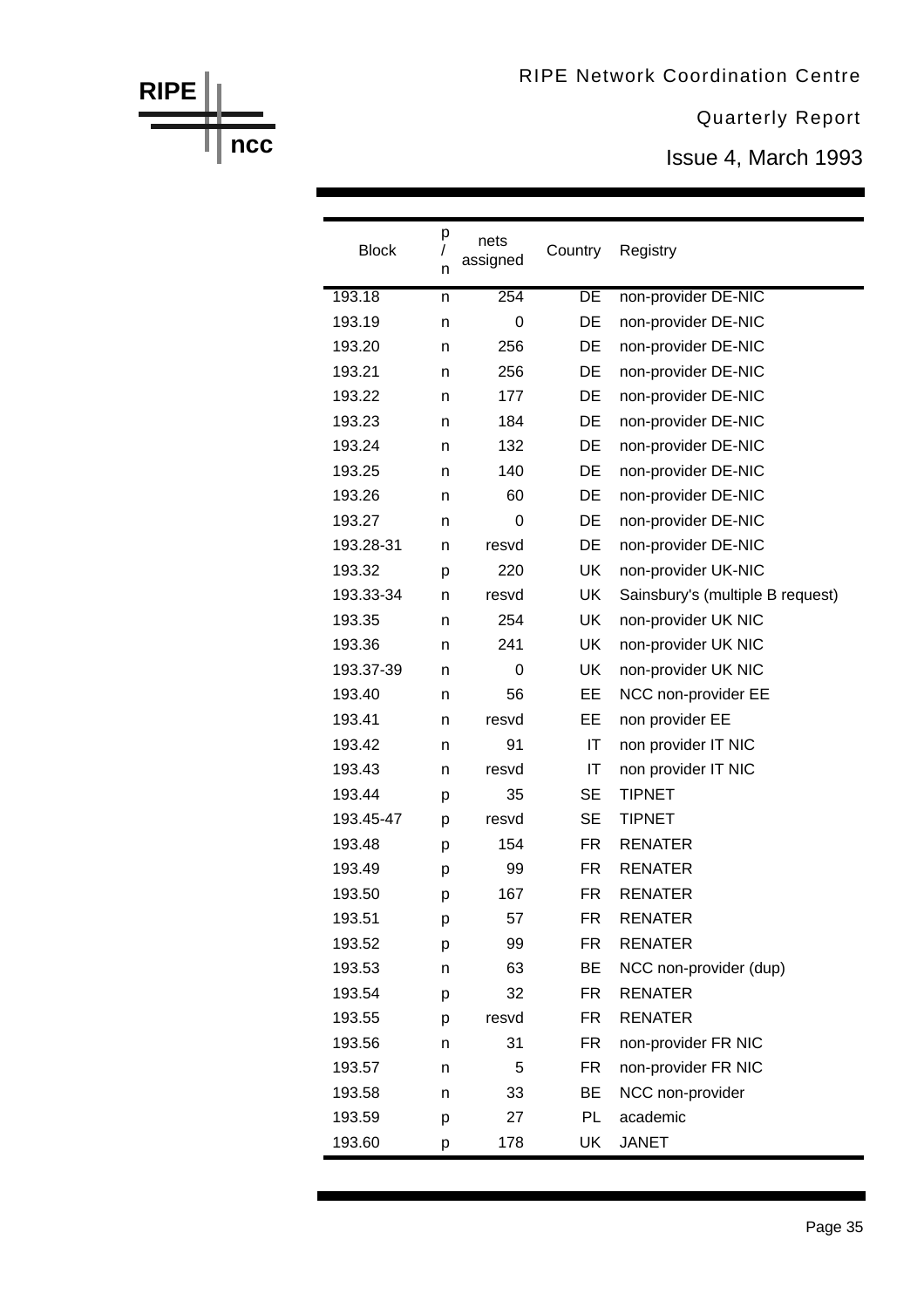Issue 4, March 1993

| <b>Block</b> | р<br>$\sqrt{2}$<br>n | nets<br>assigned | Country                | Registry                  |
|--------------|----------------------|------------------|------------------------|---------------------------|
| 193.61       | р                    | 163              | $\overline{\text{UK}}$ | <b>JANET</b>              |
| 193.62       | p                    | 0                | <b>UK</b>              | <b>JANET</b>              |
| 193.63       | р                    | 48               | UK                     | <b>JANET</b>              |
| 193.64       | р                    | 36               | FI                     | EUnet/FI                  |
| 193.65-67    | p                    | resvd            | FI                     | EUnet/FI                  |
| 193.68       | р                    | 4                | <b>BG</b>              | EUnet/BG                  |
| 193.69       | р                    | resvd            | <b>IS</b>              | EUnet/IS                  |
| 193.70       | p                    | resvd            | IT                     | EUnet/IT                  |
| 193.71       | р                    | 4                | <b>NO</b>              | EUnet/NO                  |
| 193.72       | р                    | 32               | <b>CH</b>              | EUnet/CH                  |
| 193.73       | p                    | resvd            | CН                     | EUnet/CH                  |
| 193.74       | р                    | 24               | BE                     | EUnet/BE                  |
| 193.75       | р                    | resvd            | BE                     | EUnet/BE                  |
| 193.76       | р                    | 0                | HR                     | EUnet/HR                  |
| 193.77       | р                    | 5                | HR                     | EUnet/HR                  |
| 193.78       | р                    | 50               | <b>NL</b>              | EUnet/NL                  |
| 193.79       | р                    | 0                | <b>NL</b>              | EUnet/NL                  |
| 193.80       | р                    | 26               | AT                     | EUnet/AT                  |
| 193.81-83    | p                    | resvd            | AT                     | EUnet/AT                  |
| 193.84       | р                    | 165              | <b>CS</b>              | EUnet/CS                  |
| 193.85       | р                    | 32               | CZ                     | EUnet/CZ                  |
| 193.86       | р                    | resvd            | SK/CZ                  | EUnet/SK/CZ               |
| 193.87       | р                    | 26               | <b>SK</b>              | <b>EUnet/SK for SANET</b> |
| 193.88       | р                    | 66               | DK                     | EUnet/DK                  |
| 193.89-91    | р                    | resvd            | DK                     | EUnet/DK                  |
| 193.92       | p                    | 11               | <b>GR</b>              | EUnet/GR                  |
| 193.93       | p                    | 4                | <b>GR</b>              | EUnet/GR                  |
| 193.94       | р                    | 5                | <b>TN</b>              | <b>NCC EUnet/TN</b>       |
| 193.95       | p                    | resvd            | <b>TN</b>              | EUnet/TN                  |
| 193.96       | p                    | 140              | DE                     | EUnet/DE                  |
| 193.97       | р                    | 127              | DE                     | EUnet/DE                  |
| 193.98       | p                    | 44               | DE                     | EUnet/DE                  |
| 193.99-103   | p                    | resvd            | DE                     | EUnet/DE                  |
| 193.104      | р                    | 59               | FR.                    | EUnet/FR                  |
| 193.105      | р                    | 11               | FR.                    | EUnet/FR                  |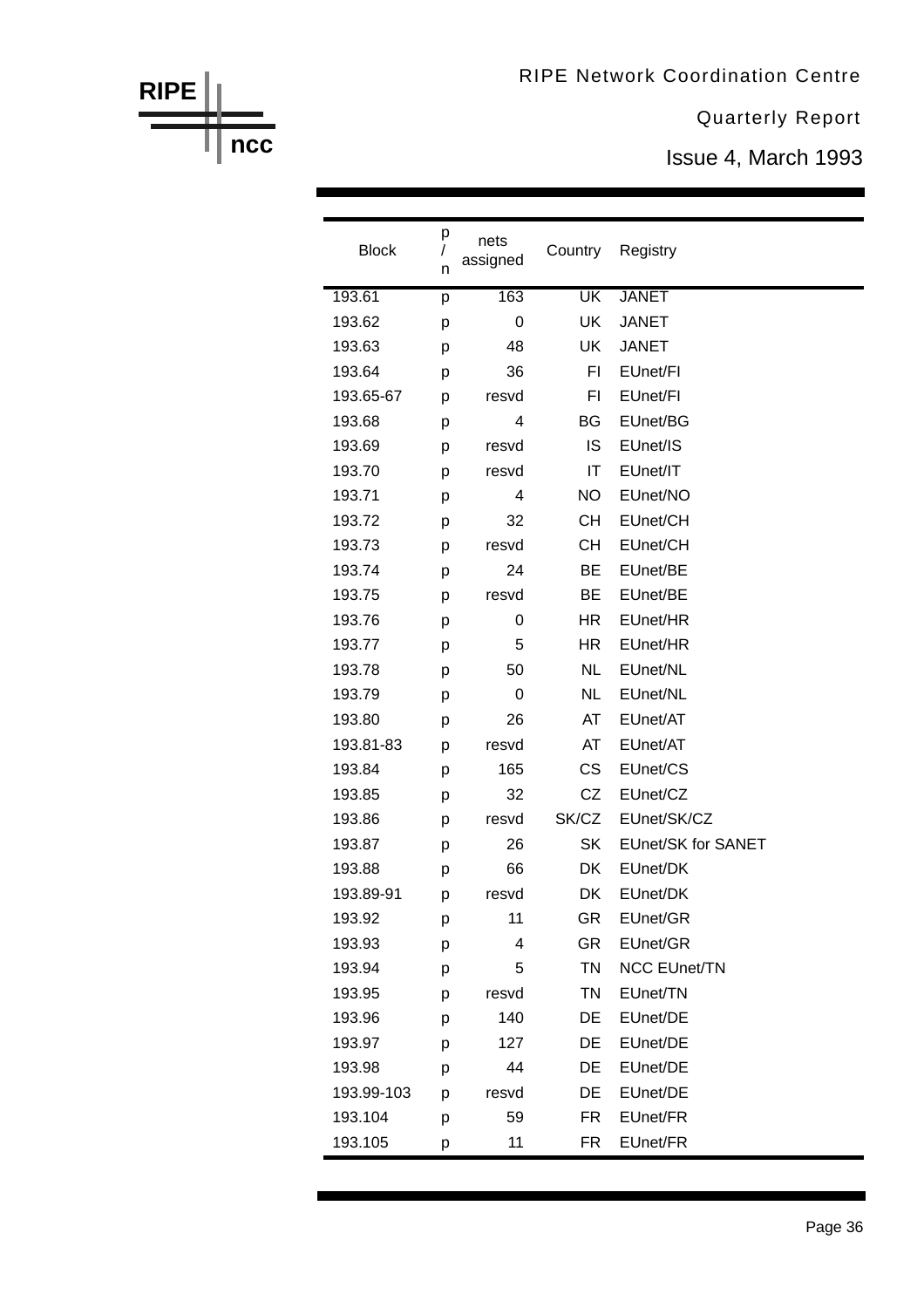Issue 4, March 1993

| <b>Block</b> | р<br>$\prime$<br>n | nets<br>assigned | Country   | Registry                    |
|--------------|--------------------|------------------|-----------|-----------------------------|
| 193.106-111  | p                  | resvd            | FR        | EUnet/FR                    |
| 193.112      | p                  | 141              | UK        | EUnet/UK                    |
| 193.113      | р                  | 67               | UK        | EUnet/UK (special)          |
| 193.114      | р                  | 28               | UK        | EUnet/UK                    |
| 193.115-119  | p                  | resvd            | UK        | EUnet/UK                    |
| 193.120      | p                  | 18               | ΙE        | EUnet/IE                    |
| 193.121-123  | p                  | resvd            | IE        | EUnet/IE                    |
| 193.124      | р                  | 93               | RU        | EUnet/RU + xSU              |
| 193.125      | р                  | resvd            | RU        | EUnet/RU + xSU              |
| 193.126      | р                  | 32               | PT.       | EUnet/PT                    |
| 193.127      | р                  | 4                | ES        | EUnet/ES                    |
| 193.128      | p                  | 130              | UK        | <b>PIPEX</b>                |
| 193.129-135  | p                  | resvd            | UK        | <b>PIPEX</b>                |
| 193.136      | р                  | 52               | PT.       | <b>RCCN</b>                 |
| 193.137      | р                  | resvd            | PT.       | <b>RCCN</b>                 |
| 193.138      | ?                  | 5                | SI        | NCC general                 |
| 193.139      | p                  | 254              | FR.       | Individual Block allocation |
| 193.140      | ?                  | 78               | TR        | NCC general                 |
| 193.141      | р                  | 12               | DE        | XLINK + reserved            |
| 193.142      | n                  | 70               | FI        | NCC non-provider            |
| 193.143      | n                  | 5                | FI        | NCC non-provider            |
| 193.144      | р                  | 84               | ES        | <b>RedIRIS</b>              |
| 193.145-147  | р                  | resvd            | ES        | <b>RedIRIS</b>              |
| 193.148      | n                  | 80               | ES        | non-provider ES NIC         |
| 193.149-155  | n                  | resvd            | ES        | non-provider ES NIC         |
| 193.156      | р                  | 81               | <b>NO</b> | <b>UNINETT</b>              |
| 193.157      | р                  | 16               | <b>NO</b> | <b>UNINETT</b>              |
| 193.158-159  | p                  | resvd            | <b>NO</b> | <b>UNINETT</b>              |
| 193.160      | n                  | 87               | <b>NO</b> | non-provider NO NIC         |
| 193.161      | n                  | resvd            | <b>NO</b> | non-provider NO NIC         |
| 193.162      | n                  | 21               | DK        | non-provider DK NIC         |
| 193.163      | n                  | resvd            | DK        | non-provider DK NIC         |
| 193.164      | n                  | 3                | PL        | NCC non-provider            |
| 193.165      | n                  | resvd            | PL        | non-provider                |
| 193.166      | р                  | 27               | FI.       | <b>FUNET</b>                |

**ncc**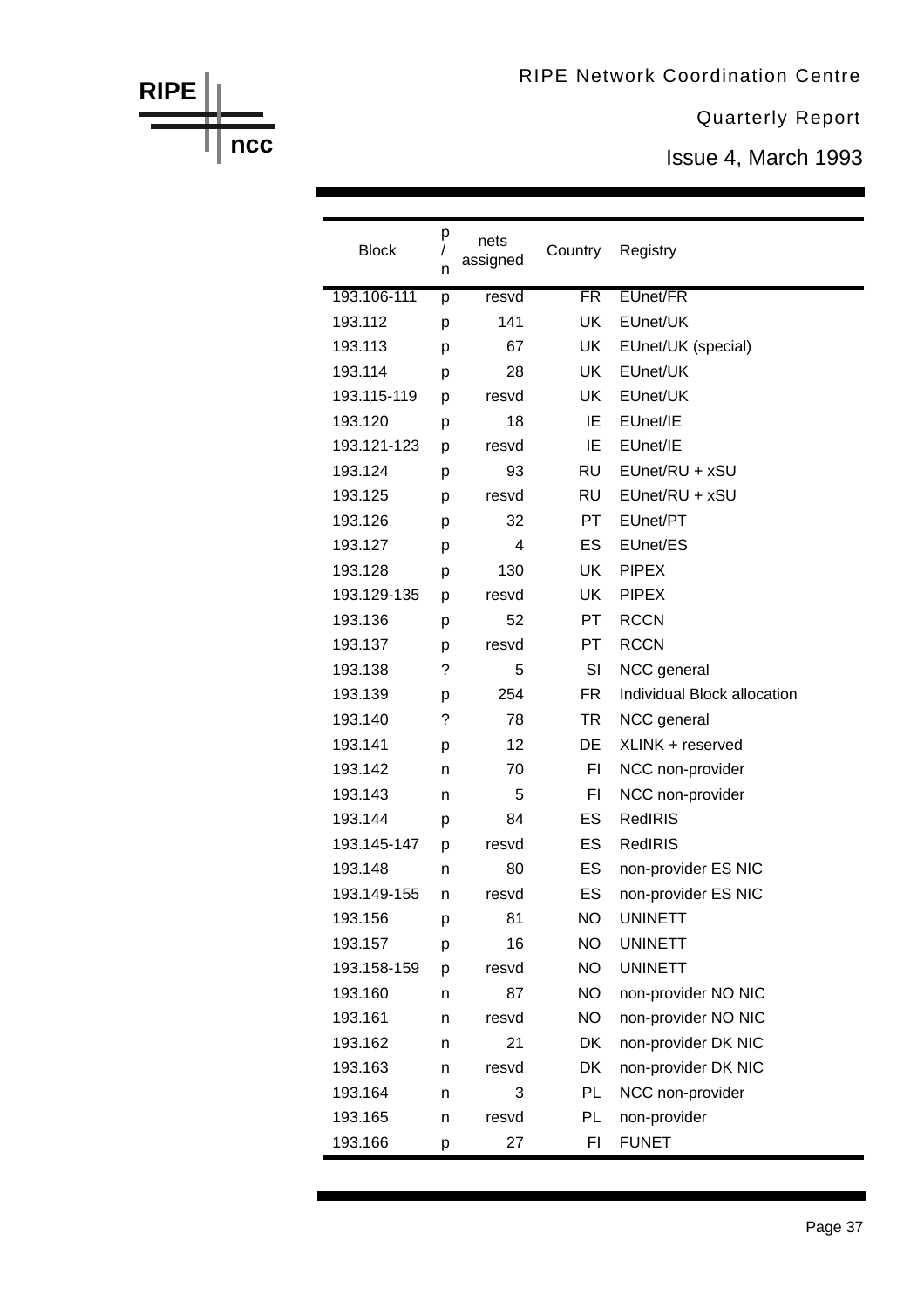Issue 4, March 1993

| <b>Block</b> | р<br>T<br>n | nets<br>assigned | Country         | Registry                      |
|--------------|-------------|------------------|-----------------|-------------------------------|
| 193.167      | p           | resvd            | $\overline{FI}$ | <b>FUNET</b>                  |
| 193.168      | n           | 41               | LU              | NCC non provider              |
| 193.169      | р           | 0                | UK              | <b>AT&amp;T Istel</b>         |
| 193.170      | р           | 29               | AT              | <b>NCC ACONET</b>             |
| 193.171      | р           | resvd            | AT              | <b>ACONET</b>                 |
| 193.172      | р           | 3                | EU              | <b>NCC EMPB</b>               |
| 193.173      | р           | resvd            | EU              | <b>EMPB</b>                   |
| 193.174      | р           | 53               | DE              | <b>DFN</b>                    |
| 193.175      | р           | resvd            | DE              | <b>DFN</b>                    |
| 193.176      | n           | 133              | <b>NL</b>       | non provider NL NIC           |
| 193.177      | n           | resvd            | <b>NL</b>       | non provider NL NIC           |
| 193.178      | n           | 31               | ΙE              | NCC non provider IE           |
| 193.179      | n           | resvd            | IE              | non provider IE               |
| 193.180      | n           | 236              | <b>SE</b>       | non provider SE NIC           |
| 193.181      | n           | 180              | <b>SE</b>       | non provider SE NIC           |
| 193.182      | n           | 63               | <b>SE</b>       | non-provider SE NIC           |
| 193.183      | n           | resvd            | SE              | non-provider SE NIC           |
| 193.184      | р           | 0                | FI              | Helsinki Telephone Company    |
| 193.185      | р           | resvd            | FI.             | Helsinki Telephone Company    |
| 193.186      | n           | 205              | AT              | non provider AT NIC           |
| 193.187      | n           | resvd            | AT              | non provider AT NIC           |
| 193.188      | n           | 23               | several         | <b>NCC Middle East</b>        |
| 193.189      | n           | 64               | <b>NG</b>       | <b>NCC Nigeria</b>            |
| 193.190      | р           | 62               | BE              | Belgian National Research Net |
| 193.191      | р           | resvd            | BE              | Belgian National Research Net |
| 193.192      | n           | 3                | PT.             | NCC non provider              |
| 193.193      | n           | resvd            | PT.             | NCC non provider reserved     |
| 193.194      | ?           | 3                | MA              | MA general NCC managed        |
| 193.195      | р           | 9                | <b>UK</b>       | <b>UK DEMON</b>               |
| 193.196      | р           | 130              | DE              | DE BelWue                     |
| 193.197      | p           | resvd            | DE              | DE BelWue reserved            |
| 193.198      | n           | 4                | HR              | NCC non provider              |
| 193.199      | n           | 64               | FI              | National Board of Education   |
| 193.200      | n           | 0                | BG              | <b>BG Non provider</b>        |
| 193.201      | n           | resvd            | BG              | BG Non provider reserved      |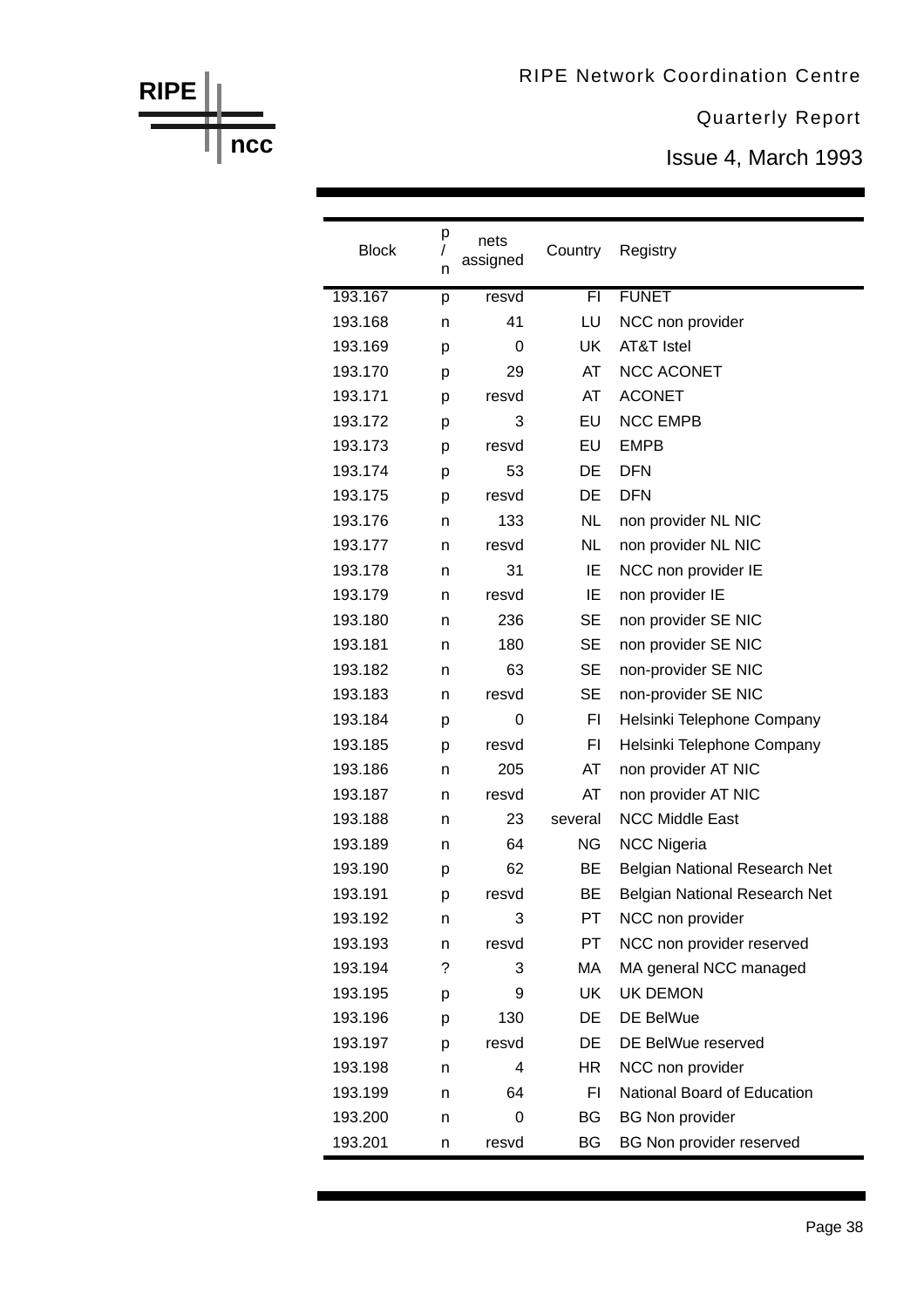Issue 4, March 1993

| <b>Block</b> | р<br>n | nets<br>assigned | Country   | Registry                         |
|--------------|--------|------------------|-----------|----------------------------------|
| 193.202      | n      | 107              | Pan Eur   | <b>NCC</b>                       |
| 193.203      | n      | 1                | YU-SPL    | <b>NCC</b>                       |
| 193.204      | n      | 17               | ΙT        | <b>GARR NIS</b>                  |
| 193.205-207  | n      | resvd            | ΙT        | <b>GARR NIS reserved</b>         |
| 193.208      | р      | 58               | FΙ        | DATANET                          |
| 193.209-211  | p      | resvd            | FI        | DATANET reserved                 |
| 193.212      | р      | 0                | <b>NO</b> | <b>Telepost Communication AS</b> |
| 192.213-215  | р      | resvd            | <b>NO</b> | <b>Telepost Communication AS</b> |
| 193.216      | р      | 1                | NO.       | <b>DAXnet</b>                    |
| 193.217      | p      | resvd            | <b>NO</b> | DAXnet reserved                  |
| 193.218      | n      | 4                | GR.       | NCC non-provider                 |
| 193.219      | n      | O                | LT        | NCC non-provider                 |
| 193.220      | n      | resvd            | LT        | NCC non-provider reserved        |
| 193.221-243  | ?      | free             | none      | <b>NCC</b>                       |
| 193.244      | р      | 255              | ВE        | Kredietbank                      |
| 193.245      | р      | 255              | <b>BE</b> | Kredietbank                      |
| 193.246-247  | р      | resvd            | <b>BE</b> | Kredietbank                      |
| 193.248-253  | p      | 1530             | FR        | France Telecom Internal Network  |
| 193.254-255  | ?      | free             | none      | <b>NCC</b>                       |

**ncc**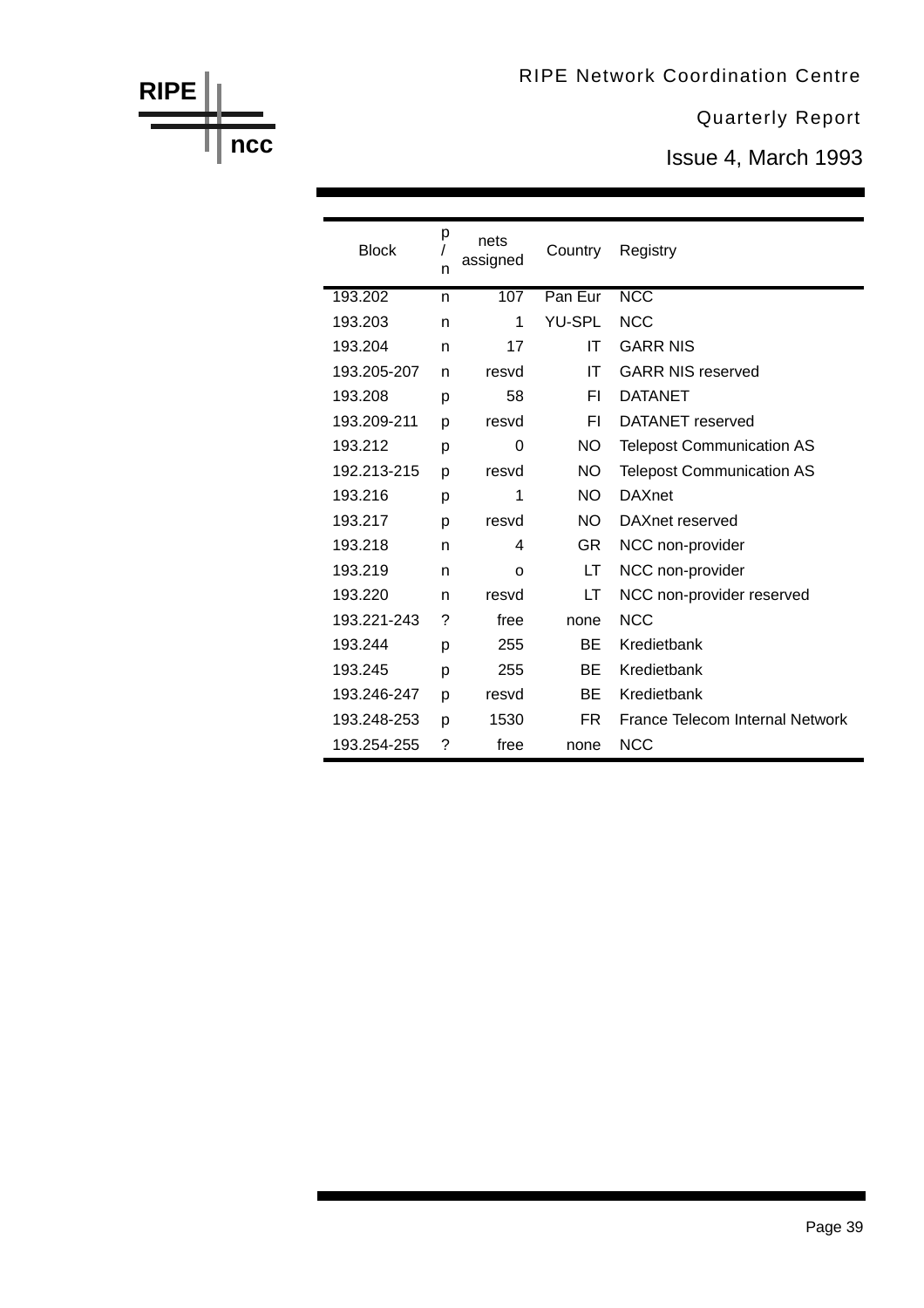

Issue 4, March 1993

## Appendix D

#### **Domain Table**

This appendix gives an overview of all top level domains, and other categories mentioned in the tables and graphs.

| Domain         | Specifying                                      |
|----------------|-------------------------------------------------|
| IXI            | EuropaNet (formerly IXI)                        |
| <b>IIS</b>     | the Interactive Information Server              |
| <b>LOCAL</b>   | the NCC itself using IP                         |
| NCC-X25        | the NCC itself using X.25                       |
| <b>PSPDN</b>   | the Public Data Network                         |
| <b>UNKNOWN</b> | no mapping between IP address and               |
|                | domain name could be found                      |
| com            | commercial organisations (mainly in the<br>US)  |
| edu            | educational organisations (mainly in the<br>US) |
| gov            | US government organisations                     |
| mil            | US military organisations                       |
| net            | network providers and related organisa-         |
|                | tions                                           |
| org            | organisations (mainly in the US)                |
| al             | Albania                                         |
| at             | Austria                                         |
| au             | Australia                                       |
| be             | Belgium                                         |
| br             | <b>Brazil</b>                                   |
| bg             | <b>Bulgaria</b>                                 |
| by             | <b>Byelorus</b>                                 |
| ca             | Canada                                          |
| ch             | Switzerland                                     |
| cl             | Chile                                           |
| <b>CS</b>      | Czechoslovakia                                  |
| de             | Germany                                         |
| dk             | <b>Denmark</b>                                  |
| dz             | Algeria                                         |
| ee             | Estonia                                         |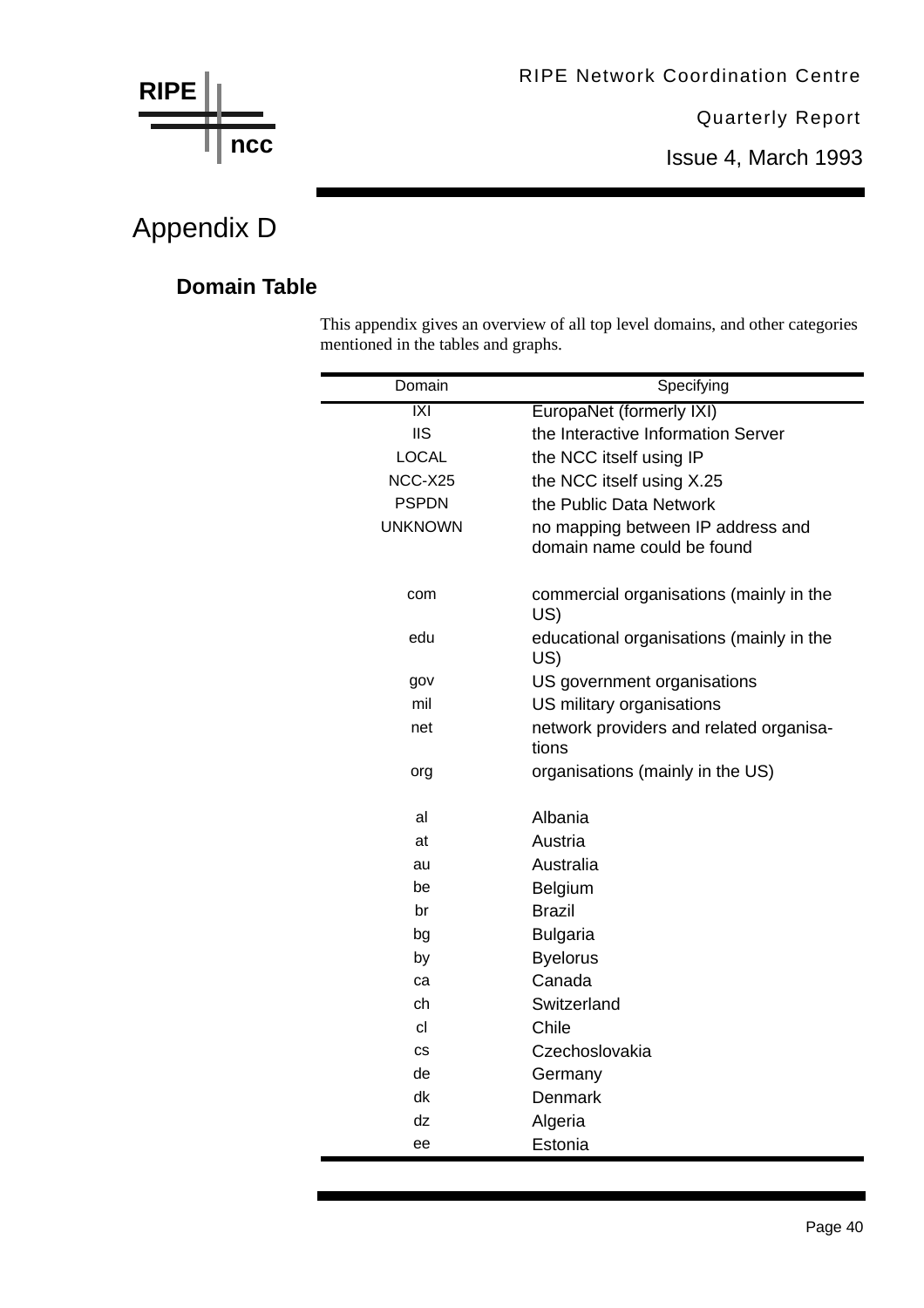#### RIPE Network Coordination Centre

**RIPE**

**ncc**

Quarterly Report

Issue 4, March 1993

| Domain         | Specifying            |
|----------------|-----------------------|
| es             | Spain                 |
| fi             | Finland               |
| $f$ r          | France                |
| gb             | Great-Britain         |
| gr             | Greece                |
| hk             | Hong Kong             |
| hr             | Croatia               |
| hu             | Hungary               |
| ie             | Ireland               |
| in             | India                 |
| is             | Iceland               |
| it             | Italy                 |
| il             | <b>Israel</b>         |
| jp             | Japan                 |
| kr             | Korea                 |
| It             | Lithuania             |
| lu             | Luxembourg            |
| Iv             | Latvia                |
| m <sub>x</sub> | Mexico                |
| n <sub>l</sub> | Netherlands           |
| no             | Norway                |
| nz             | New Zealand           |
| pl             | Poland                |
| pt             | Portugal              |
| ro             | Romania               |
| se             | Sweden                |
| sg             | Singapore             |
| si             | Slovenia              |
| su             | <b>USSR</b>           |
| tn             | <b>Tunesia</b>        |
| tw             | Taiwan                |
| ua             | Ukraine               |
| uk             | <b>United Kingdom</b> |
| <b>us</b>      | <b>United States</b>  |
| va             | Vatican City State    |
| yu             | Yugoslavia            |
| za             | South Africa          |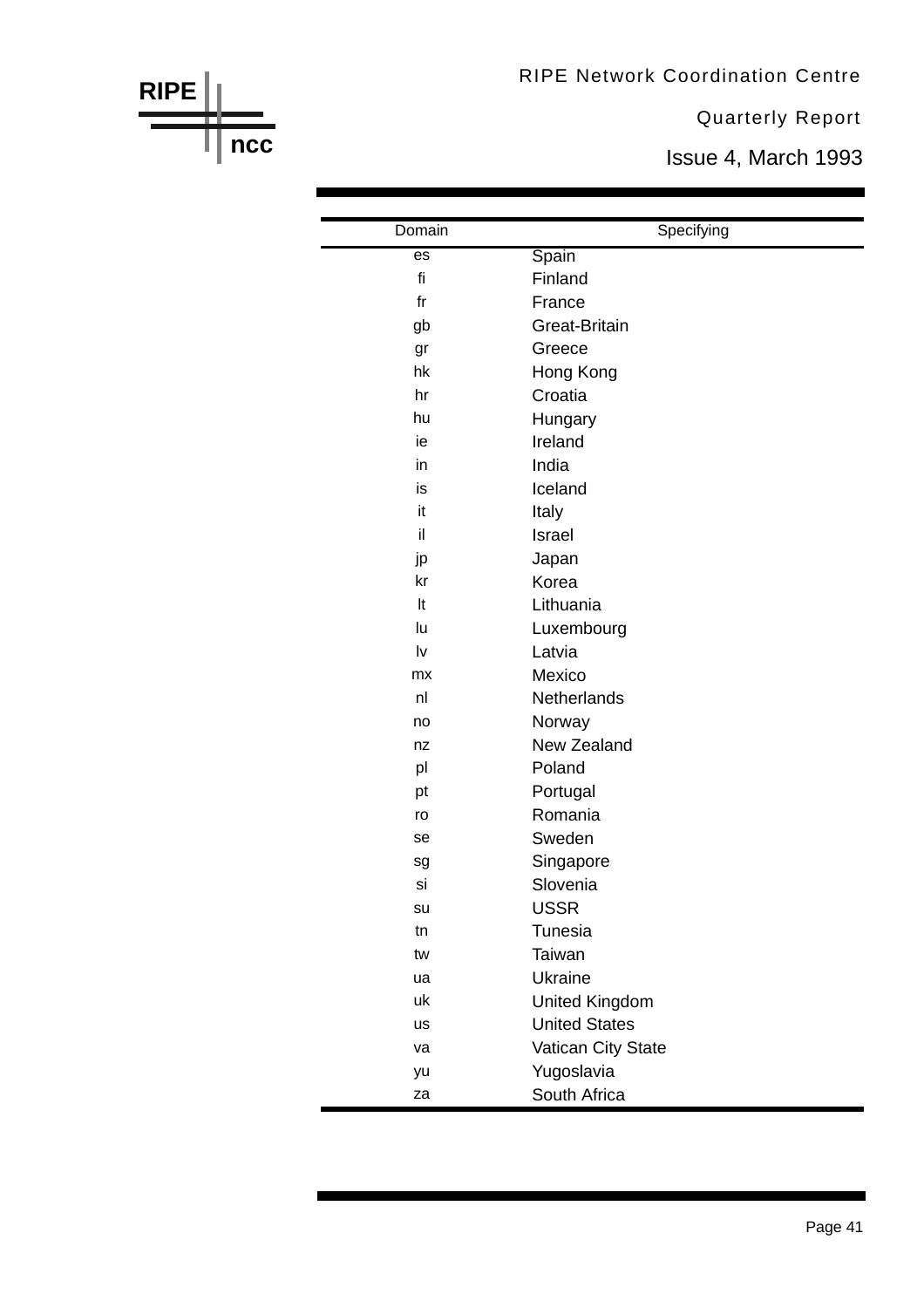

Issue 4, March 1993

## Appendix E

#### **Working Group Mailing Lists**

Coordinating and support for the activities of the Working Groups is a key focus for the RIPE NCC. During the first quarter, the NCC has created mailing lists for those working groups that have requested this facility.

Network Information Discovery and User Support. Chair: Nandor Horvath. E-mail: horvath@sztaki.hu Working Group E-mail: nidus-wg@ripe.net

DNS Issues Chair: Francis Dupont. E-mail: francis.dupont@inria.fr Working Group E-mail: dns-wg@ripe.net

Routing Issues Chair: Jean-Michel Jouanigot. E-mail: jimi@dxcoms.cern.ch Working Group E-mail: routing-wg@ripe.net

Network Monitoring and Statistics Gathering Chair: Bernhard Stockman. E-mail: boss@sunet.se

Network Maps Chair: Daniele Bovio. E-mail: hi@frors12.bitnet Working Group E-mail: maps-wg@ripe.net

European Connectivity Chair: Milan Sterba. E-mail: milan.sterba@vse.cz

RIPE Database Chair: Wilfried Woeber. E-mail:wilfried.woeber@cc.univie.ac.at Working Group E-mail: db-wg@ripe.net

Local Internet Registries Chair: Daniel Karrenberg. E-mail: dfk@ripe.net Working Group E-mail: local-ir@ripe.net

Generic Internet Service Specification Chair: Tony Bates. E-mail: tony@ripe.net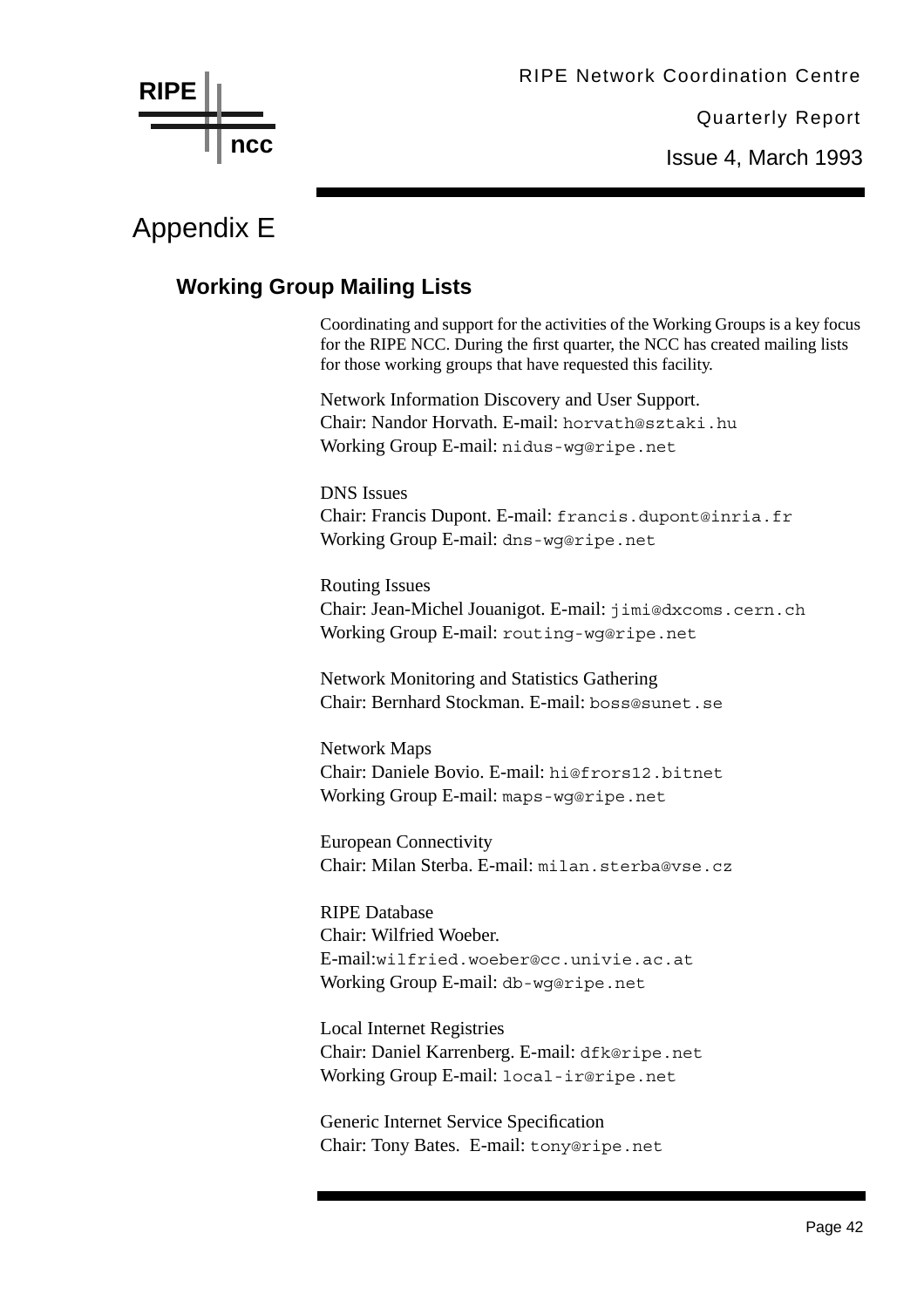

#### RIPE Network Coordination Centre

Quarterly Report

Issue 4, March 1993

working Group E-mail: giss-wg@ripe.net

To subscribe to any working group send a message to:

[listname]-request@ripe.net

where [listname] is replaced by the name of one of the working groups specified above.

At the 14th RIPE meeting it was agreed to dissolve the Relationship between Academic and Commercial Networks working group.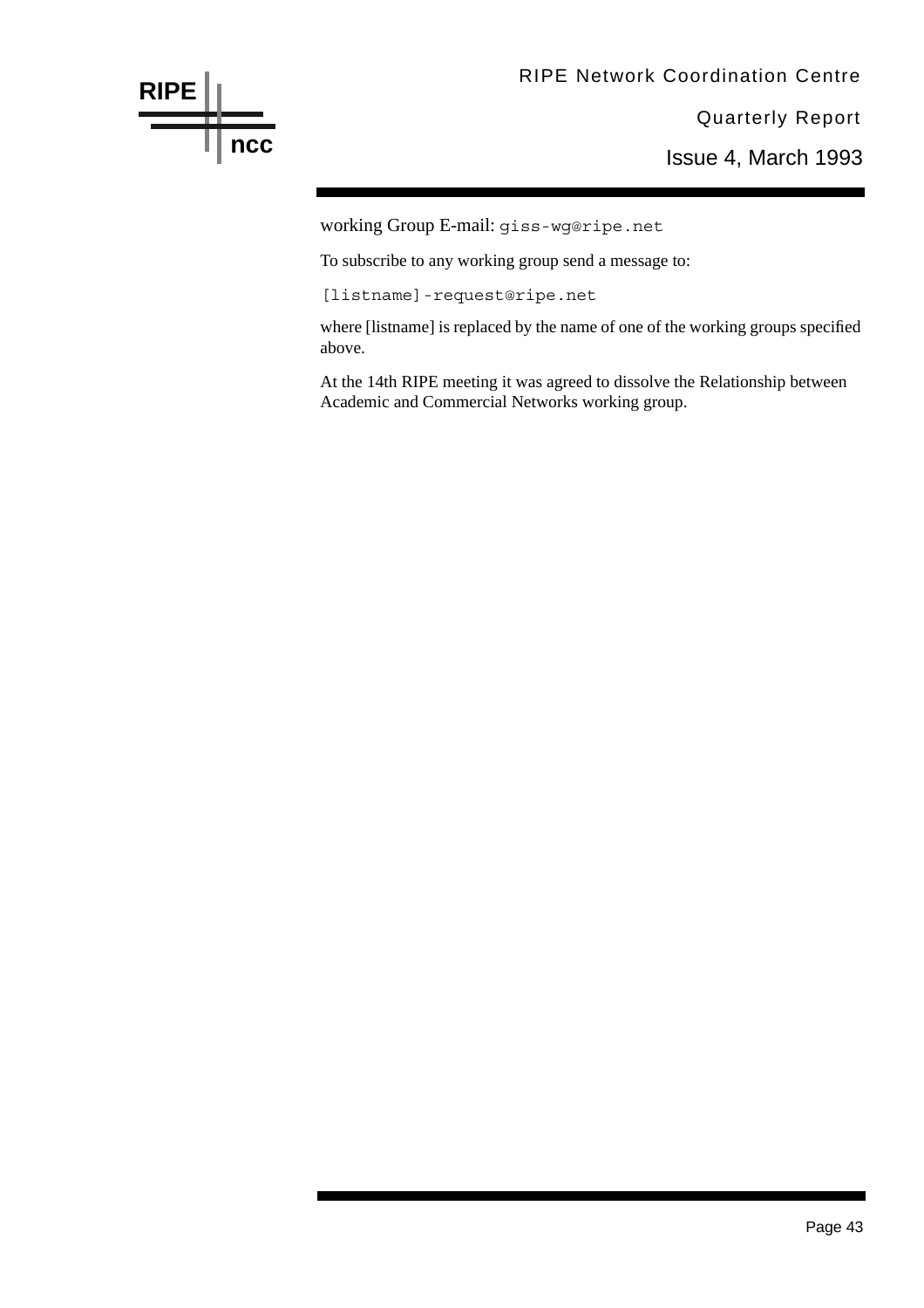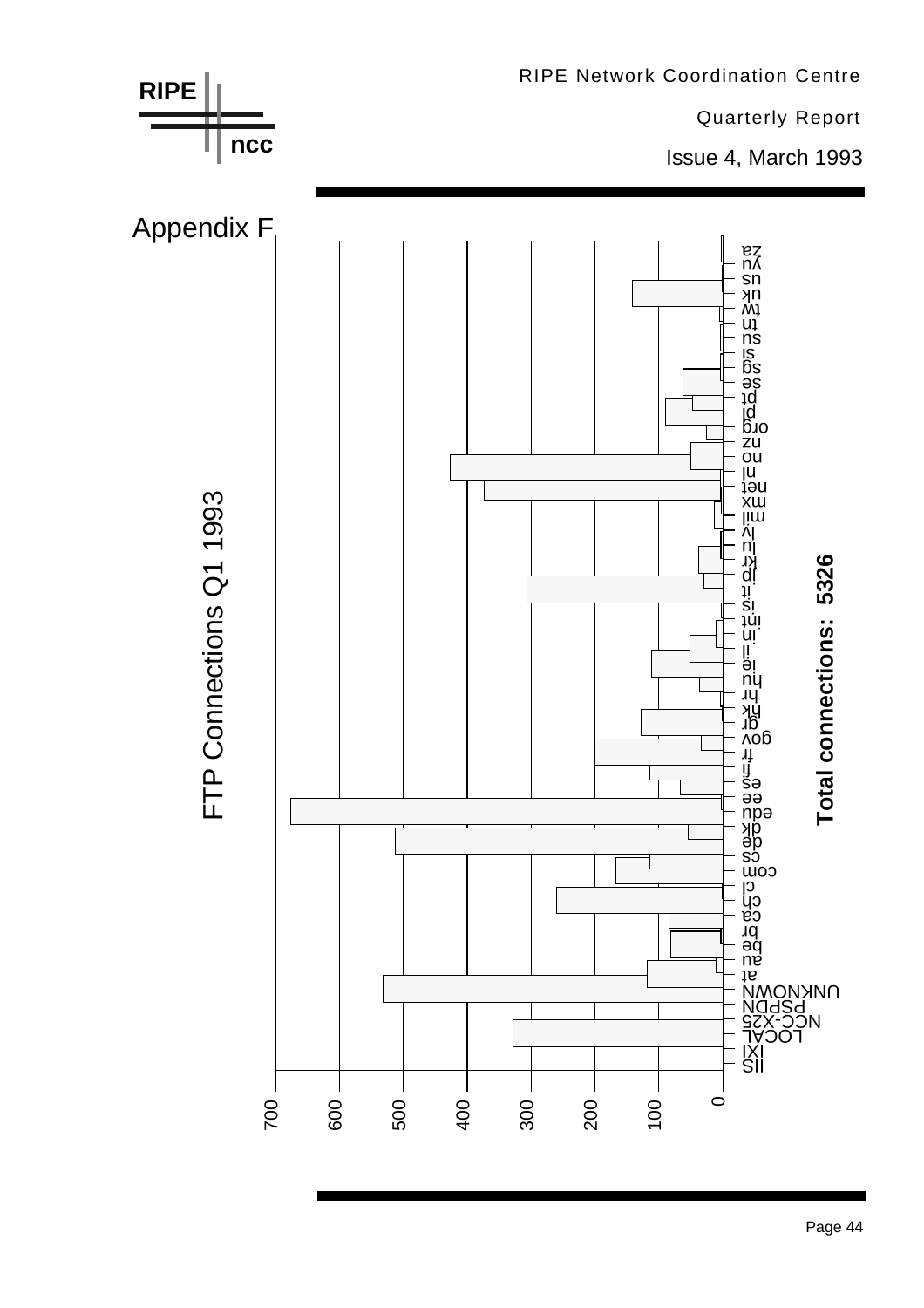

Page 45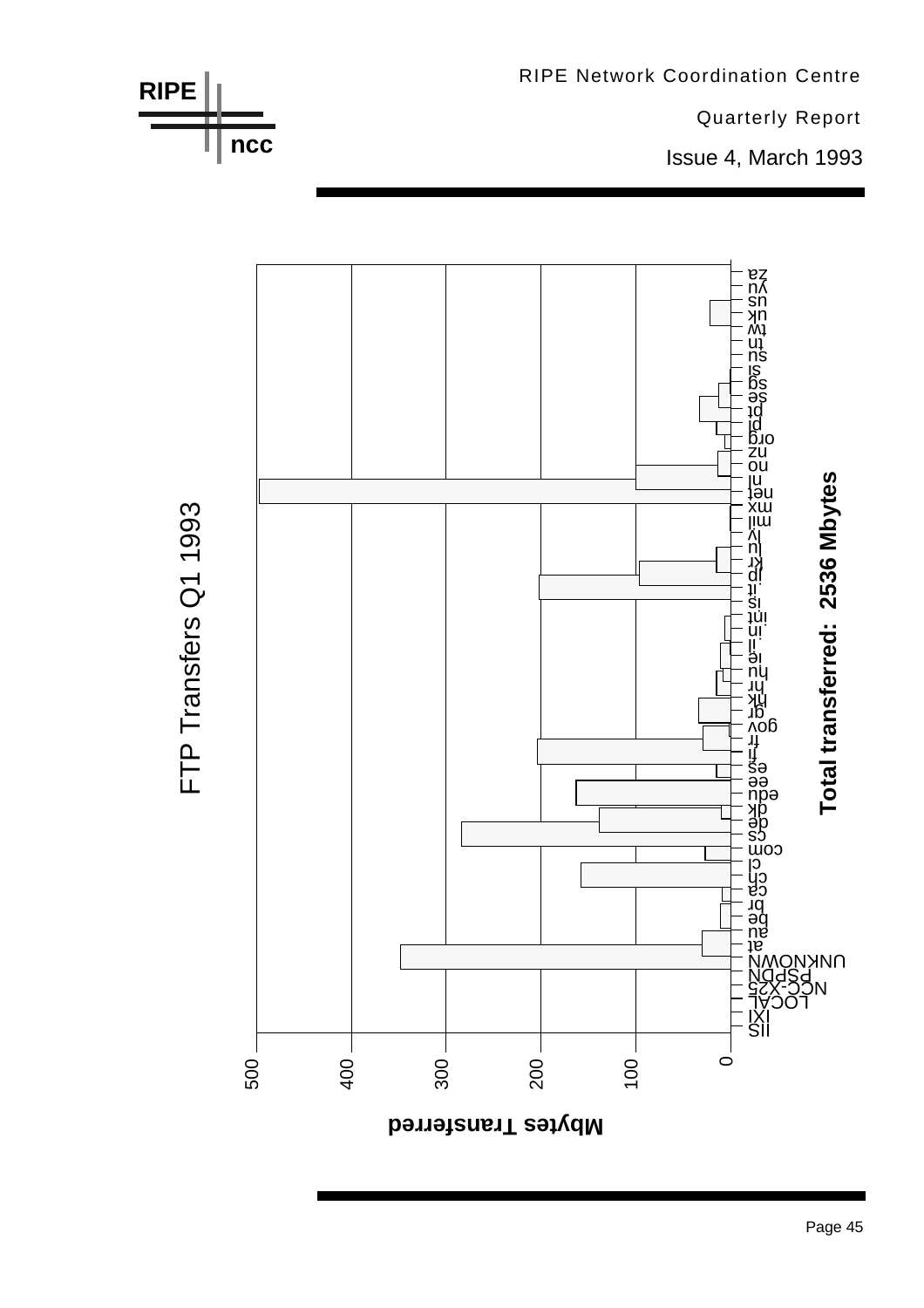

**RIPE**

RIPE Network Coordination Centre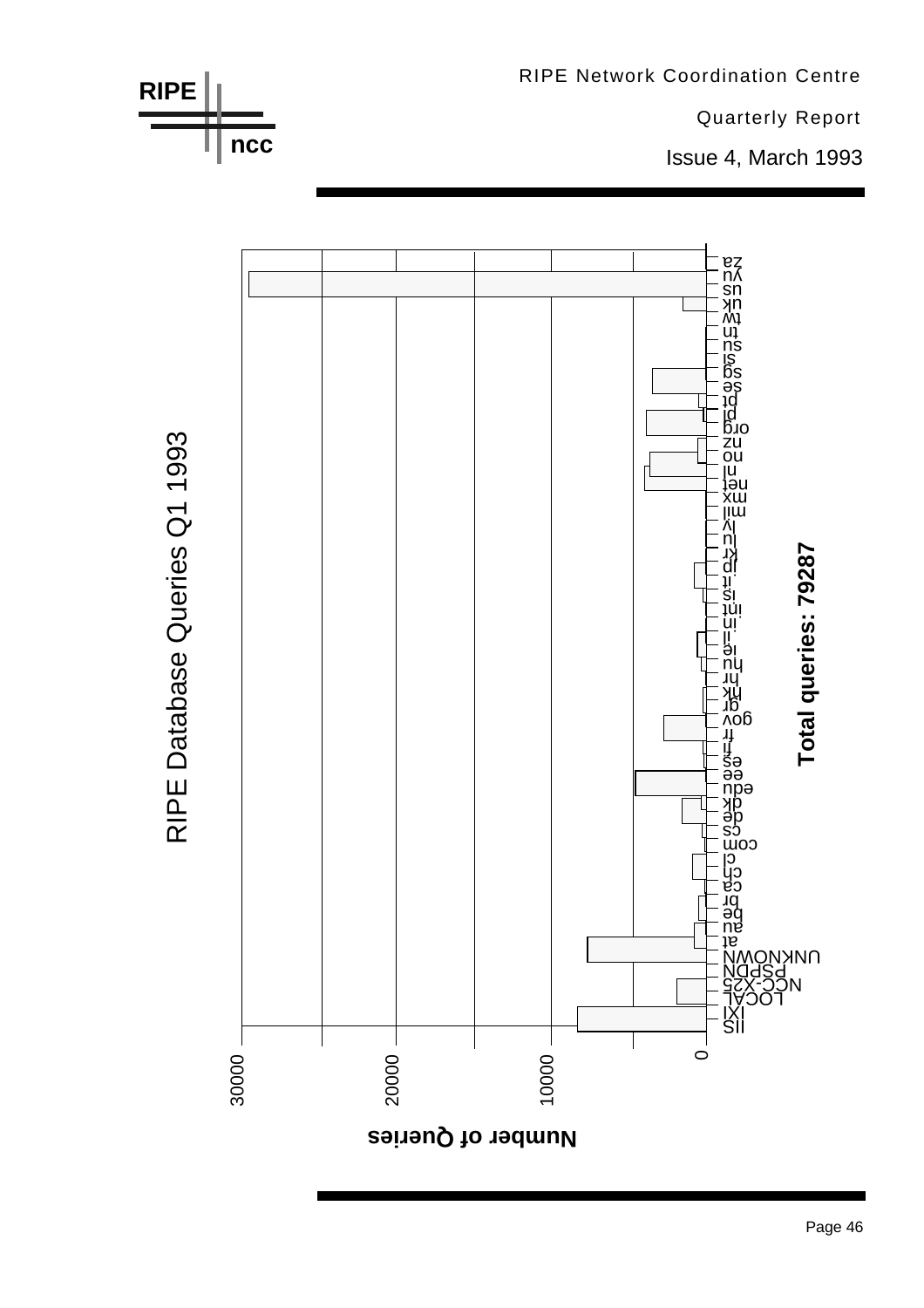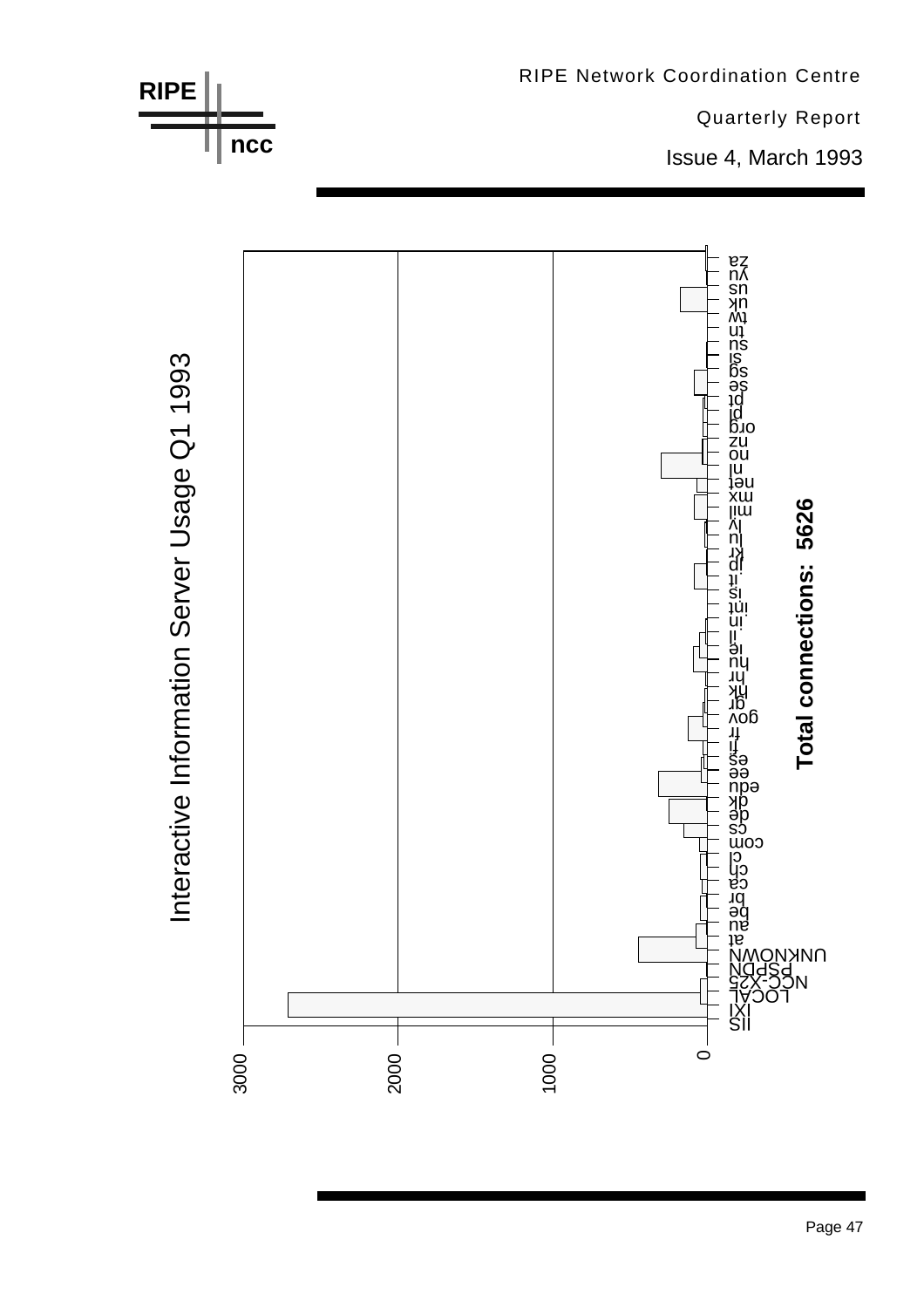

**RIPE**

**ncc**

RIPE Network Coordination Centre

Quarterly Report

Issue 4, March 1993